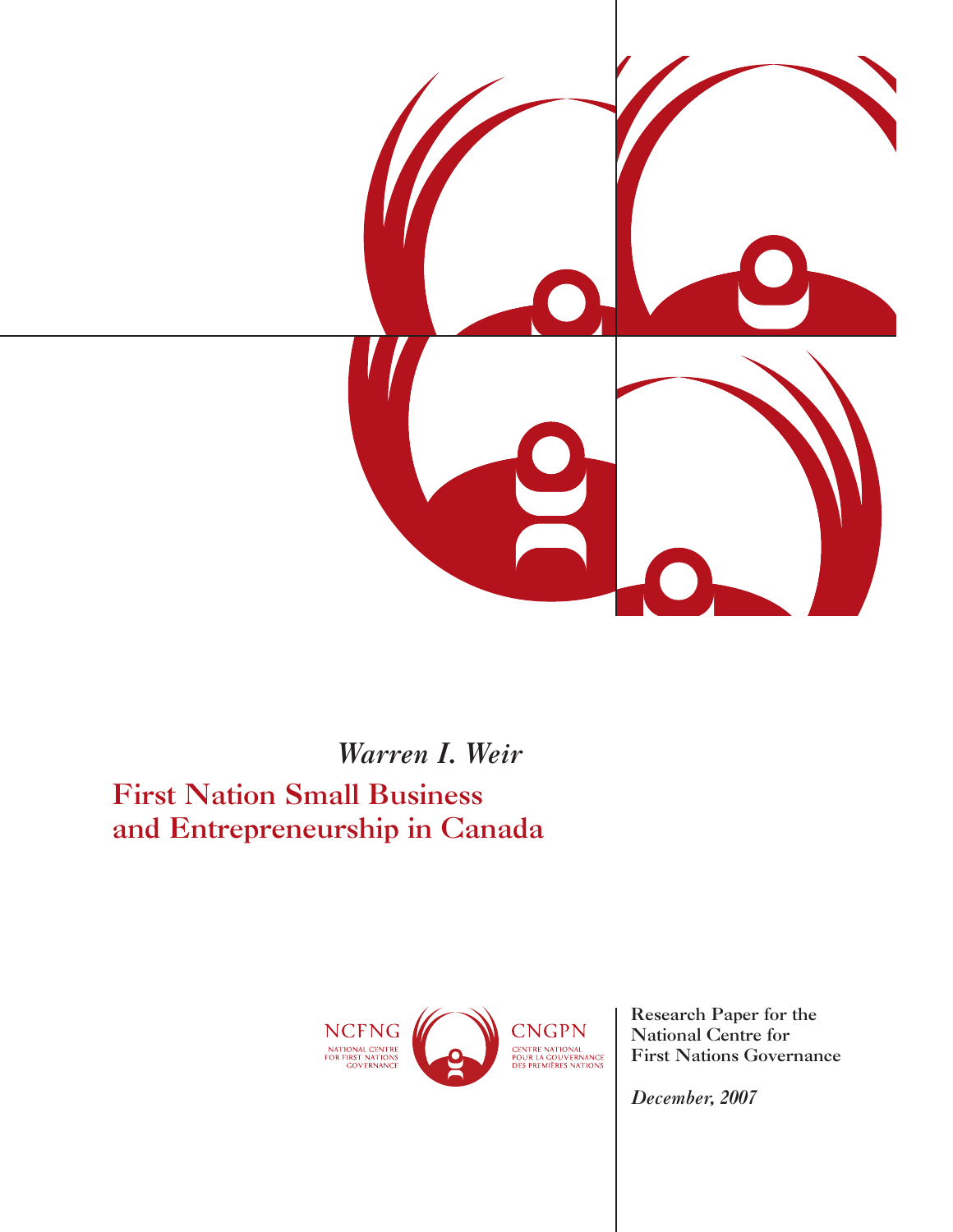First Nation Small Business and Entrepreneurship in Canada December, 2007

> Professor Warren I. Weir Department of Management and Marketing Edwards School of Business University of Saskatchewan 25 Campus Drive Saskatoon, SK S7N5A7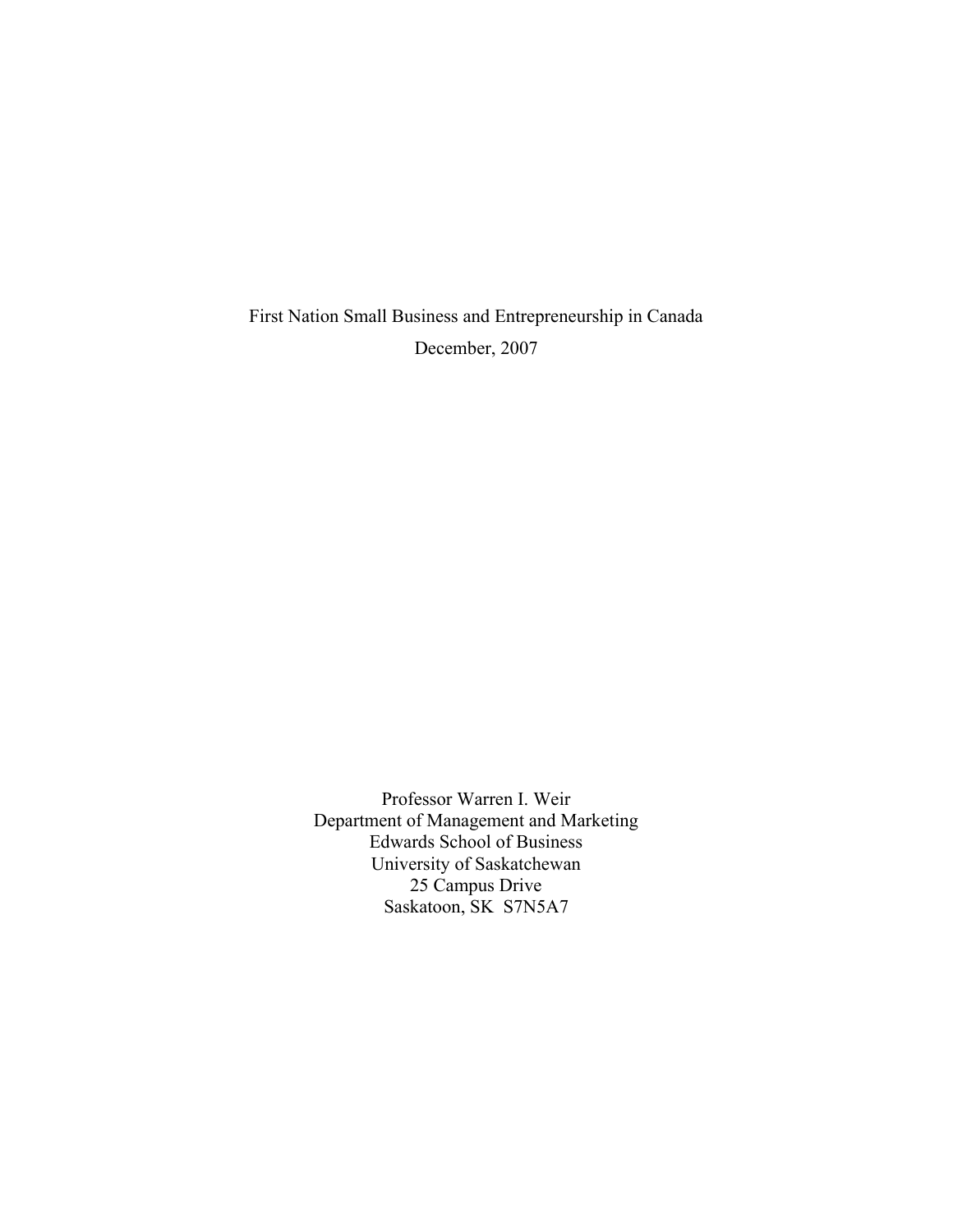# **Table of Contents**

| <b>Abstracts by Major "Pull-Out" Section</b>                                                                                                                                                                                                                                                                                                                                                                                                                                                                                                                                 | $\overline{2}$                                     |
|------------------------------------------------------------------------------------------------------------------------------------------------------------------------------------------------------------------------------------------------------------------------------------------------------------------------------------------------------------------------------------------------------------------------------------------------------------------------------------------------------------------------------------------------------------------------------|----------------------------------------------------|
| <b>Introduction</b>                                                                                                                                                                                                                                                                                                                                                                                                                                                                                                                                                          | 5                                                  |
| 1. Prevailing Views on Aboriginal Entrepreneurship and Small Business<br>1.1 The Opposition to Aboriginal Small Business and Entrepreneurship<br>1.2 The Acceptance of Aboriginal Small Business and Entrepreneurship<br>1.3 Self-Government and Aboriginal Small Business and Entrepreneurship                                                                                                                                                                                                                                                                              | 8<br>8<br>9<br>10                                  |
| 2. Defining Small Business and Entrepreneurship<br>2.1 Small Business<br>2.2 Entrepreneurship<br>2.3 First Nation Small Business and Entrepreneurship Defined                                                                                                                                                                                                                                                                                                                                                                                                                | 15<br>15<br>15<br>17                               |
| 3. The Current State of First Nation Small Business and Entrepreneurship in Canada                                                                                                                                                                                                                                                                                                                                                                                                                                                                                           | 20                                                 |
| 4. Promoting, Supporting, and Leading First Nation Small Businesses and Entrepreneurs<br>4.1 National Programs and Services<br>4.2 Regional and Local Programs and Services<br>4.3 Financial Support<br>4.4 Corporate Support<br>4.5 Education Programs and Training Institutions<br>4.6 Researcher Support<br>4.7 Related Support                                                                                                                                                                                                                                           | 25<br>25<br>27<br>28<br>31<br>33<br>35<br>36       |
| 5. Growth of Small Businesses: Other Opportunities and Challenges<br>5.1 Continued Growth and Diversification<br>5.2 Aboriginal Women Entrepreneurs<br>5.3 Young Aboriginal Entrepreneurs<br>5.4 Inmate-Owned and Operated Businesses<br>5.5 Entrepreneurial Education<br>5.6 Evaluating, Monitoring, and Policing Government Initiatives and Corporate<br>Partnerships<br>5.7 The Aboriginal Small Business and Social, Cultural, and Environmental<br>Responsibility<br>5.8 The Adequacy of Current Information on Aboriginal Entrepreneurs and<br><b>Small Businesses</b> | 40<br>40<br>41<br>42<br>43<br>45<br>46<br>47<br>48 |
| Conclusion                                                                                                                                                                                                                                                                                                                                                                                                                                                                                                                                                                   | 50                                                 |
| <b>Endnotes</b>                                                                                                                                                                                                                                                                                                                                                                                                                                                                                                                                                              | 53                                                 |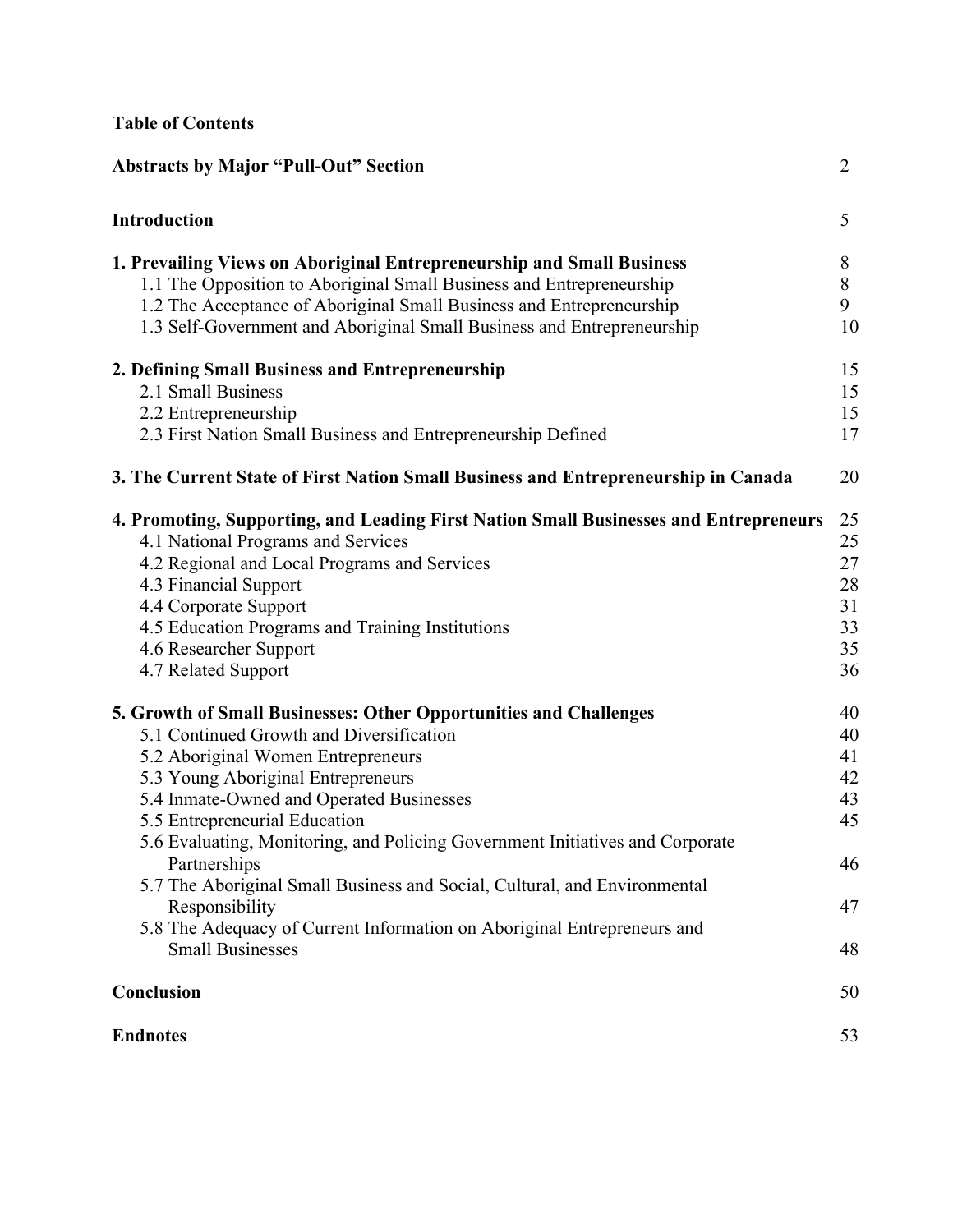## **Abstracts by Major "Pull-Out" Section**

**This paper can be divided up into five useful and stand-alone packages. The following are short summaries of the "detachable" pull-out sections, which may be of interest to individuals for specific reasons, outlined below. Please note that the entire paper, including each section, comes with dozens of useful links and references located in the endnotes.**

## **Section One: Prevailing Views on Aboriginal Entrepreneurship and Small Business**

This section provides an introductory overview of two diametrically opposed views voiced by Aboriginal leaders and other researchers regarding First Nation small business and entrepreneurial activities. Typically, researchers and leaders were either for or against small business and entrepreneurship in Aboriginal communities. However, the section provides evidence that the issues may not be so black and white, and there may be ways in which small businesses and entrepreneurship can produce positive outcomes for Aboriginal communities and individuals. This section may provide helpful ideas to those leaders, managers, and educators attempting to discuss the extreme views, while also providing ideas for the clarification and resolution of concerns regarding business development and entrepreneurship in Aboriginal communities. It also presents small business and entrepreneurship as an important strategy to be clarified in larger discussions on self-government and economic development.

## **Section Two: Defining Small Business and Entrepreneurship**

This section provides some general definitions of small business and entrepreneurship, including a brief discussion of the characteristics and values commonly associated with the entrepreneurial individual. Emerging definitions that relate directly to Aboriginal and First Nation small business and entrepreneurship will then be introduced and discussed. While this section may appeal to the academic or researcher, it is also an important definitional guide for community leaders and managers. For example, Indigenous entrepreneurship may be defined in a much broader way than it is described in mainstream literature. These broader definitions reflect a more community-based, environmentally friendly, culturally sensitive and socially responsible approach to business.

## **Section Three: The Current State of First Nation Small Business & Entrepreneurship in Canada**

This section provides a descriptive overview, including a demographic profile, of First Nation small business and entrepreneurs in Canada. It begins with a general overview of the two million plus Canadian small businesses and entrepreneurial activities. It then describes First Nation entrepreneurs and small businesses, allowing the reader to develop insight into the similarities and differences that exist between First Nation, Aboriginal, and mainstream Canadian small businesses and entrepreneurs. This section also highlights information regarding on- and off-reserve businesses, Aboriginal women and young entrepreneurs, and the exponential growth of Aboriginal organizations in Canada over the past two decades. Leaders and managers could use the information in this section to provide rationale for the development of entrepreneurial initiatives in their communities, or for their members.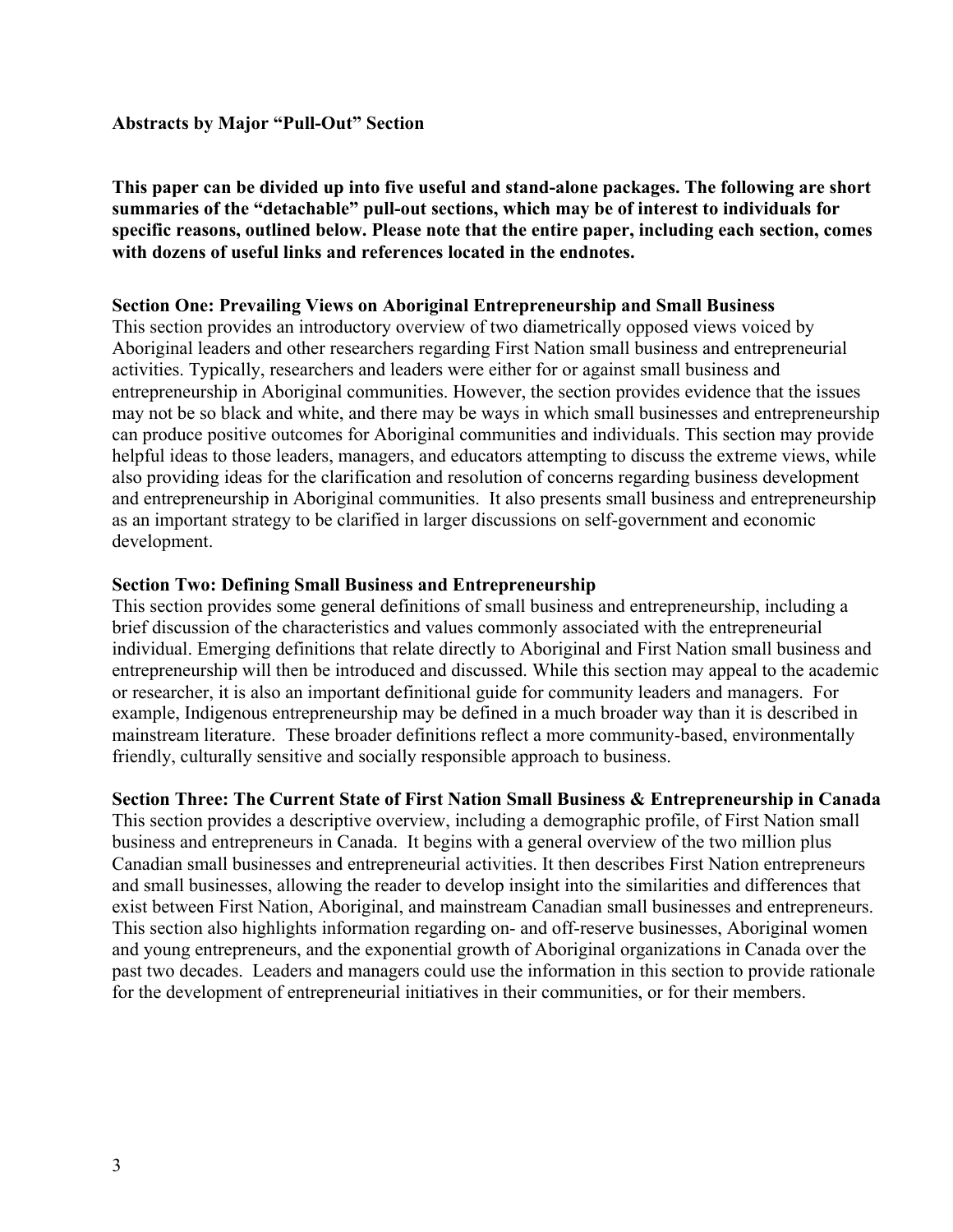# **Section Four: Promoting, Supporting, and Leading First Nation Small Businesses and Entrepreneurs**

This section profiles a number of national, regional, and local Aboriginal and non-Aboriginal led programs and services that promote and support Aboriginal and First Nation small businesses and entrepreneurs in Canada. It also describes support programs associated with financial institutions, corporations, academic institutions, researchers, and other related Aboriginal and non-Aboriginal sources and individuals. This section may be particularly useful for individuals and communities interested in starting a small business or leaders eager to support entrepreneurs or individuals interested in becoming involved in small business ventures.

# **Section Five: Growth of Small Businesses: Other Opportunities and Challenges**

The section offers some insight into some of other emerging opportunities and challenges available to Aboriginal entrepreneurs. It begins by exploring how Aboriginal entrepreneurs are handling the new – increasingly knowledge-based – global economy. Additional areas covered in this section include discussions on Aboriginal women entrepreneurs, young entrepreneurs, urban reserves, businesses located in rural communities, and other "unique" initiatives, including inmate-owned and operated businesses. This section looks at some of the new areas of activity in which Aboriginal entrepreneurs are working and thriving, highlighting some of the issues that Aboriginal communities and entrepreneurs face when becoming involved in small business activities. Other items are also entertained, including ideas on: evaluating, monitoring, and policing government initiatives and corporate partnerships; addressing social, cultural, and environmental responsibility; and, determining the adequacy of current information on aboriginal and small businesses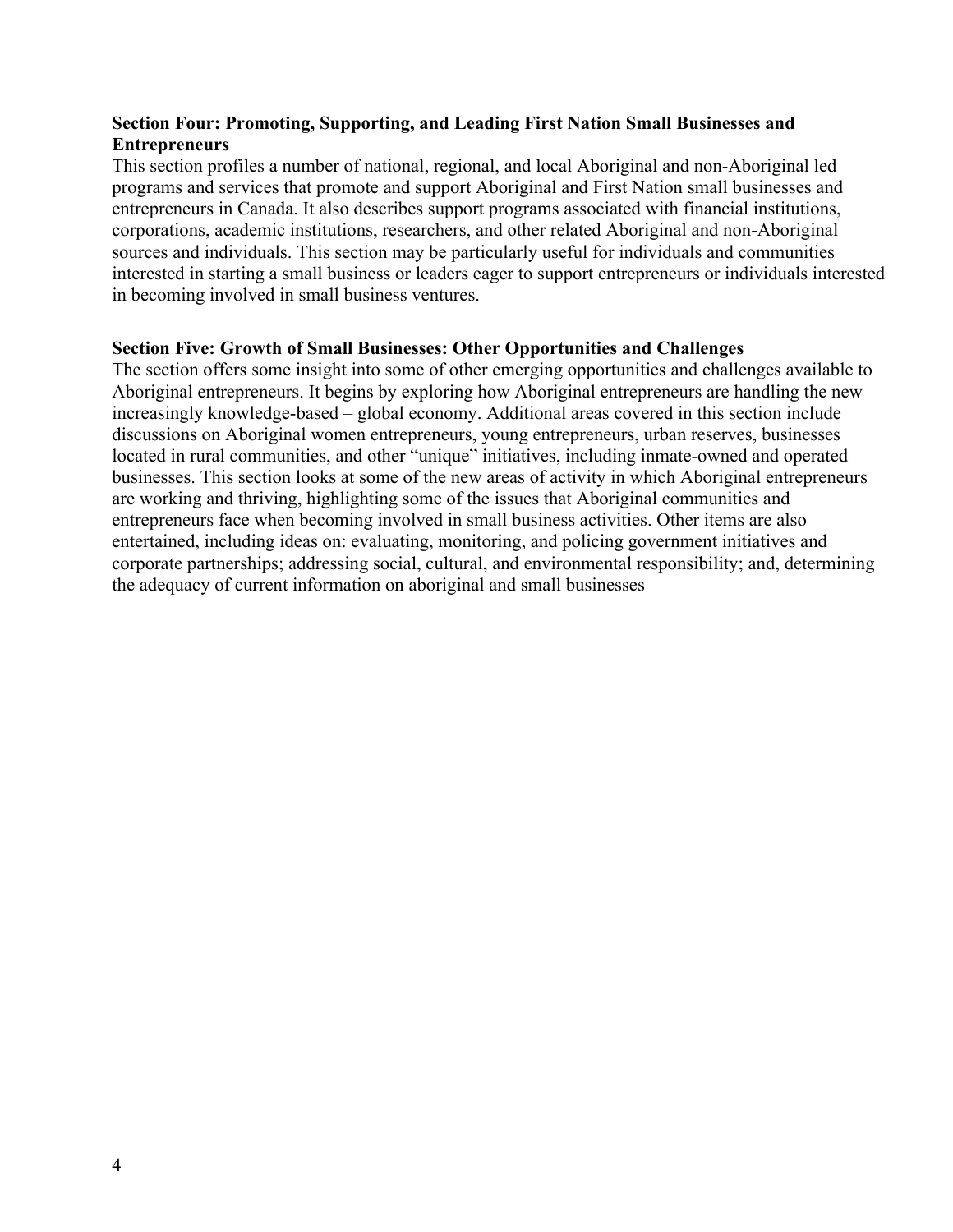#### **Introduction**

There are thousands of Aboriginal organizations in Canada.<sup>1</sup> They are owned, managed and staffed, wholly or in part, by First Nation (status and non-status Indian), Inuit, and Métis men, women, and youth. They exist in every region in the country where they perform profit, not-for-profit, co-operative, voluntary, and governmental tasks and functions. While large Aboriginal organizations act at international, national, regional, and local levels, smaller ones continue to attend primarily to community needs and demands. Most important, many of these organizations are playing an increasingly active role in supporting movements by Aboriginal peoples in regaining control and authority over their own economic, social and political affairs. This trend includes recovering, managing and governing land and resources, defining and pursuing sustainable economic and social development, and promoting varied business and entrepreneurial activities.

Indigenous organizations and entrepreneurs have existed for thousands of years. In Canada, the number of contemporary Aboriginal organizations has grown exponentially over the past 10 to 20 years. In the early 1990's there was an estimated 6,000 Aboriginal organizations in Canada, and the number now stands at over  $30,000$ <sup>2</sup> In particular, there has been a tremendous increase in for-profit organizations, particularly small businesses and entrepreneurs. Of the 6,000 organizations listed in the early 1990's, it was estimated that approximately 50% were notfor-profit and governmental, while the other 50% were private businesses. Today, approximately 3,000 organizations continue to provide not-for-profit and governmental services to Aboriginal peoples and communities, while the number of small businesses now stands at over an astounding 27,000.

While the growth of Aboriginal organizations over the past two decades, "has had both a political and social [and economic] impact on Canadian society…. little has been written about these organizations and the role they have played in the development of Canada."<sup>3</sup> To remedy this situation, a number of analysts, research institutions, and community managers and leaders have started to piece together a useful picture of the history, development, growth, and the dayto-day operation of these organizations.

Furthermore, a major aspect of this research story requires the examination of First Nation small businesses and entrepreneurs in Canada. Interested parties appreciate that there is much to learn about these small businesses and entrepreneurs, particularly the role that they play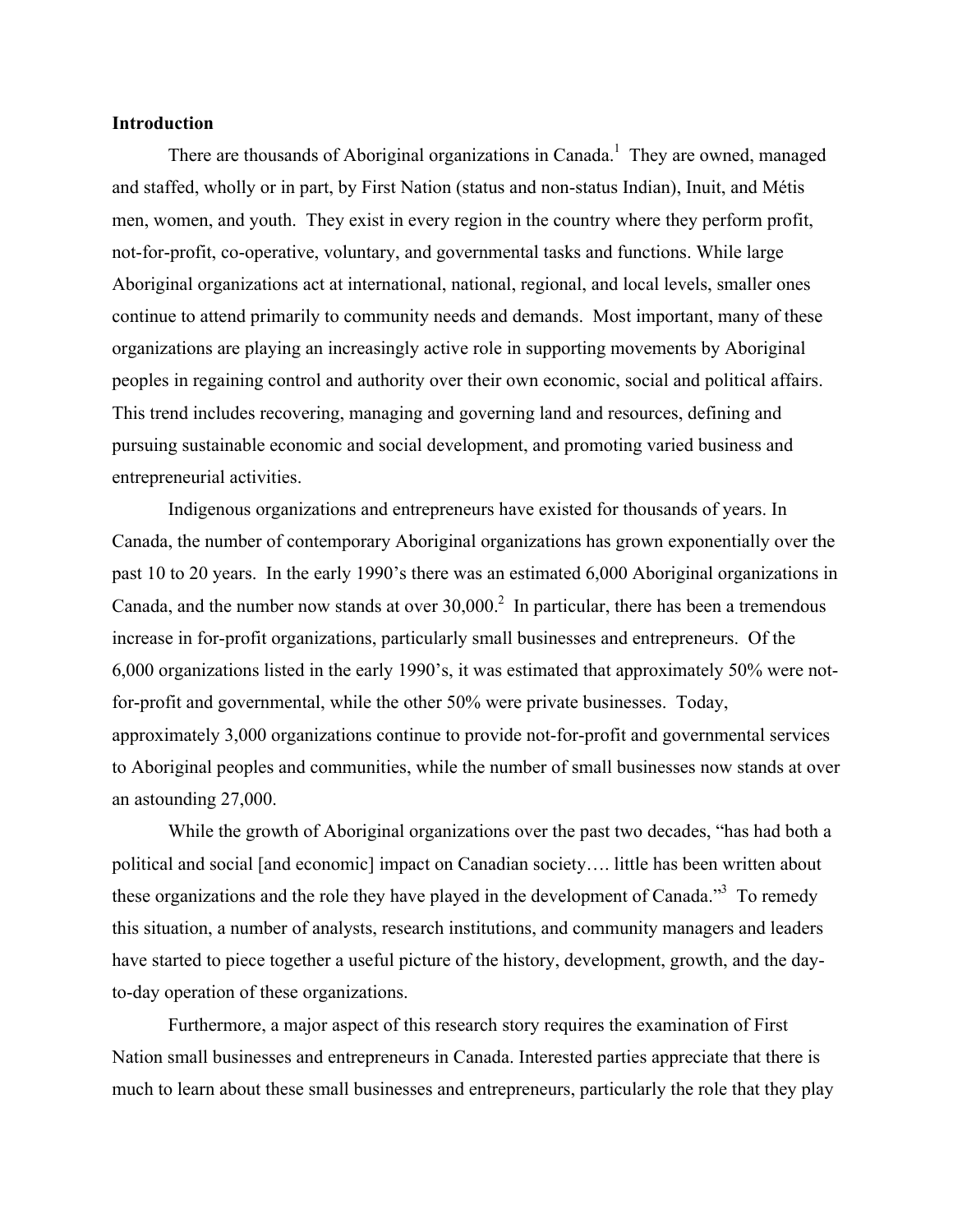in relation to community economic and political development. It is important that they are doing this work, since it is necessary to track the products and services these businesses provide. It is also valuable to account for the social and economic value First Nation small businesses and entrepreneurs are adding to Canadian society, especially First Nation communities.

This paper adds to our knowledge base, by:

- 1. describing the prevailing views on Aboriginal small business and entrepreneurship
- 2. defining small business and entrepreneurship in general terms
- 3. describing the current state of First Nation entrepreneurship and small business development in Canada
- 4. listing and discussing some of the challenges that First Nation small business owners and entrepreneurs in Canada face, and providing ideas and avenues for the enhanced support and promotion of those entrepreneurs thinking about starting a small business, and
- 5. highlighting and discussing those avenues of growth for Aboriginal business that are still in need of attention, including the challenges and opportunities facing Aboriginal women, youth and other entrepreneurs.

The paper will end with some thoughts on further questions regarding Aboriginal small business and entrepreneurship in Canada. Current research on Indigenous small businesses and entrepreneurs will be highlighted throughout the paper.

Before moving to the first section I need to clarify two issues for those reading or hoping to utilize this paper. First, while the paper is primarily directed at and about First Nation entrepreneurs and small business owners, some of the research, literature and examples utilized in this paper inevitably involve the larger body or group of Aboriginal entrepreneurs and small business owners, including, Métis, Inuit, as well as non-status and off-reserve First Nation individuals and communities.

Second, it is important to note that, in this paper, there is a distinction between individual entrepreneurship and privately owned small businesses and community enterprises (or community-owned businesses), and social/community entrepreneurs, that should be kept in mind. For the most part, this paper focuses on the first group – individuals participating in privately held and individually owned profit-oriented ventures. But, for example, in the next section, Cardinal and others were probably talking more about community than individuallyowned enterprises.

For the most part, I would argue that the similarities between the two outweigh the differences, particularly in the First Nation community context. Both employ local peoples, especially in communities where unemployment is an issue. Individuals operating their own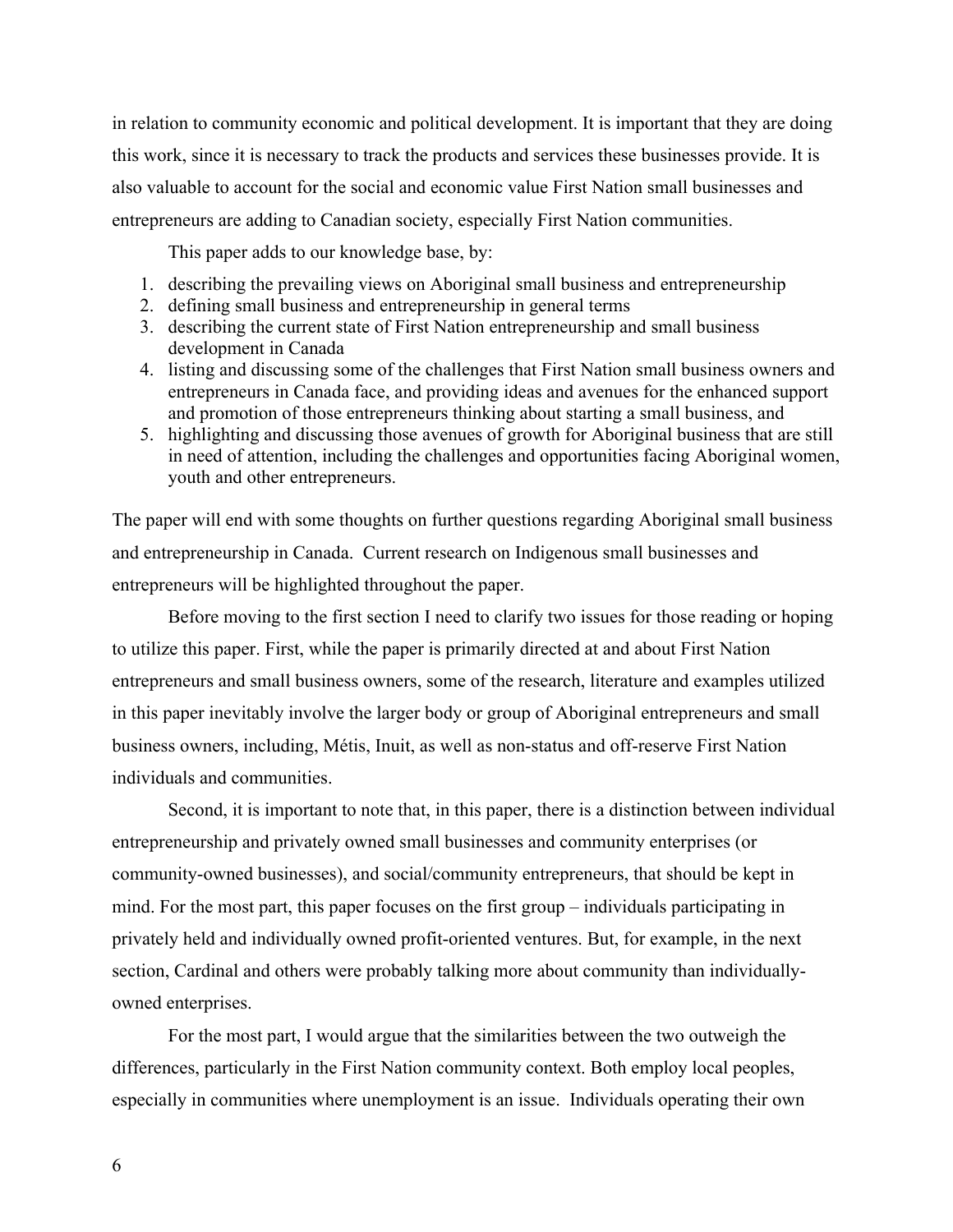businesses not only provide employment to themselves, they also often employ family and community members. Community enterprises also employ community members, but usually in larger numbers. As well, First Nation entrepreneurs usually sell services or products not readily available in the local community setting, which is also true of community enterprises.

However, there are differences. Small business entrepreneurs often specialize in service or product areas not deemed viable by larger community enterprises. For example, managers of community enterprises may not feel it is important enough – financially, culturally, or socially – to rent out videos or to sell gas or convenience store items. But, an entrepreneur might. As well, there may be a propensity for elected First Nation leaders to feel it is necessary to become involved in – for better or for worse – community- or tribally-owned enterprises. Entrepreneurs and privately owned small businesses may not feel the immediate political effect of band leaders or councilors, but elected leaders can have a supportive or detrimental effect on private forms of business ventures.

The next section highlights the two often cited, yet diametrically opposed views of Aboriginal business enterprise development. Although the comments pertain to primarily community-owned enterprises, the concern over small business and entrepreneurial activities in the context of First Nation cultural, social, political, and economic development remains the same in many of the current discussions.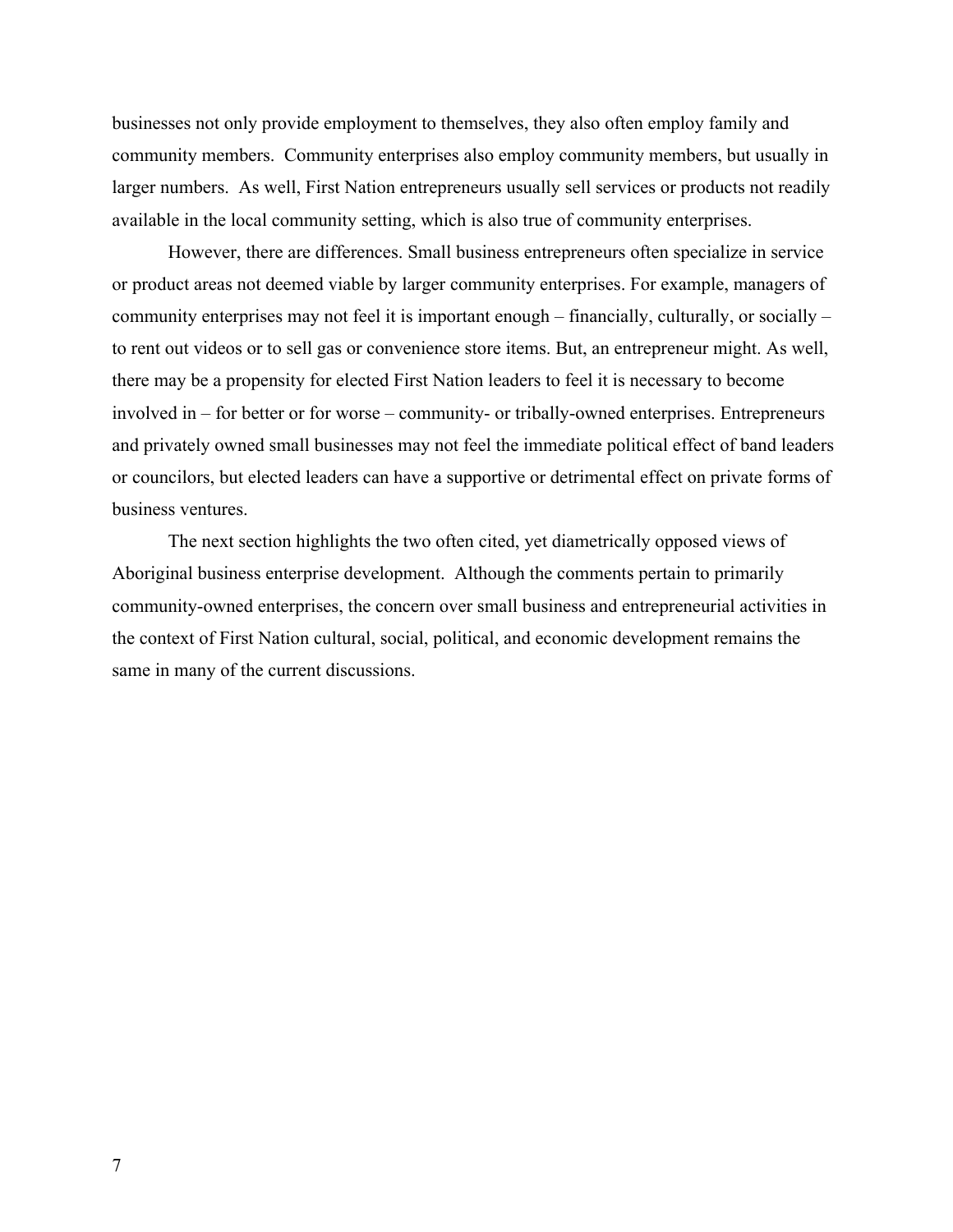#### **1. Prevailing Views on Aboriginal Entrepreneurship and Small Business**

This section will provide a brief contextual overview of two diametrically opposed views voiced by Aboriginal leaders and other researchers regarding First Nation enterprise development and entrepreneurial activities. Typically, researchers and leaders were either for or against business and entrepreneurship in Aboriginal communities. As well, these contradictory views were usually raised within larger discussions on how best to promote First Nation selfgovernance and economic self-sufficiency while preserving community and traditional ways. As we will see, the issues may not be so black and white, and there may be ways in which small businesses and entrepreneurship, as well as community-based enterprises and ventures, can produce positive outcomes for Aboriginal communities and individuals.

#### **1.1 The Opposition to Aboriginal Small Business and Entrepreneurship**

At first the concept of small business and entrepreneurship was viewed as overly individualistic, anti-community, and more of a Western-European government strategy than an Indigenous approach to economic and community development. This view was expressed by a number of prominent Aboriginal leaders vehemently opposed to promoting commerce and business activities within their communities. In 1973 the National Indian Brotherhood (NIB) released a *Statement on Economic Development of Indian Communities,* which "warned against promoting private enterprise at the expense of the entire community."<sup>4</sup> Peter Douglas Elias discusses the NIB views commenting, that at the time:

some aboriginal communities and organizations shunned entrepreneurship, saying private interest was foreign to their traditions. Individual and communal interests would be thrown into conflict. Since federal and provincial programs support individual interests, those interests would prevail. In the end, the result could be a fatal blow to tradition.<sup>5</sup>

Elias concludes that regardless of the various concerns voiced by First Nation leaders, "many economic development plans [did] include a role for entrepreneurship and small businesses."<sup>6</sup> He provides evidence that confirms individuals and institutions were challenging the "apparent contradiction between private enterprise and traditional lifestyles."<sup>7</sup> In fact, throughout the late 1970s and 1980s, entrepreneurship began to take hold, grow, and develop in many First Nation communities, due "on the one hand, to dissatisfaction with the results of community business development and, on the other, to an increasing emphasis by government on entrepreneurship.<sup>58</sup>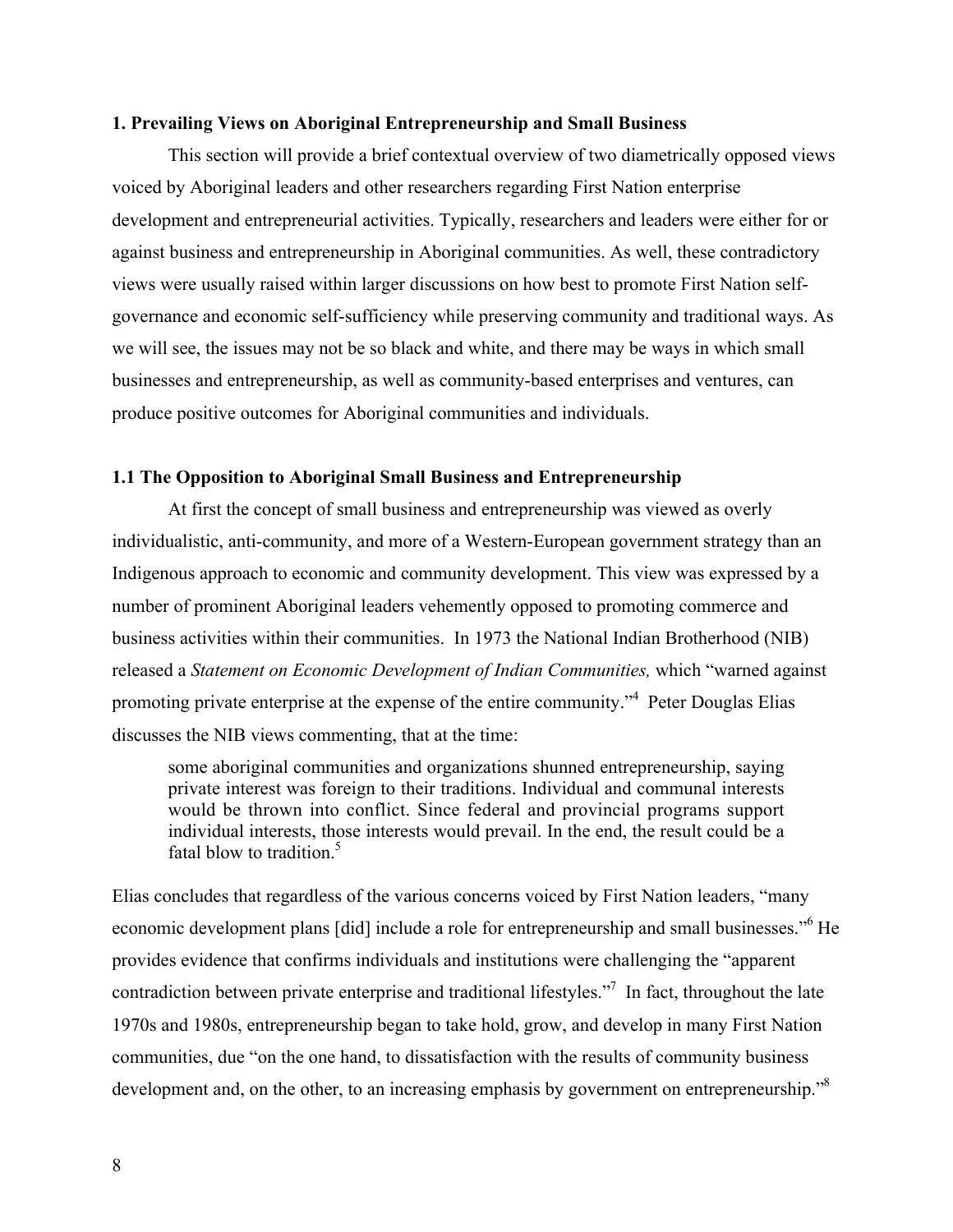#### **1.2 The Acceptance of Aboriginal Small Business and Entrepreneurship**

At the same time, however, the alternative view accepting Aboriginal entrepreneurship and small business development was emerging. As early as 1977, prominent and persuasive Aboriginal leaders, such as Harold Cardinal, were presenting the case that the development of First Nation businesses—especially in the service industry—was one (and possibly the only) way Aboriginal peoples could become free from government and corporate control. But, for Cardinal, there existed an untenable compromise that had to be dealt with before economic development programs would become effective and business could flourish. This position is made quite clear in his statement, that:

Either we do things the way whoever controls the programme, or has the money, or the primary interest, wants them done, or we forget the whole thing. (But) "if economic development is to further the development not only of individuals, but the development of a people, such a compromising situation cannot be tolerated…. The only way we can avoid that killing initial compromise is to have our own resources, expertise, and organizational base. This will allow us to set up our own business, to establish working relationships with other Canadians in all walks of life, and to compete in the world. $9$ 

But Cardinal, who was, right up until his death in 2005, relentless in his call for the reinforcement and reinvigoration of First Nation culture and tradition, also warned that, in the end, "...economic development policy..., should strengthen our identity as Indian people."<sup>10</sup> He believed that:

Rather than looking at economic development from the capitalistic view of making the most dollars possible, or from the socialist view of ensuring better distribution of capital, we must examine our development processes to make certain they are designed not only to help us out of our poverty, but to reinforce our identity as Indian people…. In order to accomplish this reinforcement of our cultural identity the planning for any meaningful development policy in an Indian community is going to have to involve as an integral part of the planning process, the elders, or the traditional people, who can give thrust and direction to any economic approach. $^{11}$ 

In his work, Cardinal highlighted the potential value of First Nation business, and suggested that private enterprise could enhance economic and political freedom for Aboriginal peoples and their communities in ways that were consistent with Aboriginal culture and tradition. In order for these positive outcomes to occur, he stressed the need to promote relevant business training and community-based organizational planning and capacity building.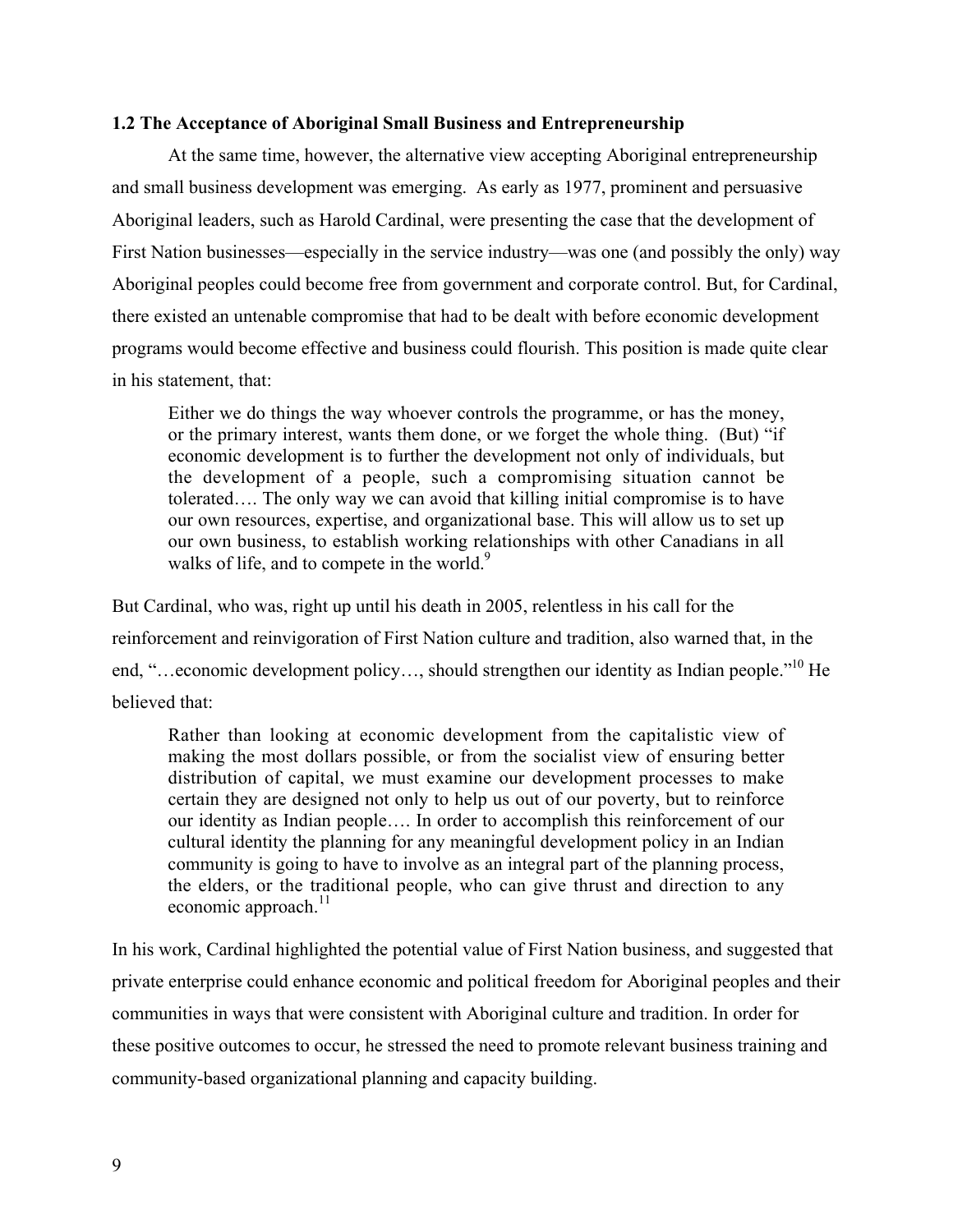Cardinal also linked his views on the success of Aboriginal private enterprise—intentionally or not—to the settlement of land claims and Indigenous control over resources required for community-based economic and business development. It was becoming obvious that small business and entrepreneurial activities based on secure and accessible resources were vital to the economic well-being of First Nation communities.

## **1.3 Self-Government and Aboriginal Small Business and Entrepreneurship**

The imaginative connections linking Aboriginal economic and business development to political self-governance and land claims were carefully examined by the Royal Commission on Aboriginal Peoples (RCAP) during the early 1990's. In their final report, the commissioners concluded that:

Self-government without a significant economic base would be an exercise in illusion and futility. How to achieve a more self-reliant economic base is thus one of the most important questions to be resolved. What measures need to be taken to rebuild Aboriginal economies that have been severely disrupted over time, marginalized, and largely stripped of their land and natural resource base? The question is urgent, and not only because progress toward self-government would be severely constrained in the absence of effective measures to rebuild Aboriginal economies…. achieving a more self-reliant economic base for Aboriginal communities and nations will require significant, even radical departures from business as usual  $12$ .

Interestingly, one of the 'radical departures from business as usual' suggested by RCAP is the development and support of more Aboriginal small businesses. One of the nine steps RCAP recommended in rebuilding Aboriginal economies in Canada was the need to develop and support Aboriginal businesses.

Over time Aboriginal and non-Aboriginal leaders and thinkers began to see that small business activity initiated by Aboriginal entrepreneurs was an important and essential element in the freeing of Aboriginal peoples and communities from government, religious, and corporate control. It is also worth noting that from 1996 onwards much of the discussion about Aboriginal economic and business development came to Canada via researchers located south of the border. Many of these ideas came from the Harvard Project on American Indian Economic Development. Today, many Canadian researchers cite the Harvard findings of the eight external opportunities and internal assets they determined were critical to effective business development strategies and the development of tribal economies.<sup>13</sup>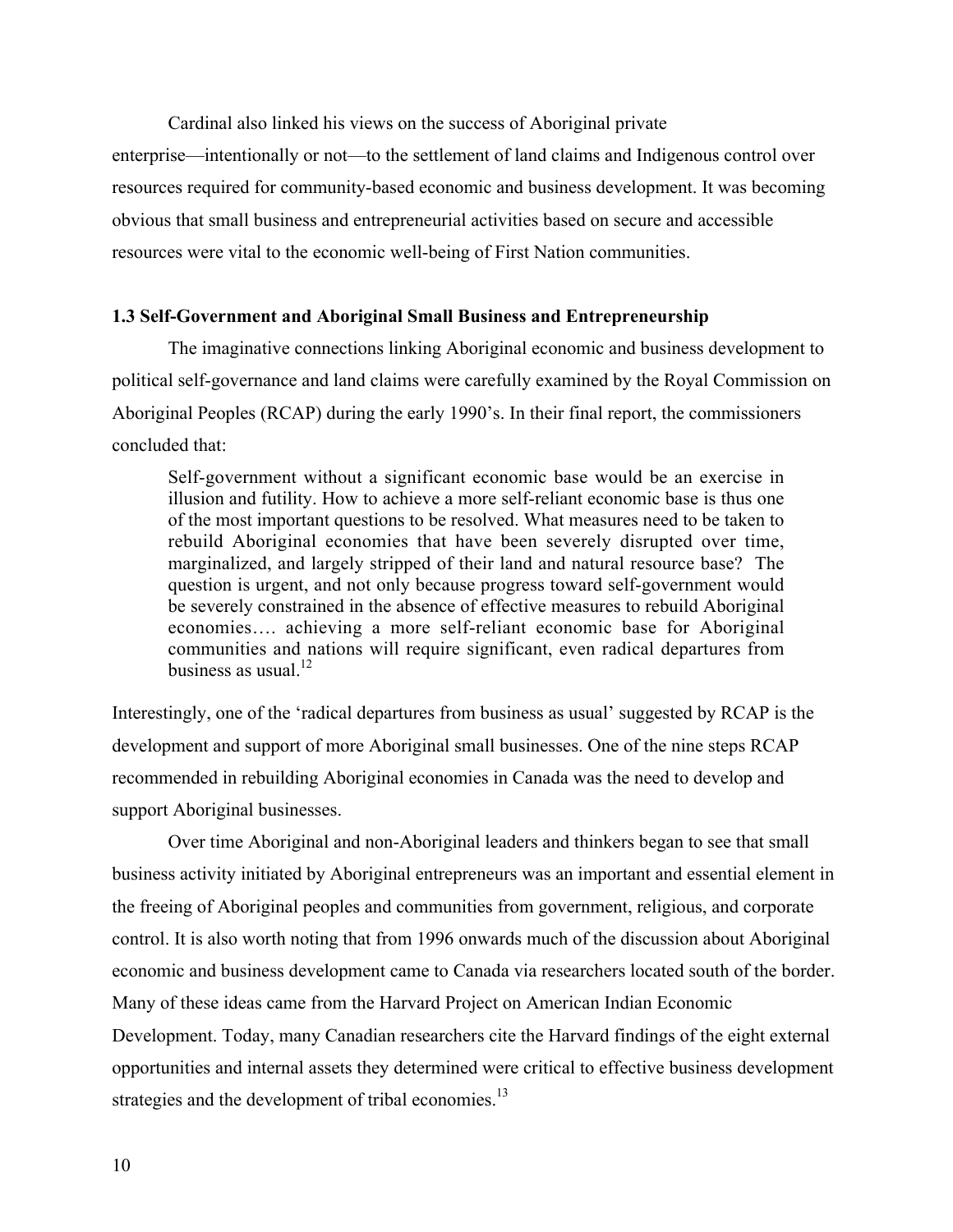Harvard researchers recommended private (especially micro) enterprise with tribal member ownership as one of four economic development models "emerging in Indian Country". However, they also noted that the success of a private enterprise strategy was essentially dependent on "political institutions capable of protecting investors and entrepreneurs, and capable of enforcing workable business codes and the law of contract."<sup>14</sup> Moreover, the principal Harvard researchers—Stephen Cornell and Joseph P. Kalt—reiterate through their work the critical connection between self-governance and economic development. They warn that:

The power of self-governance in and of itself is no guarantee of economic development. Such power can be the key to creating an environment in which self-determined economic development succeeds, or it can create an environment in which self-determined economic development becomes impossible.<sup>15</sup>

Their work accentuates the critical match between self-governing institutions and culture, and they remind readers of the essential, and often necessary, separation of politics from business.

Small business and entrepreneurship can assist in the development of Aboriginal communities and their economies. But, it is important to note that perhaps the success of such ventures depends upon the community at hand, and the situation in which potential community entrepreneurs find themselves. Communities with more resources and experience with governance may provide more stable footing for potential entrepreneurs. Conversely, communities with invasive political processes or leaders may limit the success of local entrepreneurial activities. Or, for example, communities with experience in the development and support of small businesses may provide a more fertile ground for potential entrepreneurs. A 1987 study conducted in British Columbia, found that:

band-operated enterprises predominated in communities just forming their economic development capacities. Bands with mature development capacities favoured small businesses. As bands acquire knowledge of the business environment, as they gain management experience, and as they add full-time development specialists to their staffs, they tackle all forms of initiative. Once a band has brought about community-based development, attention turns to private enterprise.<sup>16</sup>

Prior to 1980, many Aboriginal leaders and organizations considered individual enterprise a threat to their communities and cultural traditions. Nevertheless, as Hindle and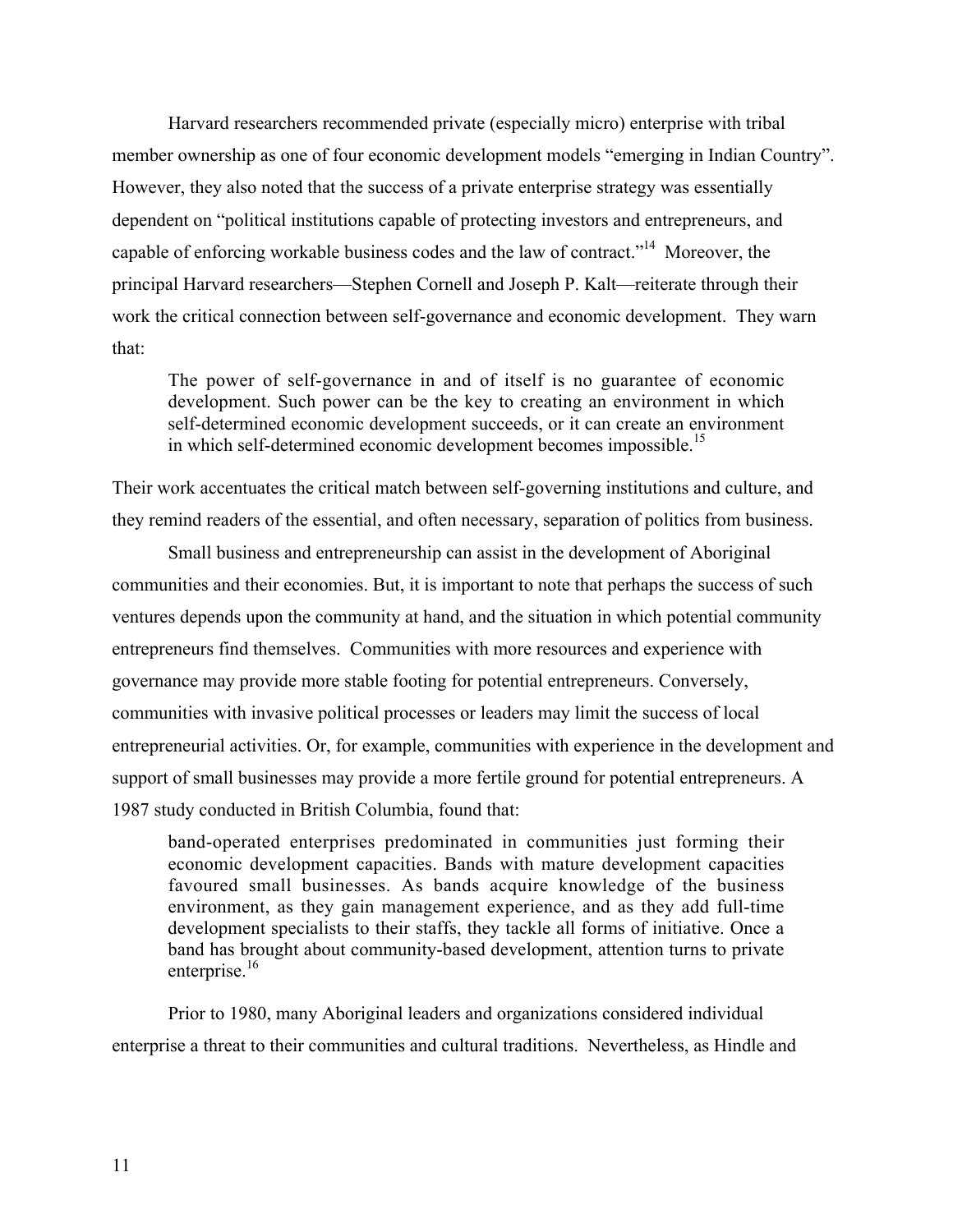Lansdowne revealed in a recent study, contradictions between business and culture should not be overemphasized. They have found that:

the major lesson learned… was that Indigenous entrepreneurs can use their heritage—they don't have to lose it when they set out in pursuit of venture success…. The potent allegories of indigenous tradition can show the way to what might be—as well as what has been. There need be no paradox, no contradiction, no values sacrifice, no false dichotomy between heritage and innovation…. Indigenous tradition echoes to the footsteps of brave spirits on new paths. That is where entrepreneurs travel.<sup>17</sup>

Our current understanding of Aboriginal entrepreneurship and small business development has been informed by those groups and individuals that have either opposed or accepted it as a viable strategy. Despite the continued debate, many see that these are not mutually exclusive approaches and that entrepreneurial development of small businesses should be viewed as a strategy—one among many—that can allow for enhanced economic self-reliance and political self-governance at the community level.

For many community leaders and managers, Aboriginal entrepreneurship and small business development seems to make intuitive and strategic sense as a viable option for Aboriginal community and economic development. However, the support of this particular sector of the Aboriginal economy is still a problem for some Aboriginal peoples and others. This concern, in fact, affects other aspects of Aboriginal business development, such as the sharing of Aboriginal entrepreneurship stories in the classroom. For example, David Newhouse, in a paper on modern Aboriginal economies, tells a story about the time, in 1993, when he brought Victor Buffalo, the Chair of Peace Hills Trust Company, to talk to students and provide a public lecture. In his article, Newhouse describes the after-effect of the visit:

After one of the lectures, a few students approached me and my colleagues to express their indignation that Mr. Buffalo had been invited to speak. They explained that Mr. Buffalo was not an Indian because he had not once used the work sharing in his presentation, he was wearing a suit and he was exploiting his own people. The exploitation was the making of a profit through the loaning of money. Mr. Buffalo's company loans money to Indian bands on the basis of cash flow, using the contribution agreements of the government as a form of collateral rather than the usual collateral of plant, equipment and land.<sup>18</sup>

While Professor Newhouse was 'sharing' a story about a representative of a mediumsized business, the promotion and study of Aboriginal business, private entrepreneurship, and enterprise development in all of its forms continues to be opposed in some communities, and a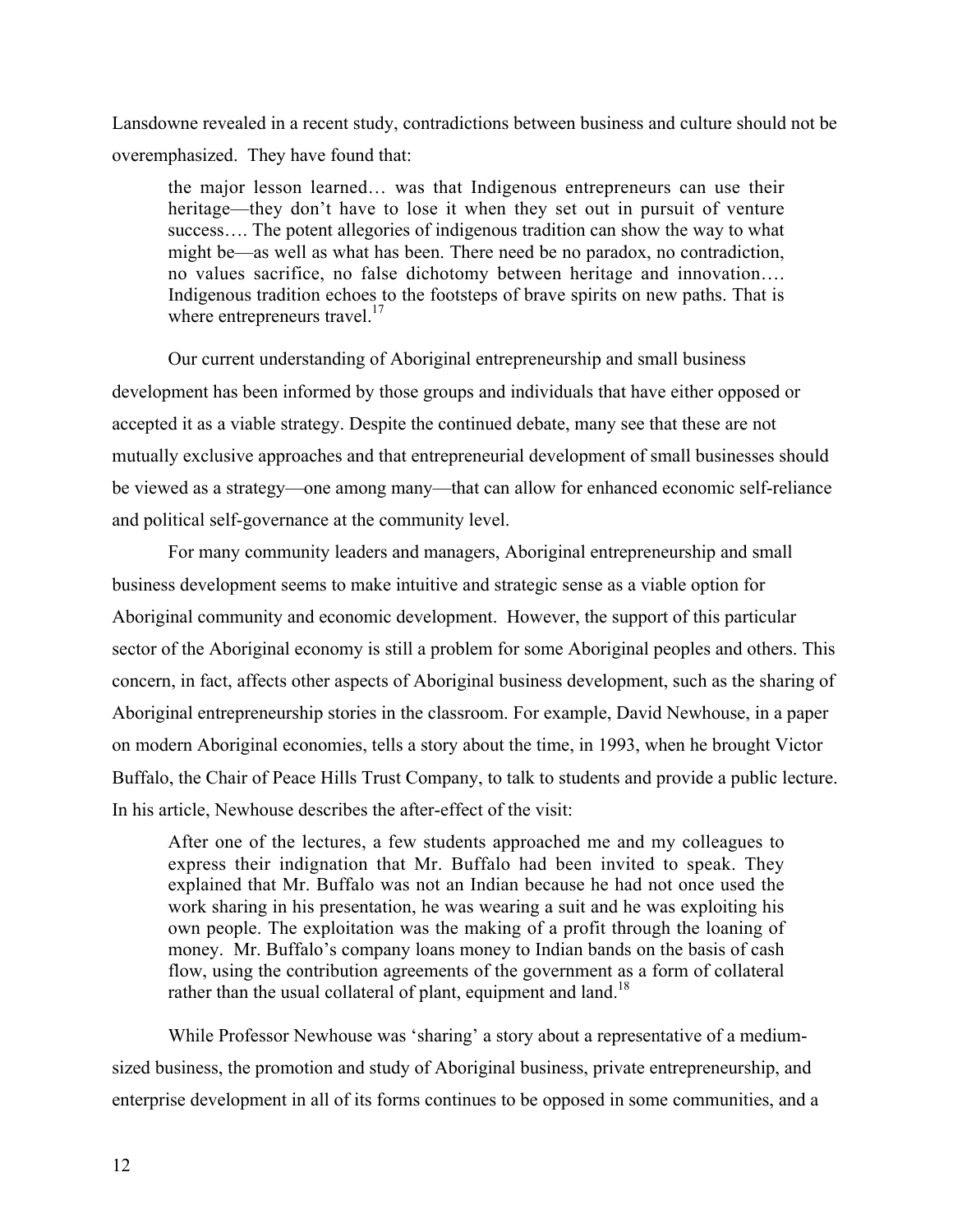number of educational and organizational venues. For example, in recent years I have been told of accounts where members of our Edwards School of Business Aboriginal Business Student Society (ABSS) were ostracized by individuals and leaders of larger University of Saskatchewan Aboriginal student societies, in meetings they attended, because they were not 'Indian'. In the words of these students, to be a respected and acknowledged part of these larger groups, they needed to be studying Aboriginal Law, Native Studies, or Native Education, and not business. Business and commerce was bad: foreign.

Regardless of the views for or against entrepreneurship and small business development, the reality is that entrepreneurs located in Aboriginal communities are increasingly creating and operating their own small businesses. Therefore, when band administrators and planners discuss Aboriginal self-government (or governance), self-sufficiency, and community economic development, it is important that they consider how small business and entrepreneurship can add positively to the movement. The evidence that this is occurring is mounting.

At a recent announcement event and related major national conference on Aboriginal economic development, National Chief Phil Fontaine articulated the Assembly of First Nations view that First Nations communities in Canada were "open for business"<sup>19</sup>, challenging corporate Canada to establish, enhance, and increase their activities with First Nations governments and business in order to fully realize employment and economic growth potentials.<sup>20</sup> He also stated that the leaders of First Nation communities were ready to partner with corporate interests in order to ensure that First Nation individuals would be employed in larger numbers, and that First Nations entrepreneurs would be supported to assist in the activities of corporations operating on or near Indigenous communities.

Chief Fontaine's conference announcement suggests that economic development initiatives should build on existing best practices. For example, in individual First Nation communities, like the Osoyoos Indian Band located in southern British Columbia, the focus on business is also apparent. Their corporate motto is "in Business to Preserve Our Past by Strengthening our Future. Clarence Louie, Chief of the Osoyoos First Nation since 1985, lives by his message, which is "Socio-economic development is the foundation for First Nations selfreliance, our communities need to become business minded and begin to create their own jobs and revenue sources, not just administer government program that are often under funded."<sup>21</sup>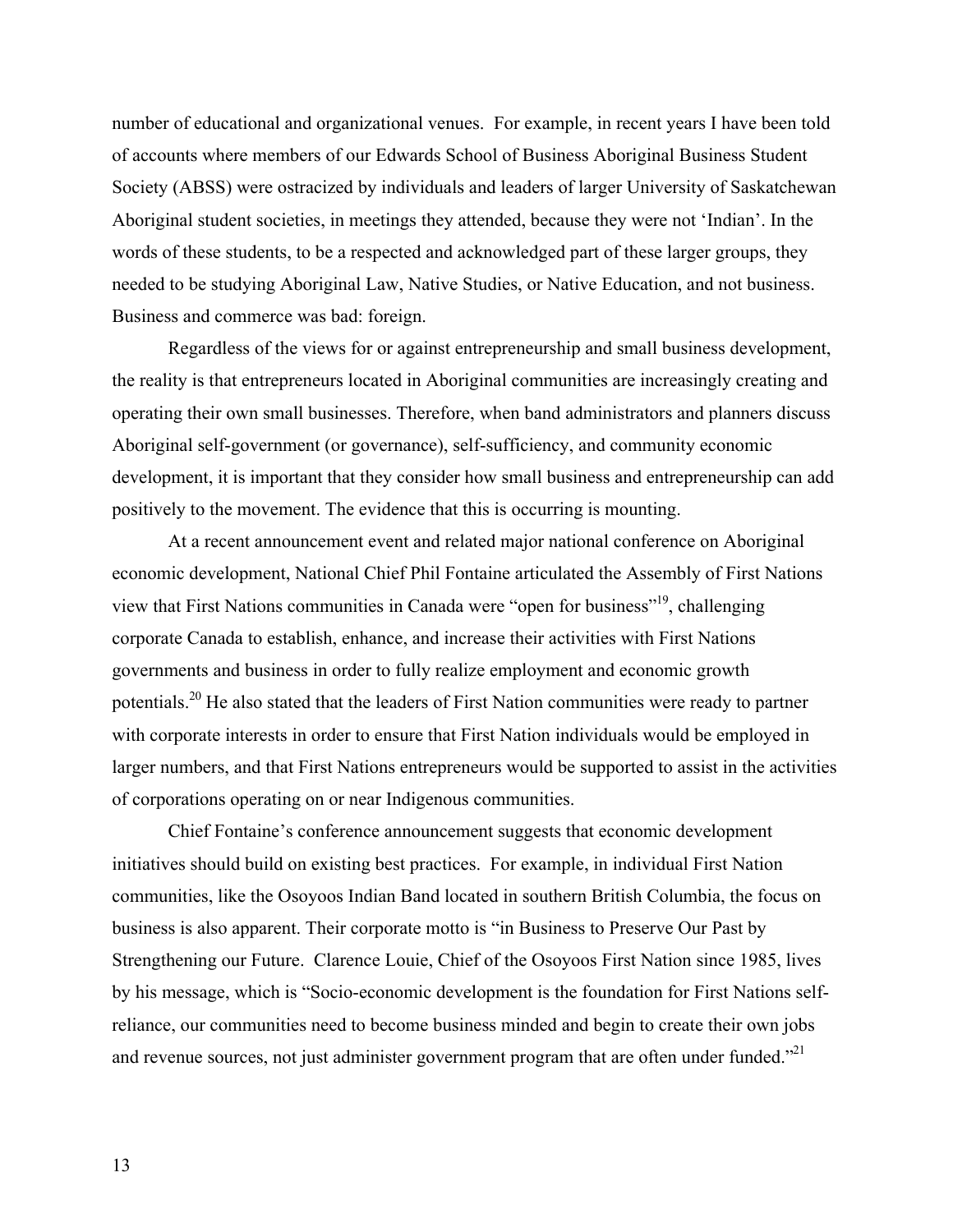To assist in this endeavour, and determine whether or not entrepreneurship and small business ownership is right for you or your community, it is important to be able to describe and discuss small business and entrepreneurship in general. We will now turn to these two interesting, yet contested, terms.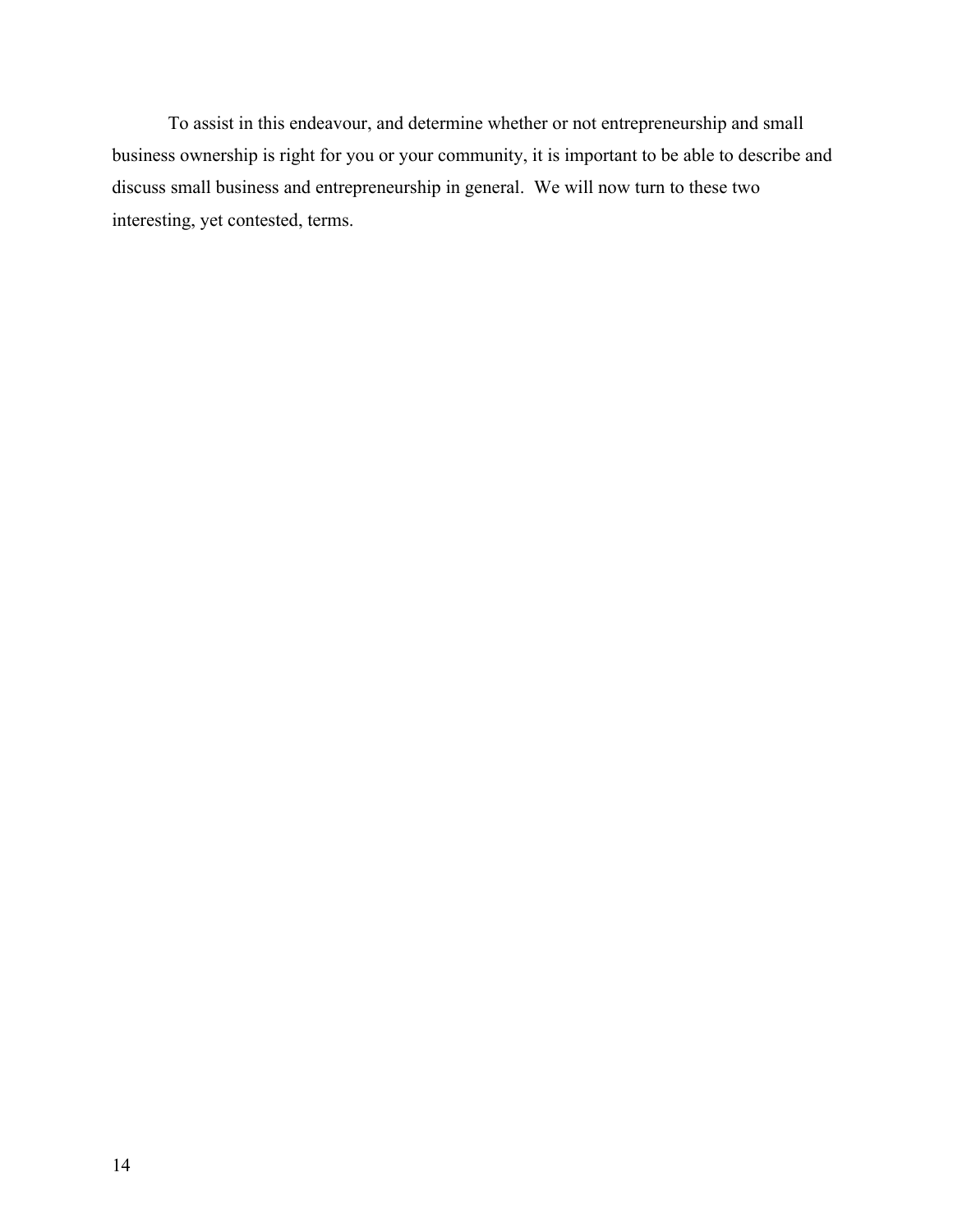### **2. Defining Small Business and Entrepreneurship**

This section provides some general definitions of small business and entrepreneurship, including a brief discussion of the characteristics and values commonly associated with the entrepreneurial individual. Emerging definitions that relate directly to Aboriginal and First Nation small business and entrepreneurship will then be introduced and discussed.

### **2.1 Small Business**

In Canada a small business is "often defined as a business that is independently owned and operated, is not dominant in its field, and meets certain standards in terms of employees or annual revenues."<sup>22</sup> Usually, businesses are defined by the number of people they employ. For example, a business that employs 1 to 50 people is small. A medium-sized business employs 50 to 499 employees, while a large business typically employs 500 or more people. Industry Canada provides a Canadian definition of small business based on the number of employees where "…goods-producing firms are considered "small" if they have fewer than 100 employees, while for service-producing firms the cut-off point is seen as 50 employees."<sup>23</sup> A business that employs 1 to 4 people is further described as a micro business. Often small and medium-sized enterprises are referred to as SMEs. According to the Canadian Bankers Association, "banks define small businesses as those having authorized credit limits of \$500,000 or less.<sup>224</sup> Interestingly, Microsoft defines a small business as one with 1 to 50 personal computers.<sup>25</sup>

Furthermore, businesses are often divided into two classes—employer and indeterminate.<sup>26</sup> Employer businesses maintain a payroll of at least one person (possibly the owner), while an indeterminate business does not have any employees registered with the Canadian Revenue Association. Such businesses may indeed have no workforce (they may be simply paper entities), or they may have contract workers, family members and/or only the owners working for them. The "indeterminate" category was created because workforce information about these businesses is not made available to the public.<sup>27</sup>

#### **2.2 Entrepreneurship**

Generally, the way in which a small business is described does not really vary that much, but this is not the case for the concept of 'entrepreneurship.' The word 'entrepreneurship' is borrowed from the French language—derived from the word *entreprendre*, which means "to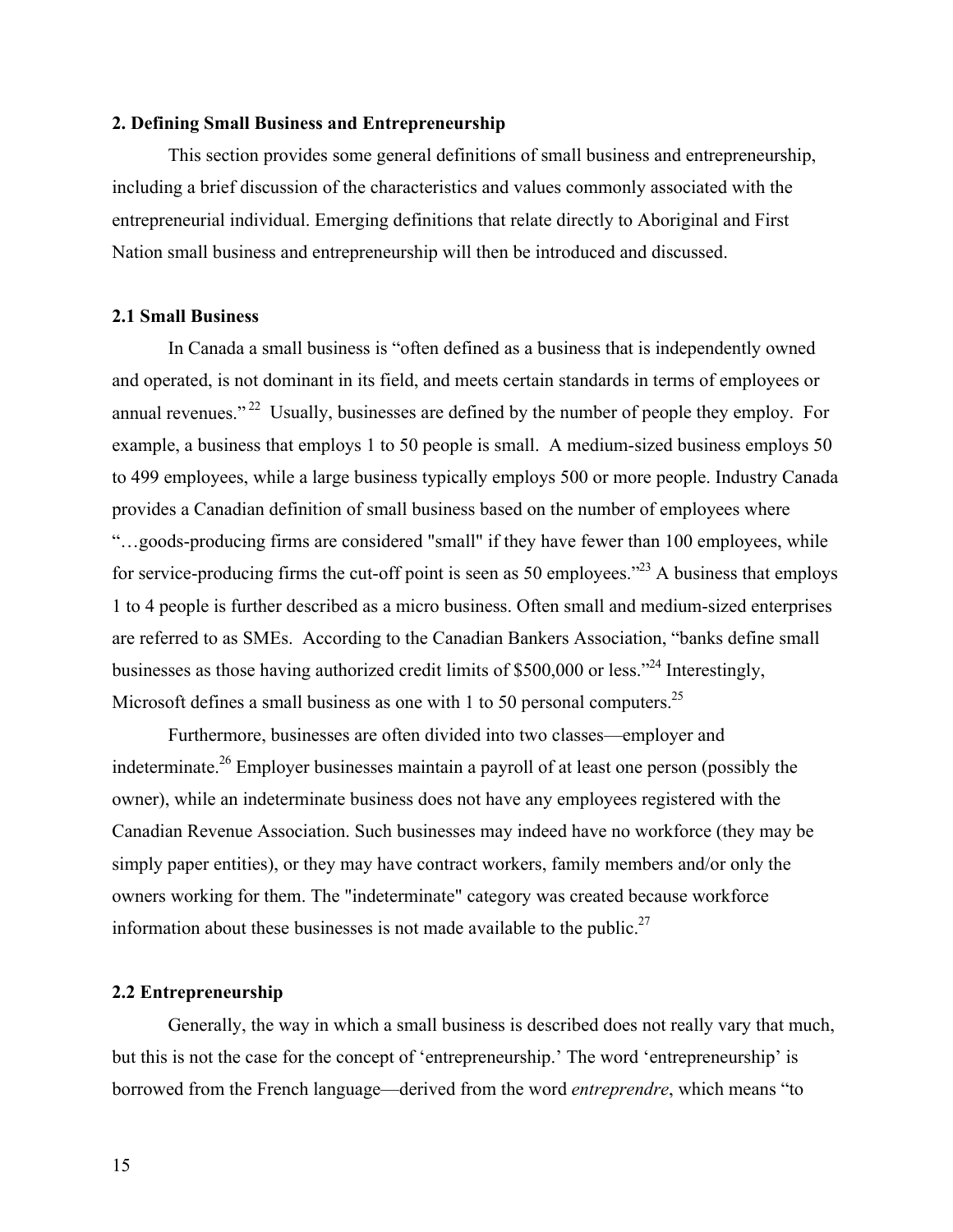undertake, to pursue opportunities, to fulfill needs and wants through innovation."<sup>28</sup> But not everyone can agree on its practical and operational definitions or the entrepreneurial processes involved. Typically, organizational researchers propose that entrepreneurs play a key role in the creation, development, and operation of small businesses. Hence, they usually define entrepreneurship as "accepting the challenge of starting and running a business".<sup>29</sup> Nevertheless, there are many other definitions that further define entrepreneurship in increasingly specific ways.<sup>30</sup>

Entrepreneurship is usually, but not always, used in relation to individuals involved in for-profit activities. Increasingly, communities and organizations that pursue unique, innovative and creative social and non-profit objectives are described as engaging in community, or "social entrepreneurship."<sup>31</sup> Perhaps a more useful and inclusive definition of entrepreneurship states that:

Entrepreneurship is a human, creative act that builds something of value from practically nothing. It is the pursuit of opportunity regardless of the resources, or lack of resources, at hand. It requires a vision and the passion and commitment to lead others in the pursuit of that vision. It also requires a willingness to take calculated risks.<sup>32</sup>

For those involved in profit and not-for-profit entrepreneurial activities in First Nation communities, the ideas that emerge from this definition are useful and can make sense. In order to create meaningful community-based change, there is a need for creative action, and the pursuit of opportunity regardless of the resources at hand. This requires visionary leadership and commitment from community members, which are risky endeavours that need to be appreciated.

So who are these entrepreneurs? Researchers have attempted to compile lists of the traits and characteristics of successful entrepreneurs. They include, but are not limited to:

a passion for business tenacity despite failure confidence self-determination the ability to manage risk and take advantage of the opportunities that come from change a tolerance for ambiguity initiative the need for achievement attention to detail and perfection concern for the passing of time creativity, and an ability to look at the bigger picture in holistic ways.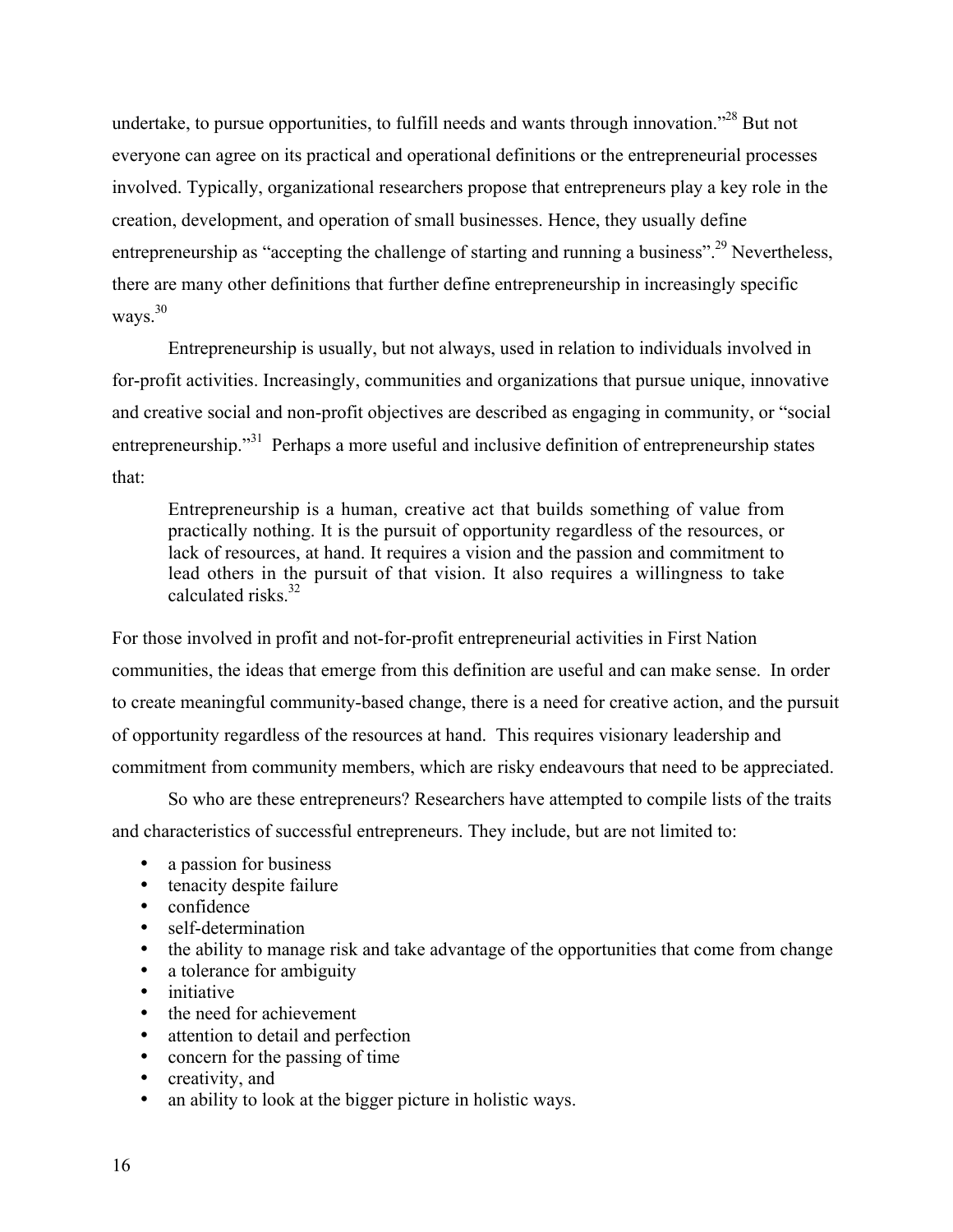As well, studies also suggest individuals become involved in entrepreneurial activities for several reasons, including the ability to:

use personal skills and abilities gain control over their lives build something for their family and communities become involved in challenging activities live independently and freely feel recognized attain financial and other tangible/meaningful rewards satisfy personal expectations.<sup>33</sup>

It is important to note that not all individuals with these traits, characteristics or motivations will be automatically successful in business. Further, while a number of these characteristics and motivations are critical for business start-up, additional managerial skills and organizational abilities are required for business growth and maintenance.<sup>34</sup>

# **2.3 First Nation Small Business and Entrepreneurship Defined**

Researchers, small business support, and financial institutions are beginning to define Aboriginal small business and entrepreneurship in specific and practical ways. In terms of a general definition of Indigenous entrepreneurship, researchers propose that:

Indigenous entrepreneurship [is] the creation, management and development of new ventures by Indigenous people for the benefit of Indigenous people. The organizations thus created can pertain to either the private, public or non-profit sectors. The desired and achieved benefits of venturing can range from the narrow view of economic profit for a single individual to the broad view of multiple, social and economic advantages for entire communities. Outcomes and entitlements derived from Indigenous entrepreneurship may extend to enterprise partners and stakeholders who may be non-Indigenous.<sup>35</sup>

On a practical and day-to-day basis, institutions usually define small business and entrepreneurship according to their own needs, programs, and/or activities. For instance, banks, lending institutions, and federally funded organizations have to define which category the potential small business owner would fall under before these institutions can promote, finance, and support their entrepreneurial and small business development programs. For example, a young entrepreneur hoping to access support and funding may be defined in many ways by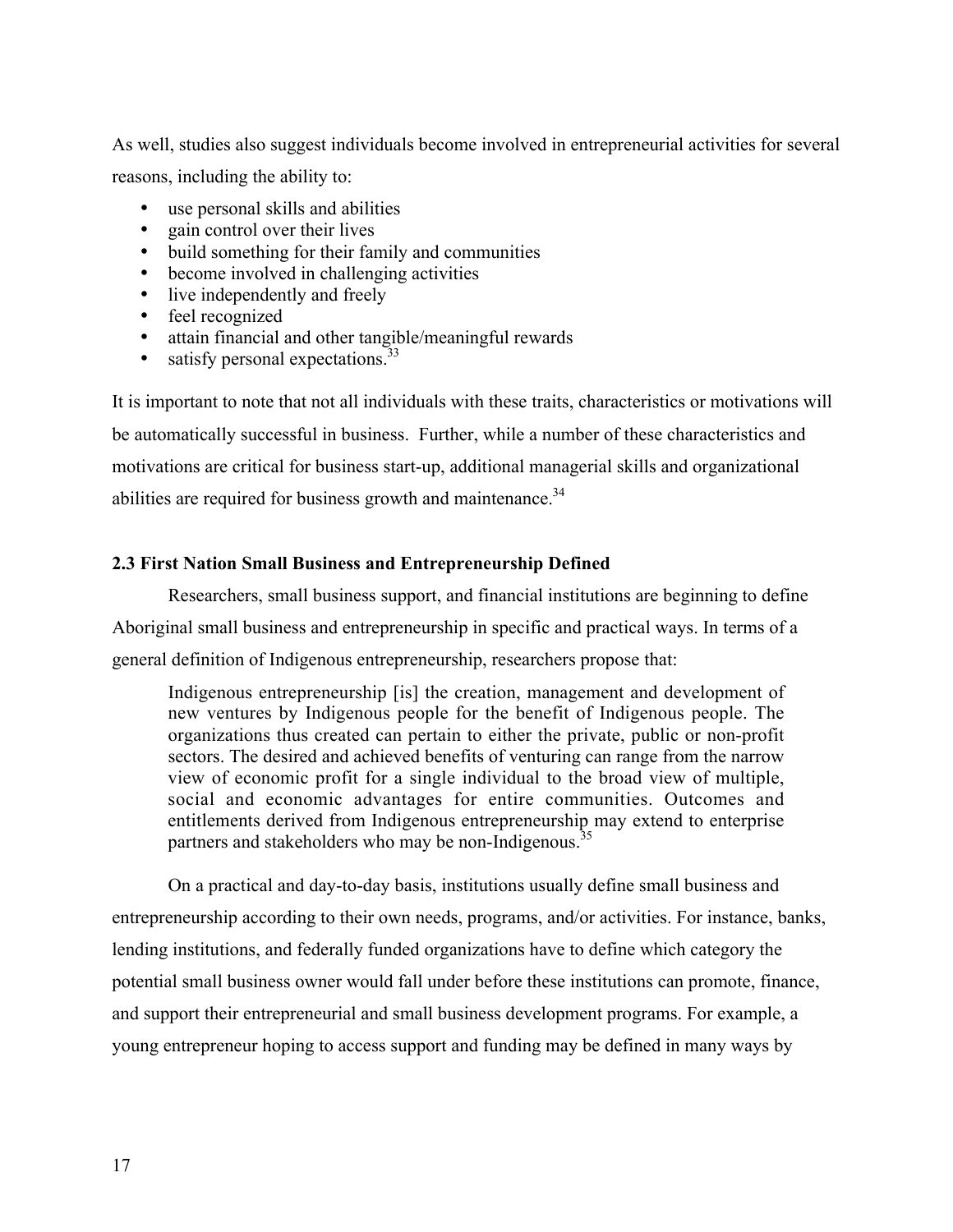financial institutions and other organizations, which include being:  $35$  and under<sup>36</sup>; between 15 to 30 years of age<sup>37</sup>; between 18 and 29 years of age<sup>38</sup>; or between 18 and 36.<sup>39</sup>

Likewise, First Nation small businesses and entrepreneurs are usually regarded in ways that are similar to mainstream definitions. However, Aboriginal—especially First Nation—entrepreneurs may also need to provide proof of constitutional or legal status, or a connection to a particular community in order to receive funding and support. For example, if an individual or organization wants to access services and programs provided by Aboriginal Business Canada (ABC), the applicant must be a Aboriginal individual residing in Canada, or a Canadian corporation, partnership, association or other legal entity that is majority-owned or controlled by Aboriginal people residing in Canada. An Aboriginal individual is a person who is one of the following:

a Status Indian a Non-Status Indian an Inuk, or a Métis;

To be considered, the applicant must be of Aboriginal ancestry and be an acknowledged member of a Canadian national, provincial/territorial or local/regional First Nation, Métis, Inuit, Status or Non-Status Indian organization.<sup>40</sup>

In terms of the Aboriginal entrepreneurial type, a listing of traits, characteristics, and motivations has not been developed to date. It would be interesting to determine whether the listed traits (provided earlier) are culturally bound or reflect the characteristics of entrepreneurs regardless of culture, social status, or location. Some researchers feel that this is an area worthy of further exploration. For example, Michael Morris, Minet Schindehutte and Jack Lesser note that:

A notable lack of attention has been devoted to the role of values in successful entrepreneurial activities. Typically, such Western values as individualism, competitiveness, material gain, and a strong work ethic are implied or explicitly integrated into discussions of entrepreneurship, regardless of where it occurs…. For members of ethnic groups, it would seem that values of the subculture could become internalized to the point that they affect entrepreneurial motives and behaviors. Thus, values of bravery, wisdom, or respect for earth shared by Native Americans might manifest themselves not only in career choices, but in the entrepreneur's approach to opportunity identification or network building. For an indigenous Australian, a value of community sharing of assets could significantly constrain the ability of the entrepreneur to grow a venture.<sup>41</sup>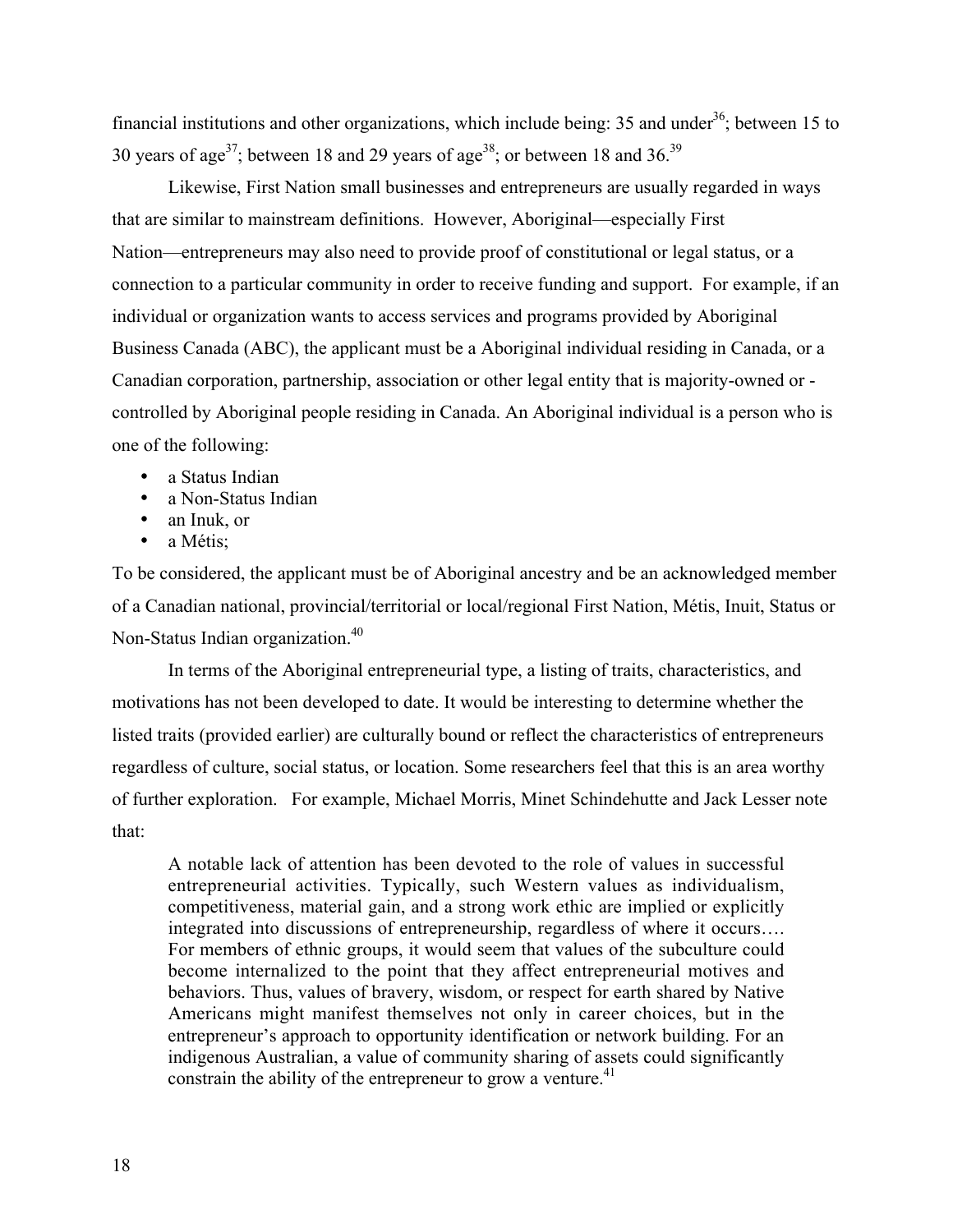In closing, it is important to note that Indigenous – including First Nation – "entrepreneurship should not be defined on the basis of opportunity, but rather cultural perception of opportunity."<sup>42</sup> Emerging definitions should also take into account and acknowledge that the Indigenous entrepreneurial process often begins with and is driven by the quest for "selfemployment based on Indigenous Knowledge."<sup>43</sup>

We now turn to an overview of First Nation entrepreneurs and small businesses in Canada. First Nation entrepreneurship and First Nation small business are usually talked about as if they are one and the same. We will see in the next section that this assumption is accurate, since a majority of First Nation businesses in Canada are small and were initially created by entrepreneurs.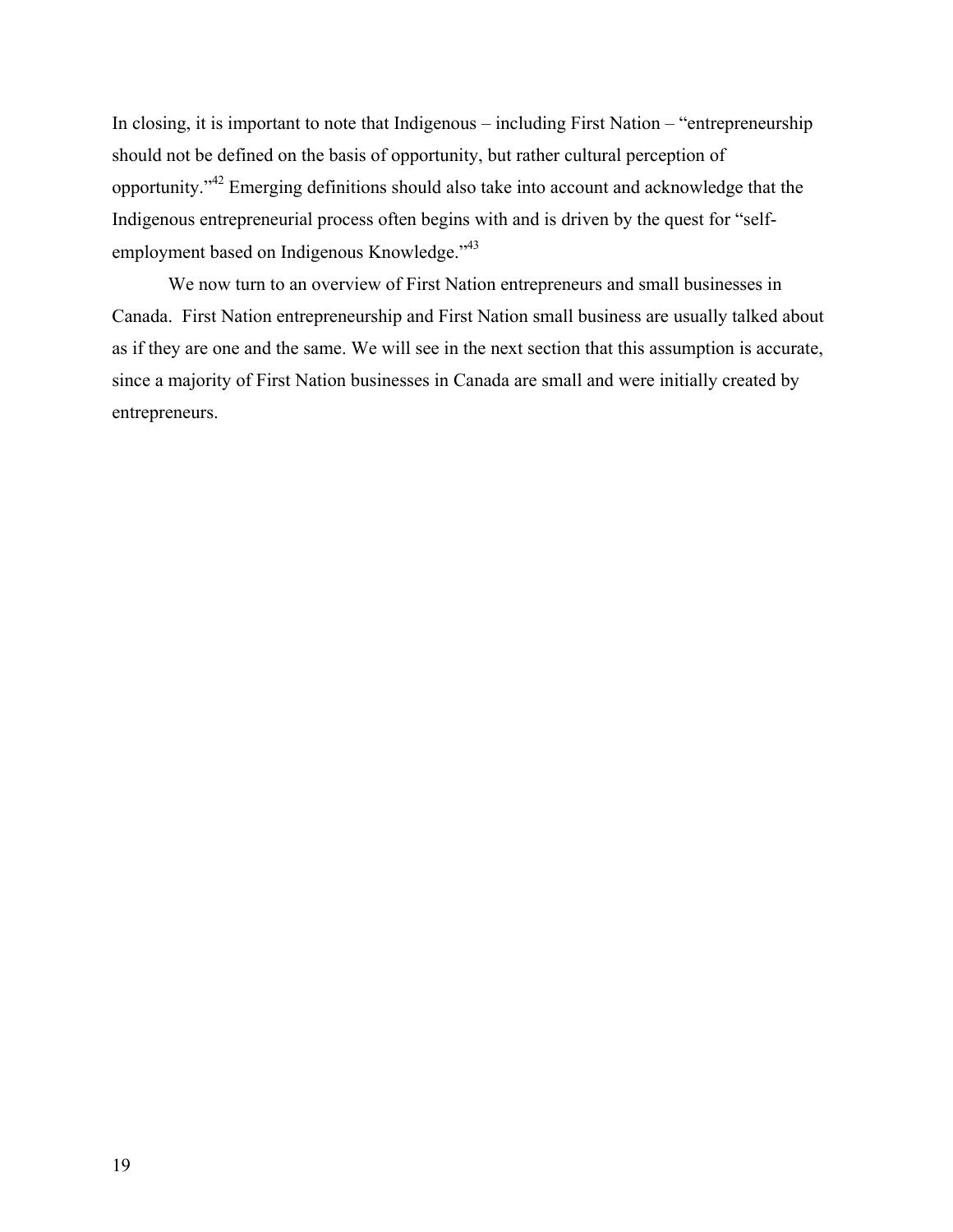#### **3. The Current State of First Nation Small Business and Entrepreneurship in Canada**

This section provides a descriptive overview, including a demographic profile, of First Nation small business and entrepreneurs in Canada, based on current research and available secondary information. It begins with a general overview of all Canadian small business and entrepreneurial activities, which then allows us to see how First Nation small businesses and entrepreneurs are similar too, but also different from the Canadian norm.

There are more than 2.2 million business establishments in Canada. Of the 1,048,286 businesses that employ one or more people, "slightly fewer than 3000 or about 0.3 percent have more than 500 employees. The vast majority of employer businesses (98 percent) have fewer than 100 employees, nearly 74 percent have fewer than 10 and 57 percent have only 1 to 4 employees."<sup>44</sup> Every business in Canada either produces goods or provides services, and small firms employing less than 100 employees "make up 97 percent of goods-producing employer businesses and 98 percent of all service-producing employer businesses."<sup>45</sup> About 95 percent of service sector businesses employ fewer than 50 employees.<sup>46</sup>

Businesses in First Nations communities are also either employer or indeterminate, as they provide goods and services to Aboriginal and non-Aboriginal consumers. A First Nation business can take one of many forms: sole proprietorships, partnerships, corporations, joint ventures, or co-operatives. Briefly, a sole proprietorship is a business owned by a single individual, while a partnership is a proprietorship owned by two or more people.<sup>47</sup> A corporation, or incorporated company, is a legal entity distinct from its owners, whereas in a joint venture individuals or organizations partner to share resources, skills, and risks, among other things. Often a non-Aboriginal individual or organization will enter a joint venture with an Aboriginal individual or organization to benefit from various tax advantages or procurement opportunities.<sup>48</sup> A co-operative is typically member, producer, or worker-owned, which operates in a democratic fashion to better serve the owners, and to provide the community with jobs, products and services in equitable, accessible, and wealth creating ways.49

First Nation small business and entrepreneurial activities are also supported through communally-owned entities such as development corporations, community-owned enterprises, and non-profit enterprises. To explain, a development corporation is a non-profit organization with locally elected Boards of Directors. A community-owned enterprise is a business whose shares are owned by a community, such as a First Nation. Further, non-profit enterprises provide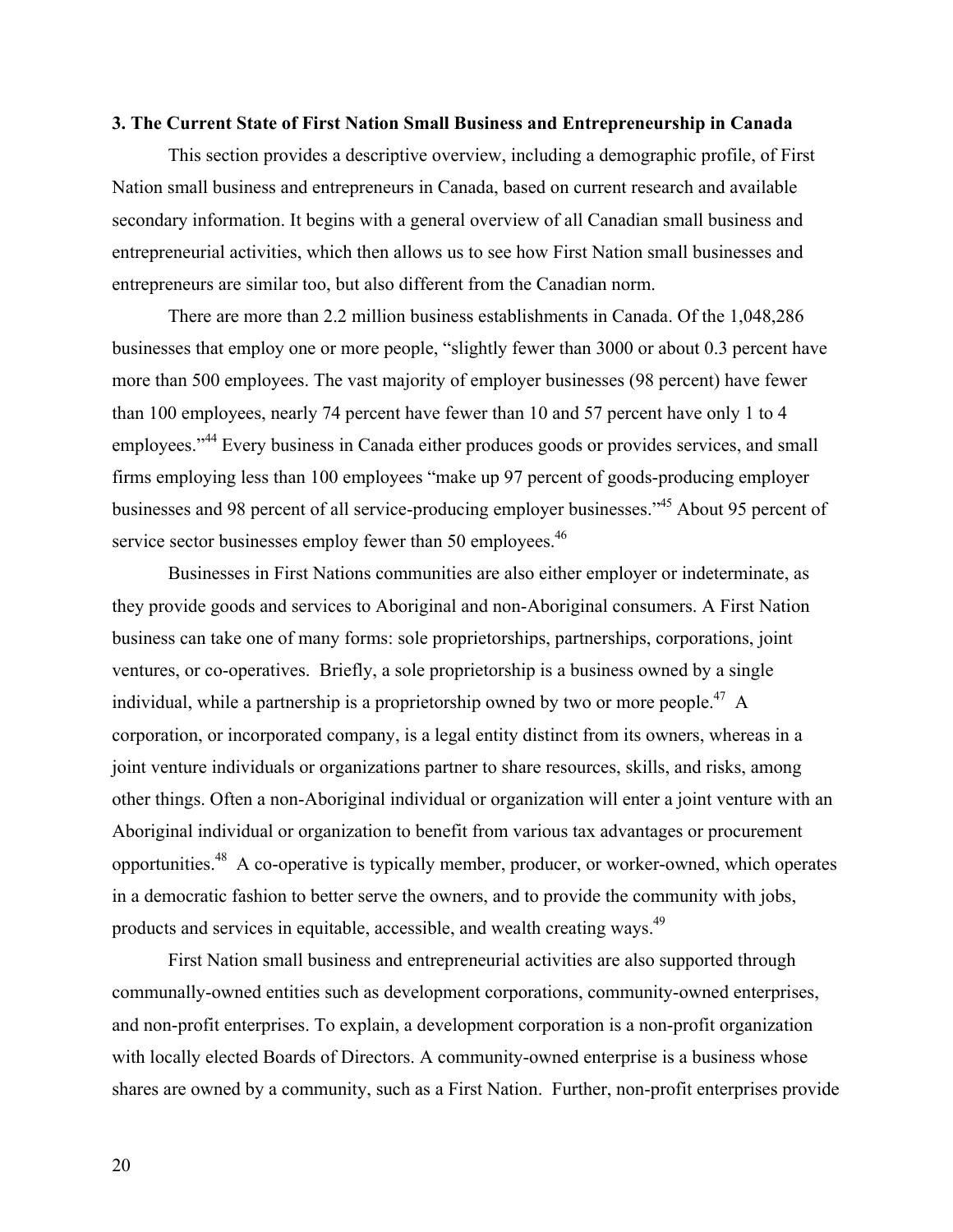community members with economic development of business support and skills. Like development corporations, any surplus these non-profit entities accrue goes back into the organization to strengthen existing programs, build new programs, and provide services more effectively.<sup>50</sup>

Generally, as is the case with business in Canada, and regardless of the form the business assumes, the vast majority of First Nation businesses located on- and off-reserve are small. Like most Canadian businesses, the majority of First Nation enterprises are micro-businesses, since they employ one to four people. Most of these businesses produce goods and provide services to local consumers.<sup>51</sup>

The profiling of Aboriginal businesses and entrepreneurs by the Canadian government through Statistics Canada and Aboriginal Business Canada (Labour Canada) began, for all intents and purposes, in the early 1990's. This activity was prompted by emerging Canadian Census statistics, which showed a tremendous and surprising surge in Aboriginal business and entrepreneurial development.<sup>52</sup> The enhanced interest in Aboriginal entrepreneurs coincided with the emerging awareness of the overall value of the small business and entrepreneurial presence in both Canada and the Unites States.<sup>53</sup>

The latest information on Aboriginal small business and entrepreneurship is available via the Aboriginal Entrepreneurs Survey, 2002, which includes data from the 2001 Canadian Census.<sup>54</sup> Comparisons can be made to previous surveys and reports.<sup>55</sup> Information gathered from the 2001 Canadian Census suggests that there were 27,195 self-employed Aboriginal individuals in Canada at the time, representing close to 3% of the overall Aboriginal population. Almost 46% of this group (approximately 12,509) was identified as North American Indian (Status and non-Status First Nation, residing on- and off-reserve). North American Indian entrepreneurs operate in virtually every region of the country. A summary of some of the regional statistics is shown below.

British Columbia (24% of total, or 6480 individuals): More than 50% were North American Indian (>3240 individuals), with approximately 1102 individuals (17%) residing on-reserve.<sup>56</sup>

Alberta (18% of total, or 4935 individuals): Less than 33% were North American Indian  $($  <1628), with approximately 296 individuals (6%) residing on-reserve.<sup>57</sup>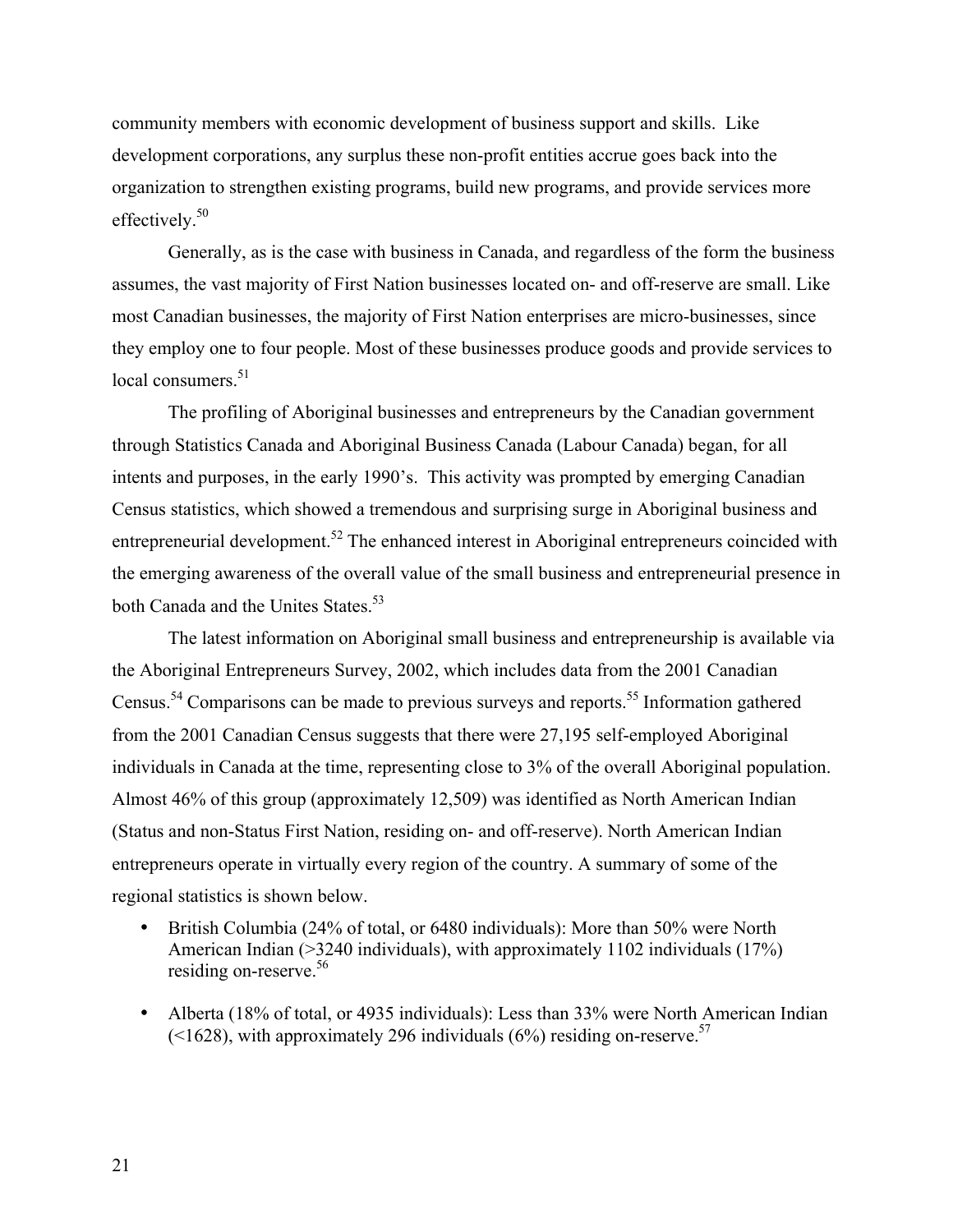Saskatchewan (9% of total, or 2530 individuals): Less than 40% were North American Indian (<1012 individuals), with approximately 380 individuals (15%) residing onreserve.<sup>58</sup>

Manitoba (11% of total, or 2860 individuals): Less than 30% were North American Indian (<858 individuals), with approximately 400 individuals (14%) residing onreserve.<sup>59</sup>

Ontario (22% of total, or 5985 individuals): More than 50% were North American Indian  $(>1317$  individuals), with approximately 718 individuals (12%) residing on-reserve.<sup>60</sup>

Quebec (7% of total, or 2020 individuals): More than 50% were North American Indian ( $>1010$ ), with approximately 505 individuals (25%) residing on-reserve.<sup>61</sup>

Atlantic Region (5% of total, or 1390 individuals): Almost 50% were North American Indian (695 individuals), with approximately 250 individuals (18%) residing on $reserve$ <sup>62</sup>

Northwest Territories, Nunavut & Yukon (4% of total or 1000 individuals): Approximately 290 individuals (29%) resided on-reserve.<sup>63</sup>

Other interesting, demographic details related to Aboriginal entrepreneurs follow. Of the 27,195

Aboriginal self-employed individuals recorded in the 2001 Census:

3920 entrepreneurs (over  $14\%$ ) resided on reserve.<sup>64</sup>

9930 entrepreneurs were women and 17,265 were men.<sup>65</sup>

More than 3535 entrepreneurs were youth between the ages of 18 and 29.<sup>66</sup>

The majority of entrepreneurs (over 23,660) were older than 29 years of age. However, over 25% of Aboriginal entrepreneurs are under the age of 35. $^{67}$ 

14,175 entrepreneurs (just over half) resided in urban areas and off-reserve.<sup>68</sup>

13,020 entrepreneurs resided in rural areas, with 3906 entrepreneurs (30%) living on reserve.<sup>69</sup>

Additionally, research reveals other interesting facts and details, including:

On reserve businesses were more likely to be sole proprietors and hire Aboriginal employees, while businesses off-reserve were more likely to operate as a partnership and were less likely to hire Aboriginal employees.<sup>70</sup>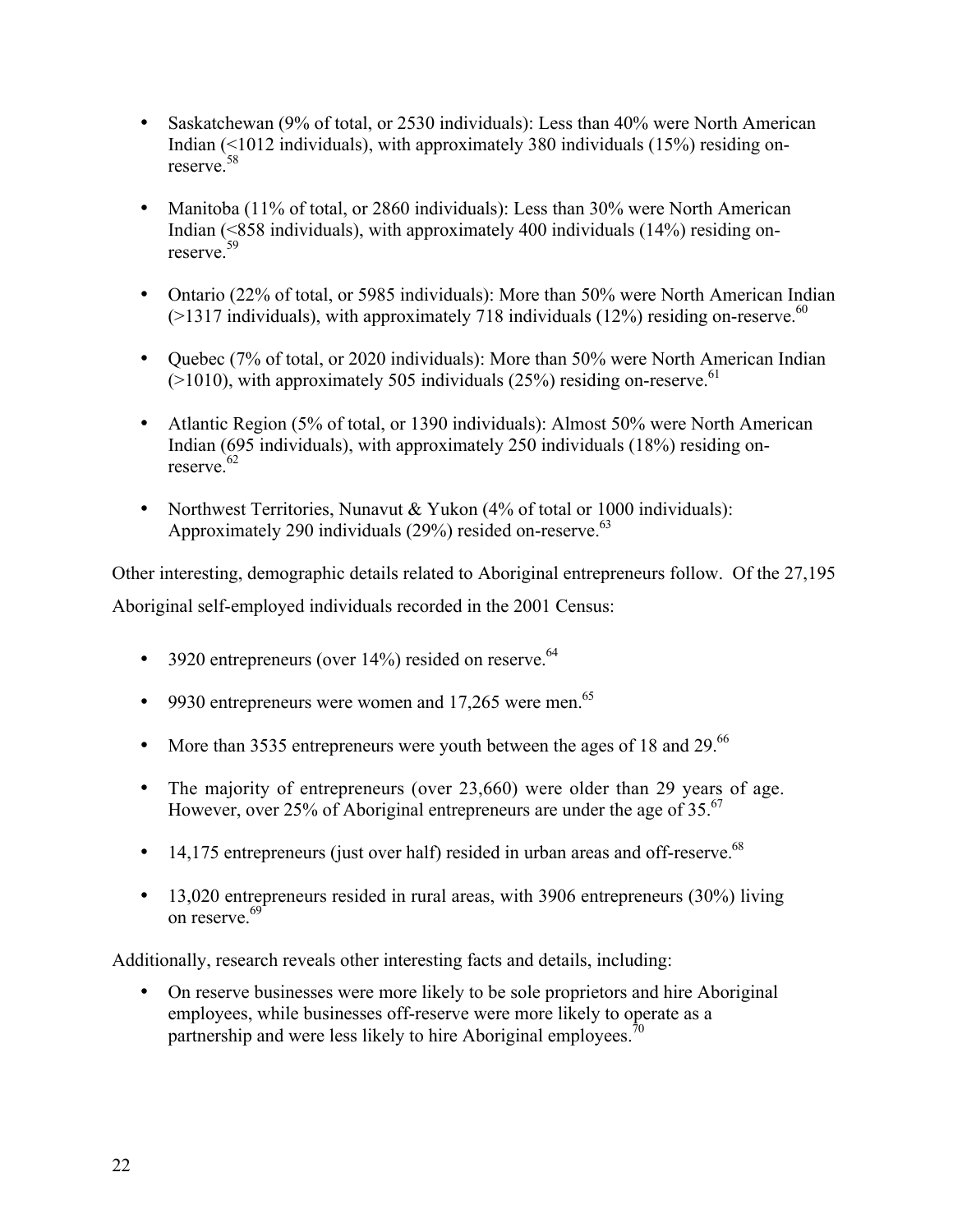Young Aboriginal entrepreneurs between the ages of 18 and 29 were more likely to operate their business as a sole proprietorship, and were more likely to hire part-time Aboriginal employees than older entrepreneurs.<sup>71</sup>

Urban entrepreneurs were less likely to have employees, and were more likely to work in the secondary and knowledge economies, and have college or university training. $72$ 

Female Aboriginal entrepreneurs were more likely to work in the secondary and knowledge economies, have college or university training, and operate in partnership than their male counterparts. In addition, they were less likely to have employees, and were less likely to worry about barriers to growth.<sup>73</sup>

In comparison to other Canadian entrepreneurs, Aboriginal entrepreneurs are younger on average.<sup>74</sup> Although there are fewer female entrepreneurs—Aboriginal and non-Aboriginal—than male entrepreneurs, this deficit is changing.<sup>75</sup> Women's entrepreneurship increased by over 200% between 1981 and 2001, compared with a 38 percent increase for men.<sup>76</sup> In 2001, of all women entrepreneurs—and there were 715, 500 SMEs in Canada with at least one female owner<sup>77</sup>--only one percent were Aboriginal.<sup>78</sup> The number of self-employed Aboriginal women grew by 406% between 1981 and 1996<sup>79</sup>

According to Statistics Canada Aboriginal entrepreneurship grew 150% faster than the Canadian average between 1991 and 1996 $^{80}$ , and 800% faster than the Canadian average between 1996 and 2001.<sup>81</sup> Despite the rapid growth of entrepreneurship in Aboriginal communities, fewer than 4 percent of Aboriginal adults owned a business in 1996 compared to the Canadian average of 7.9 percent. However, of the businesses surveyed in the Aboriginal Entrepreneurs Survey (2002), approximately 72% reported increased profits, while approximately 66% had operated for more than five years. The majority of Aboriginal entrepreneurs (approximately 77%), said that they operate a home-based business. These are encouraging trends.

All of the information in the surveys referenced in this section reveals that Aboriginal small businesses and entrepreneurs are supporting and promoting Aboriginal self-governance and economic development in important and valuable ways. For example, Aboriginal small businesses hire Aboriginal employees (even when other businesses and organizations are not). And Aboriginal entrepreneurs are creatively providing community members with needed, relevant, affordable and accessible products and services. A portion of the revenues that these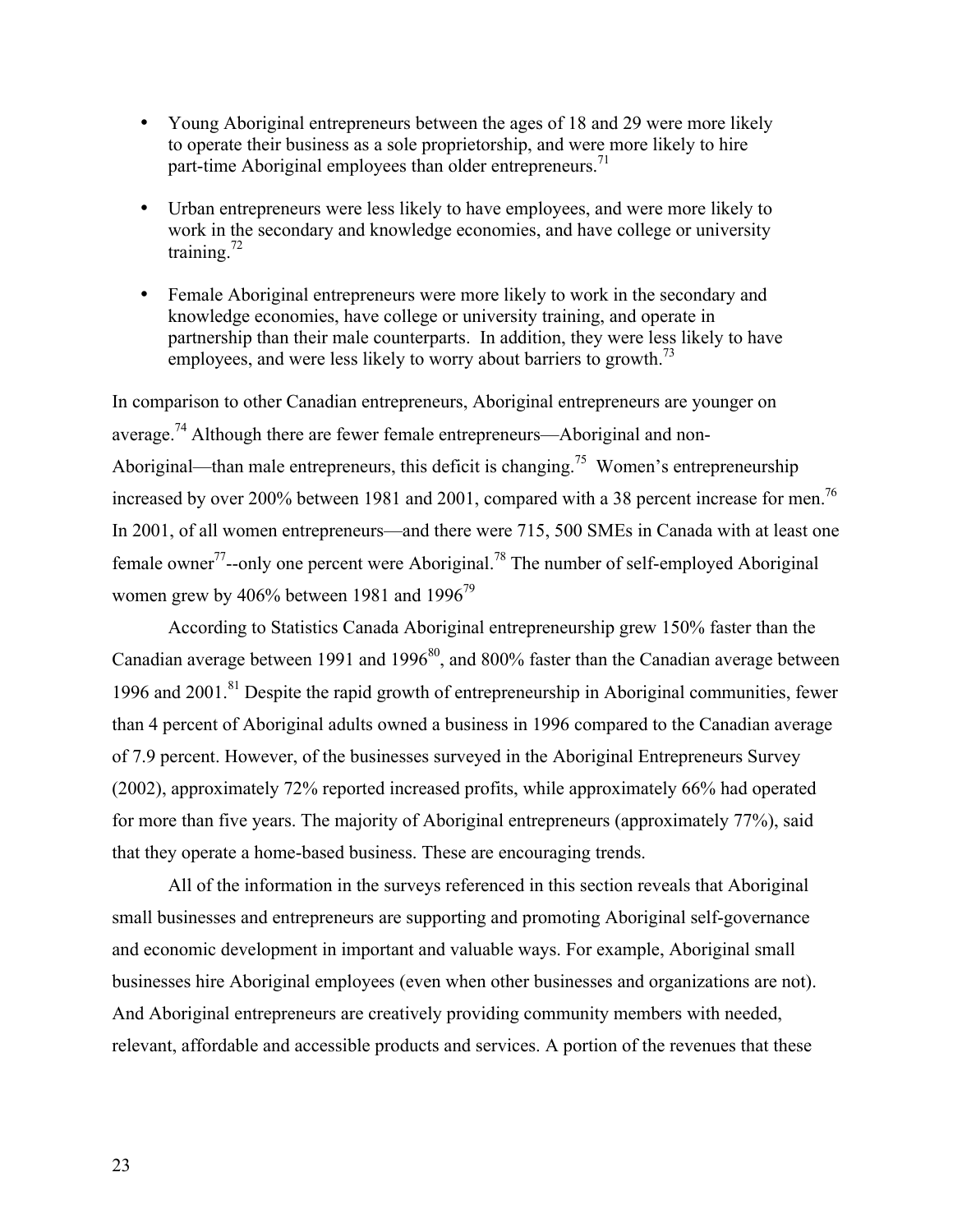individuals and businesses earn stays in the community: it doesn't leak out to small businesses located off-reserve, owned and operated by non-community members.

Small business ownership not only provides personal freedom, self-confidence, and family pride, it adds value to the Aboriginal community within which it is situated. It prevents the loss of community resources and money, and provides employment and career development for community members wishing to remain in their communities or territories. All of the good things that are occurring due to the growth of Aboriginal entrepreneurs and small business development can be, in part, associated with the solid support and promotion these individuals and businesses are receiving from organizations and institutions located across Canada. And more can be done. The next section will profile a number of those institutions and organizations that are making a difference in the lives of Aboriginal entrepreneurs and their communities.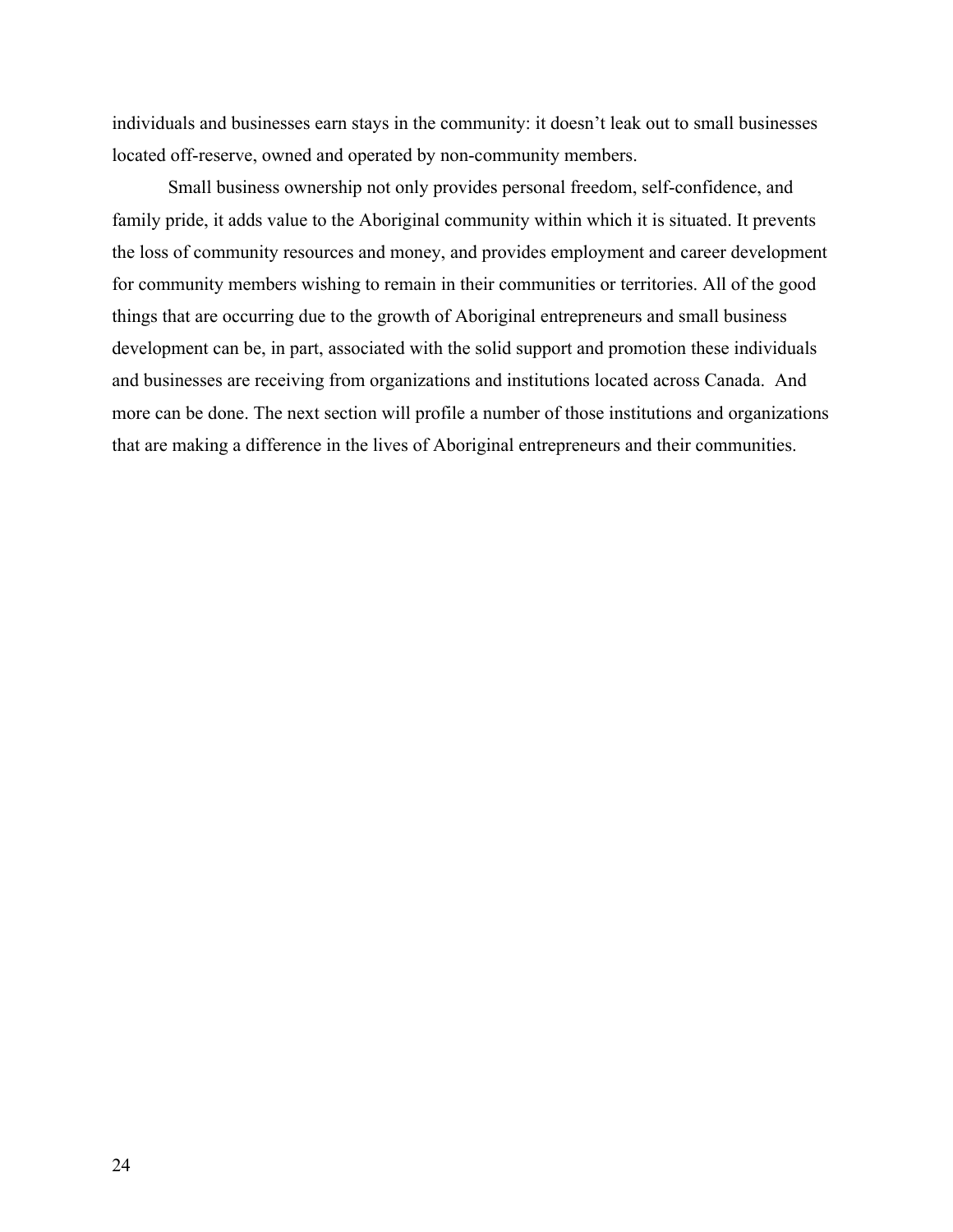#### **4. Promoting, Supporting, and Leading First Nation Small Businesses and Entrepreneurs**

If you ask knowledgeable bankers, analysts, researchers, or the other individuals how Aboriginal entrepreneurs can start a successful small business that is able to compete and thrive locally, nationally, or globally, most will tell you that four elements are essential. First, entrepreneurs must be properly trained. Not only do they need to know the larger industry in which they are interested, they must also know how to do the work, and they must know how to manage their enterprise and supervise their employees. Second, they must be in a market that will profitably support their business services and products. This condition may require a market that expands beyond the confines of the local or community market. Entrepreneurs may also need to understand the labour market, if employees outside of the family or community are required. Third, entrepreneurs need capital and cash equity to finance their business start-ups and to continue their operation and expansion, if necessary.<sup>82</sup> Fourth, Aboriginal entrepreneurs will have an easier time of start-up and success, if their businesses are located close to a larger, often urban or international, market.

This section will profile national and regional/local Aboriginal and non-Aboriginal led programs and services that promote and support First Nation small businesses and entrepreneurs in Canada. As well, additional support that comes from financial institutions, corporations, academic institutions, researchers, and other related Aboriginal and non-Aboriginal support initiatives and programs will also be briefly mentioned.

This section does not include every program and service available to Aboriginal entrepreneurs and small business owners. Yet, it is important to acknowledge that many other supports that are not covered are still providing essential and effective services and are making a difference in Aboriginal business endeavours. Nevertheless, the information in this section will interest those who want to become a small business owner, or those that want to support these individuals. Of course, individuals will have different avenues of support depending on their communities experience with business and the services that are offered there.

#### **4.1 National Programs and Services**

A number of national Aboriginal and non-Aboriginal organizations lead, support, and promote Aboriginal small business and entrepreneurship in Canada. This section profiles some of the key players at this national level of activity.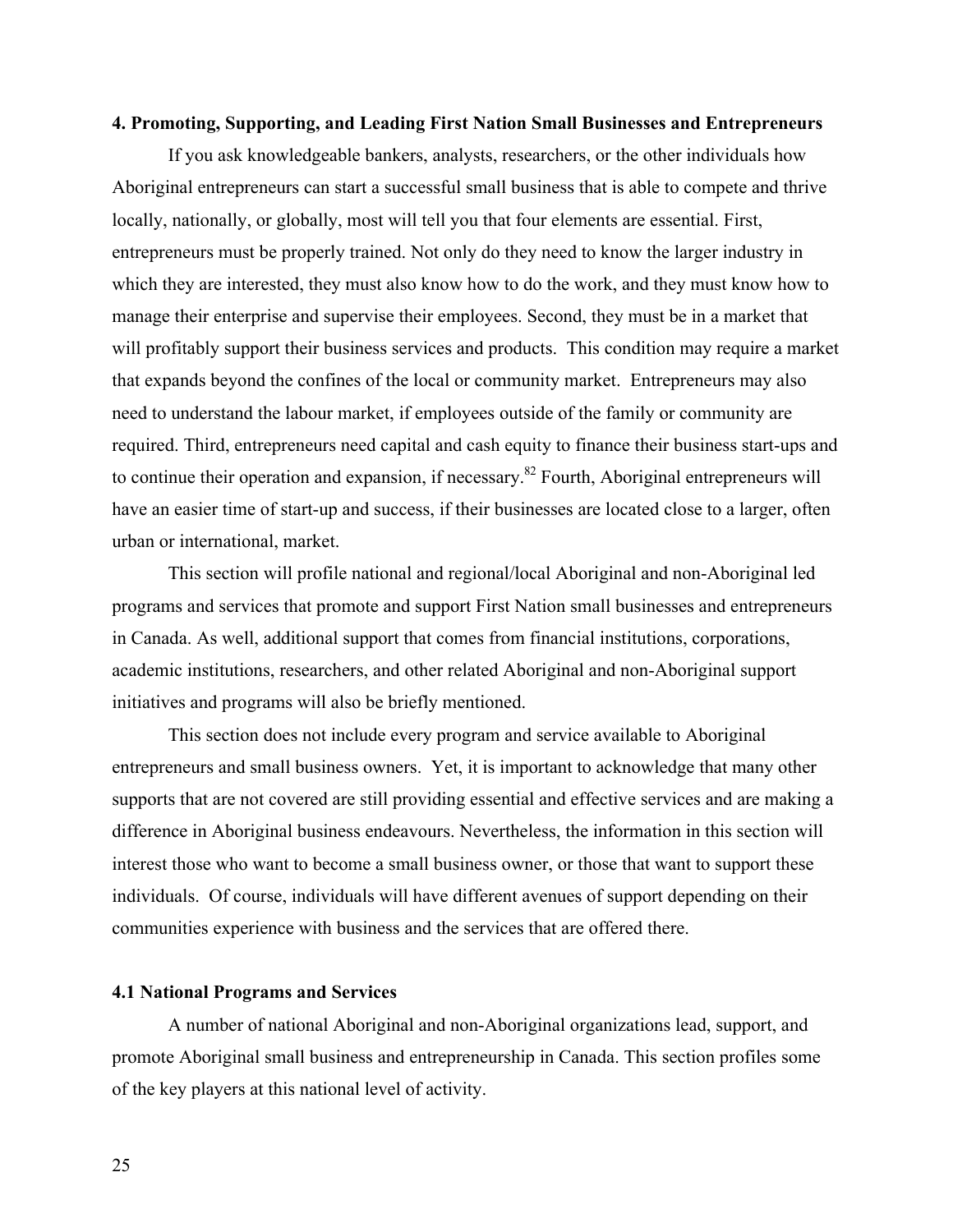Nationally, the name that most people associate with Aboriginal small business and entrepreneurship is called Aboriginal Business Canada (ABC). ABC is an Indian and Northern Affairs Canada program that maximizes Aboriginal people's participation in the economy through business development. $83$  They do this by:

> Working with Aboriginal entrepreneurs and businesses<sup>84</sup> Working with Aboriginal financial institutions<sup>85</sup> Conducting research and policy analysis<sup>86</sup> Working with the national Aboriginal economic development board,<sup>87</sup> and Working with other partners.<sup>88</sup>

Other federally-based programs assist Aboriginal entrepreneurs in a variety of ways. For example, the Aboriginal Business Service Network (ABSN) has been established to provide Aboriginal entrepreneurs with governmental information and resources that they need for business start-up and operations, at no cost.<sup>89</sup> The ABSN builds on the well-developed and utilized structure of existing Business Canada service centres located across Canada.<sup>90</sup>

In addition, the federal government continues to play an important role in the development of Aboriginal entrepreneurs and small businesses through its Procurement Strategy for Aboriginal Business (PSAB). The strategy, launched in 1996, was initiated to 1) stimulate Aboriginal business development, and 2) increase the number of Aboriginal firms competing for and winning federal contracts.<sup>91</sup> A 2004 PSAB Progress Report<sup>92</sup> finds that 5,980 federal contracts were awarded that year to Aboriginal-owned firms for a total of \$244.91 million. Of these, a number of contracts are "set-aside" contracts, open exclusively to Aboriginal bidding. These set-aside contracts are mandated for contracts worth more than \$5,000 for goods and services that primarily benefit Aboriginal people. Although the 2004 results are encouraging, the dollar amount decreased dramatically that year since in 2003 federal contracts were awarded to Aboriginal businesses to the tune of \$500 million.

The Canadian Executive Service Organization (CESO), founded in 1967, is a not-forprofit organization that helps to build proud independent communities. In 1969 CESO embarked on a national Aboriginal Services Strategy, the primary goal of which was to build the capacity of Aboriginal individuals, communities and businesses to achieve greater self-sufficiency and growth. To support Aboriginal peoples in achieving self-sufficiency and self-determination, CESO focuses on capacity-building, which they accomplish through the:

transfer skills and knowledge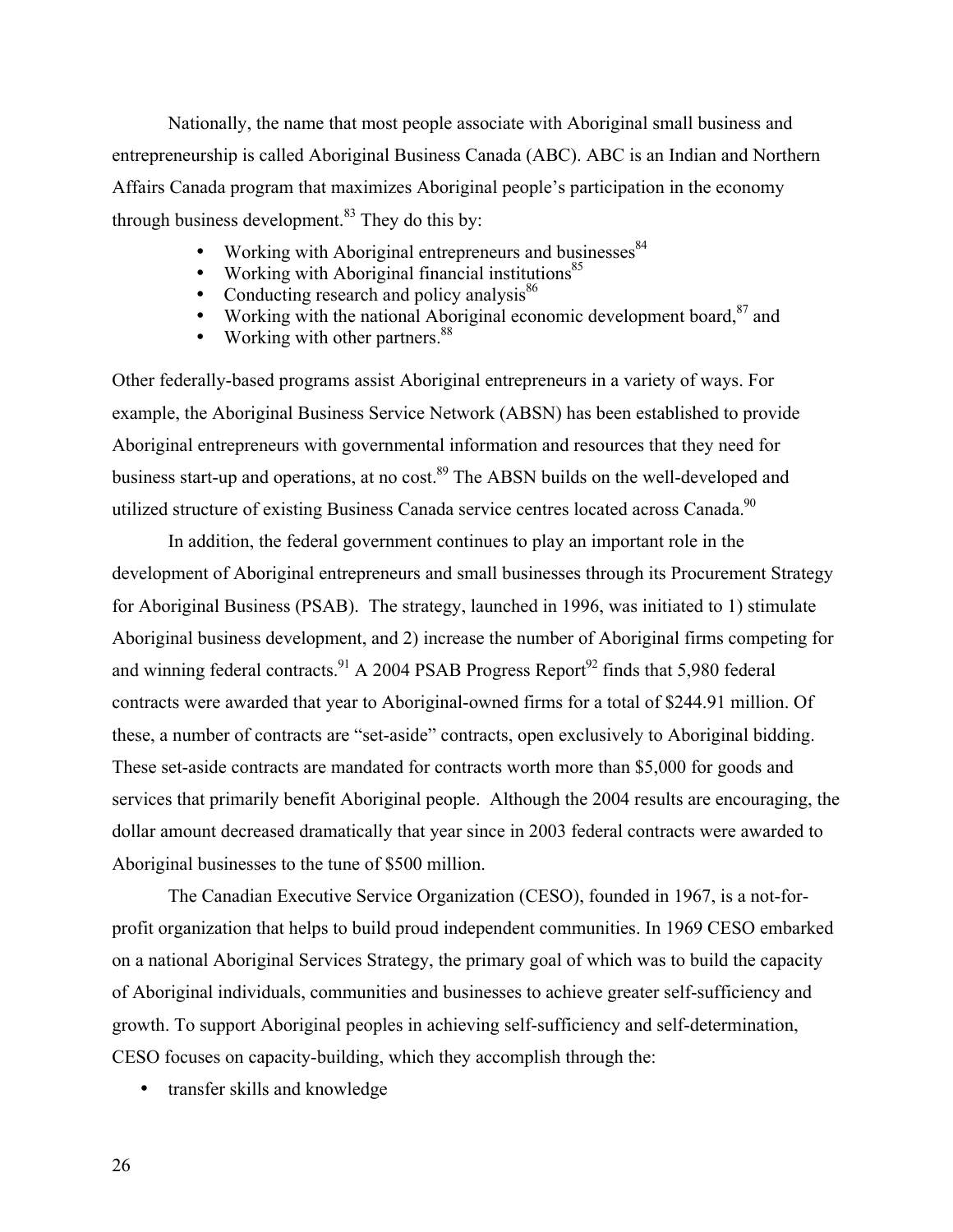development of needed products and services accumulation and dissemination of best practices, and provision of accessible and cost-effective services

In terms of its business activities, CESO Volunteer Advisors (VAs) – those individuals that collectively form the backbone of CESO – assist Aboriginal individuals and communities with business planning assistance, and feasibility studies, among other things.<sup>93</sup>

One of the key Aboriginal national organizations involved in community, economic, and business development is the Council for the Advancement of Native Development Officers (CANDO). CANDO accredits institutions that offer courses and programs in Aboriginal economic and business development. CANDO also bestows yearly recognition of Aboriginal business leaders, at its national conference, through its economic developer of the year awards (to both individuals involved in business and economic development, as well as communities involved in business and community development). CANDO publishes the only journal in the world on Aboriginal economic development, highlighting real stories and theoretical pieces on Aboriginal business and economic development. CANDO provides assistance, training opportunities, and information to small business owners.<sup>94</sup>

## **4.2 Regional and Local Programs and Services**

Aboriginal entrepreneurs and small business owners can also look to regional and local economic development programs, including provincial and municipal institutions and programs, for support and promotion. Most regional and local initiatives deal with individual clients and organizations assisting with the acquisition of equity and capital, and providing customized business advisory services supporting Aboriginal small business and entrepreneurial activities.

In Saskatchewan, for example, the provincial government – through the Department of Saskatchewan First Nations and Métis Relations<sup>95</sup> – oversees the Saskatchewan First Nations and Métis Economic Development Program. This program is designed to increase Aboriginal participation in the provincial economy, by, in part, providing non-repayable grants as initial funding to establish, acquire or expand First Nations and Métis owned businesses. Additional smaller grants may also be available to individuals needing assistance developing their business plan.<sup>96</sup>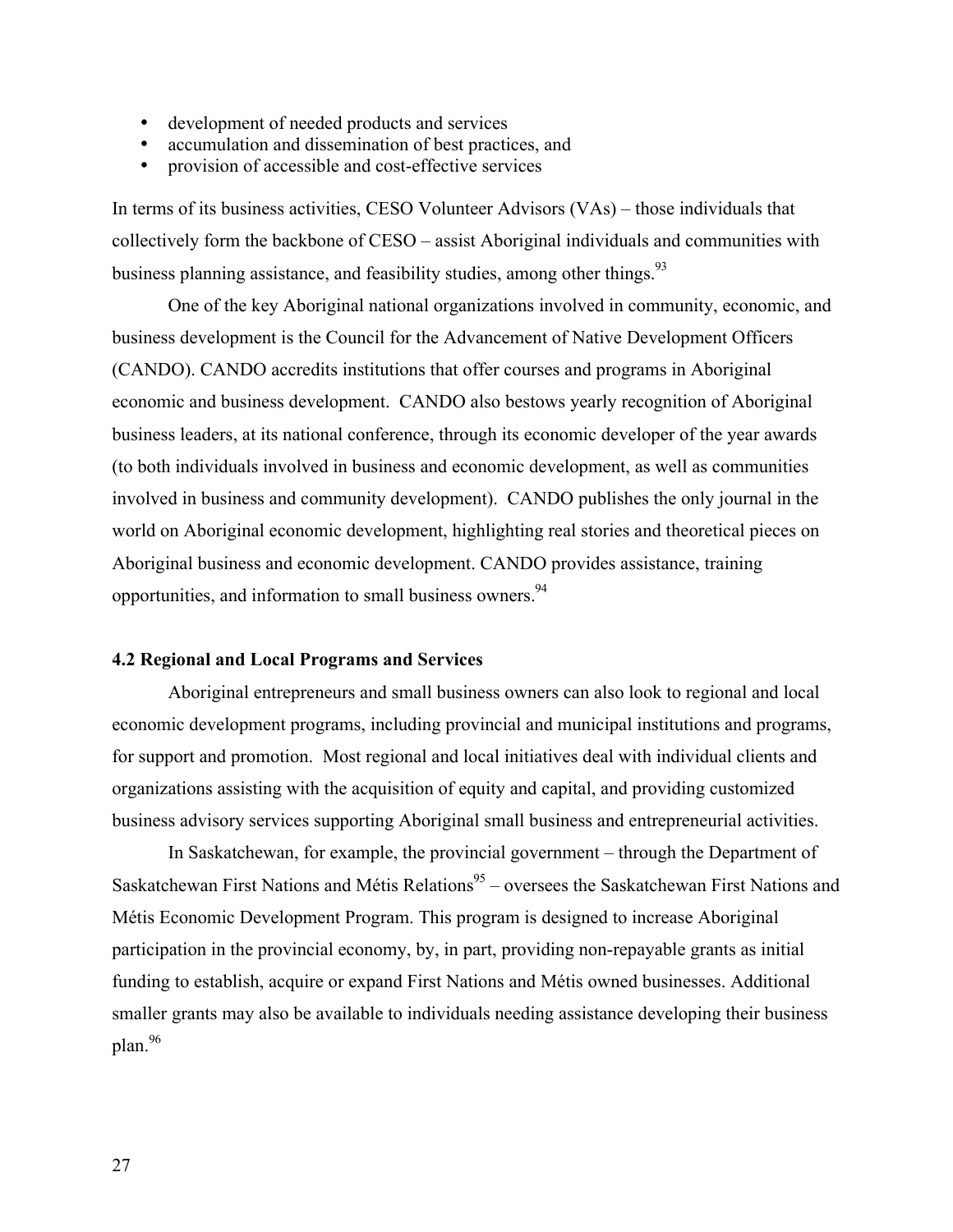The Saskatchewan government has also created the First Nations and Métis Fund, which will make investments in Saskatchewan-based First Nations and Métis businesses. Between 2006 and 2009, the Government of Saskatchewan is making \$20 million available to the fund, which will in turn make investments of between \$1 and \$3 million. Once a First Nation or Métis individual or majority owned corporation, partnership, association or other legal entity meets the Fund's eligibility requirements,  $97$  the individual or organization may apply for funds to 1) startup a business, 2) invest in the early development stages of a business, 3) expand a business, 4) buyout an existing business, or 5) restructure an existing business.  $98$ 

A particularly useful local tool for Aboriginal small business owners and entrepreneurs are the Aboriginal Community Futures Development Corporations (CFDC's) operating in communities located across Canada. For example, of the 33 individual CFDC's operating in British Columbia, a number are responsible for Aboriginal entrepreneurial and community development. For example, the Community Futures Development Corporation of Sto:lo (SCF) supports First Nation Communities within the traditional Sto:lo Territory through a range of community economic development initiatives and programs.<sup>99</sup> Another, of many cross-Canada examples, includes the Dakota Ojibway Community Futures Development Corporation (DOCFDC), which is mandated to assist and promote local economic development initiatives within the Dakota Ojibway Tribal Council Region.<sup>100</sup> In all, there are 268 CFDC's in Canada. Aboriginal businesses and entrepreneurs can access the services of any one of these CFDC's in their locale.

## **4.3 Financial Support**

In 1997 Elizabeth Jordan argued that, "The greatest challenge for Aboriginal entrepreneurs starting a business is financing – raising the money needed to start the business.... [especially] if their collateral is located on reserve." She also highlighted other challenges, including education, lack of market, and "the lack of credit history or the poor credit history of many Indians on reserve."<sup>101</sup> Jordan concludes her article on a fairly optimistic note, highlighting that:

Despite all the hurdles facing Aboriginal entrepreneurs, there is some good news. There are more business opportunities for Aboriginal people, more business education, and more resource developing in partnership with Aboriginal people than ever before. Banks have begun to make efforts to make loans more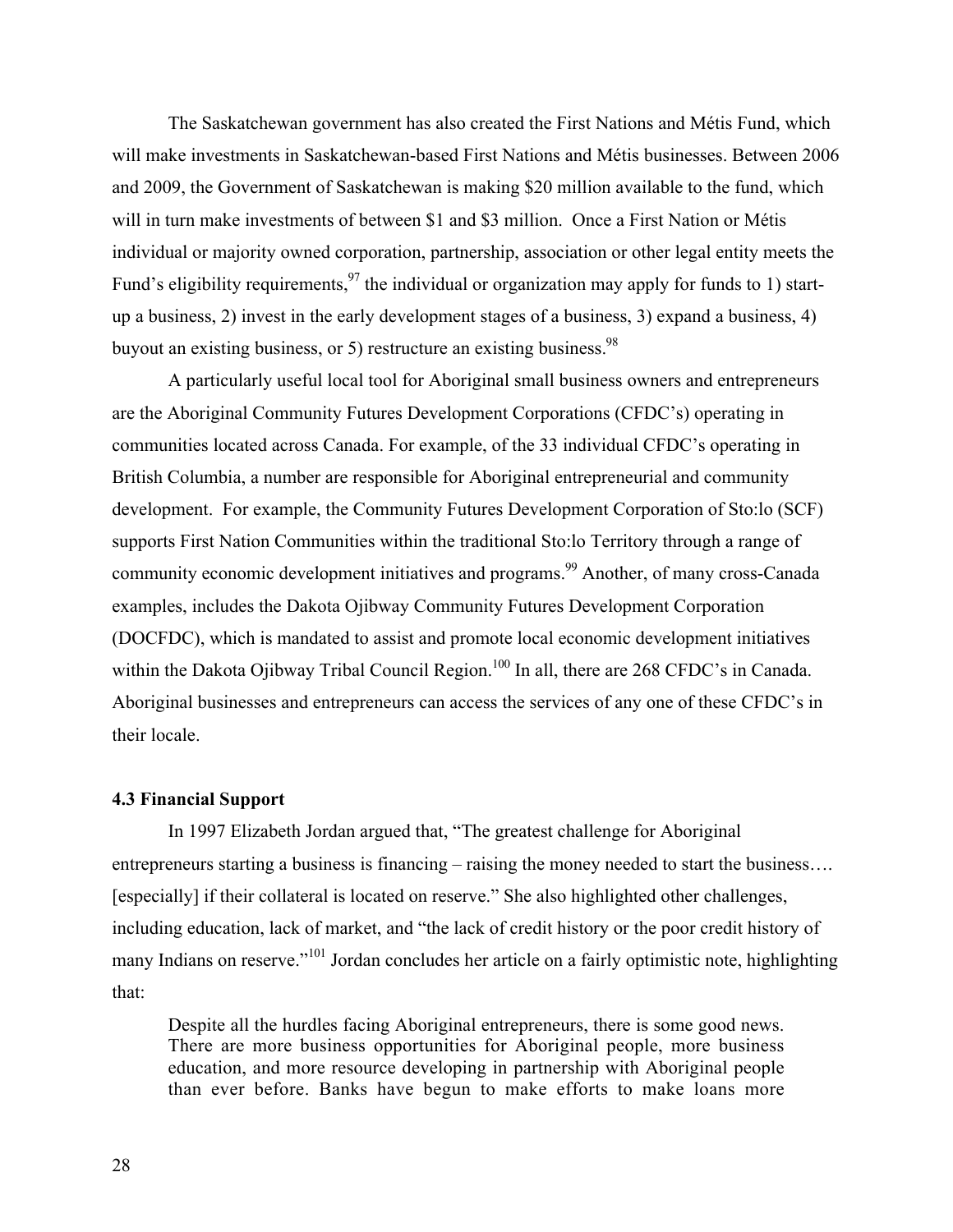accessible to Aboriginal people. Canadians, Aboriginal and non-Aboriginal, are beginning to realize the importance of encouraging entrepreneurship in Aboriginal communities.<sup>102</sup>

Since 1997, the growth of Aboriginal and non-Aboriginal financial institutions that provide financial assistance to Aboriginal small business enterprises and entrepreneurial initiatives has been incredible. These institutions operate at the national, regional, and local levels.

This growth was, in part, promoted by groups like the National Aboriginal Financing Task Force, created in Fredericton in 1995, including renowned leaders such as Chief Larry Sault,<sup>103</sup>Chief Manny Jules, and Chief Roy Whitney. The mission of the AFN endorsed Task Force was to "provide creative solutions towards empowering Aboriginal people to access capital." In its 1996 report, the Task Force highlighted 21 recommendations based on seven steps toward achieving a promising economic future for Aboriginal people in Canada. In step three, they discuss the difficulties Aboriginal people face in offering lenders of capital character, collateral, and capacity (in addition to locale). According to the Task Force, "The most effective way (and probably the only way) for Aboriginal communities to address their current socioeconomic challenges is to create wealth through business activity."<sup>104</sup> For some time, this activity has been supported by mainstream by financial institutions.

Mainstream banks and financial institutions offer an array of programs that target Aboriginal small businesses and entrepreneurs. Examples of the Canadian financial institutions that provide specialized services to Aboriginal individuals, businesses, and communities include the BMO Bank of Montreal,  $^{105}$  the Royal Bank of Canada (RBC),  $^{106}$  and the Scotiabank of Canada.<sup>107</sup> While these and other banks provide Aboriginal banking services because it means good business, they also participate in initiatives that bolster Aboriginal economic development and self-government initiatives. Many banks support a number of unique programs that assist Aboriginal youth and women, while honouring Aboriginal culture and tradition.

For example, RBC launched its Aboriginal Student Awards Program in 1992. Since that year, the bank has awarded \$4,000 a year to five Aboriginal students for post-secondary education expenses. Each award may extend to a maximum of four years of funding for university students and two years of funding for college students.<sup>108</sup> On February 22, 2006, the University of Saskatchewan announced a \$250,000 gift from Scotiabank that would be used to support graduate Aboriginal programming in the College of Commerce. The money will be used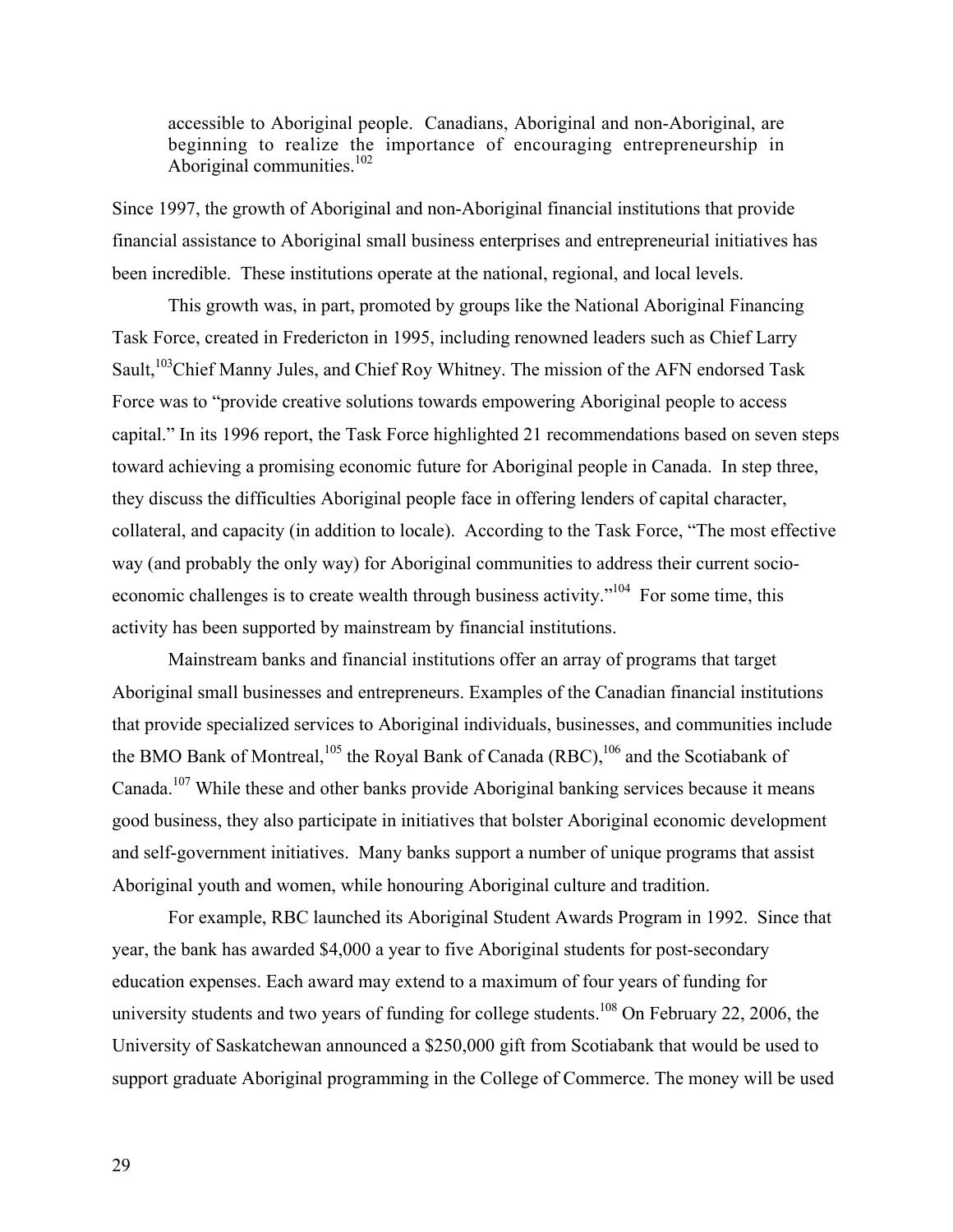to support a bridging program into the MBA program as well as scholarships. According to the University of Saskatchewan website, the new Scotiabank MBA Bridging Program is designed to encourage the next generation of Aboriginal business leaders to consider upgrading their skills with an MBA from the U of  $S<sup>109</sup>$ 

In addition, the Business Development Bank of Canada (BDC) through its Aboriginal banking programs and services<sup>110</sup> sponsors an Internet-based national Aboriginal Youth Business Plan Competition with online modules, mentoring and business plan templates for Aboriginal youth in Grades 10-12. The program is designed to increase Aboriginal youth participants' awareness of entrepreneurial/business opportunities, management/business skills, and ecommerce and technological capacities.<sup>111</sup> Meyers Norris Penny's Aboriginal Services recently launched their nine-week Aboriginal Self-Employment Training Program, which is "designed to assist Aboriginals with the launch of a new business venture and provide them with the tools to help them succeed."<sup>112</sup>

Aboriginal institutions are also making a name for themselves in banking and finance. These institutions are critical to the development and operation of Aboriginal small business and entrepreneurs, as they are a part of the Aboriginal communities they serve, and therefore are better equipped to meet the unique financial needs of their Aboriginal clients. Of note, are two national Aboriginal financial institutions: Peace Hills Trust, and the First Nations Bank of Canada.

Peace Hills Trust, "Canada's first and largest First Nation Trust Company… offer[s] a range of financial services to First Nations, their members and non-native clientele."<sup>113</sup> Established in 1985, Peace Hills Trust is owned by the Sampson Cree Nation of Hobbema, Alberta. The Trust employs over 120 people, serving more than 20,000 customers through a network of eight regional offices.<sup>114</sup> They specialize in providing financial services to First Nation small, and medium sized businesses.

The First Nations Bank of Canada was officially launched in 1996. It is a federallychartered bank serving Aboriginal and Non-Aboriginal people throughout Canada.<sup>115</sup> An affiliate of The Toronto-Dominion Bank, First Nations Bank provides banking services to First Nation and non-Aboriginal customers through its branches and offices located in Saskatchewan, Manitoba, Quebec, Ontario, and the Yukon Territories. One of the provincial institutions that assisted in the creation of First Nations Bank of Canada was the Saskatchewan Indian Equity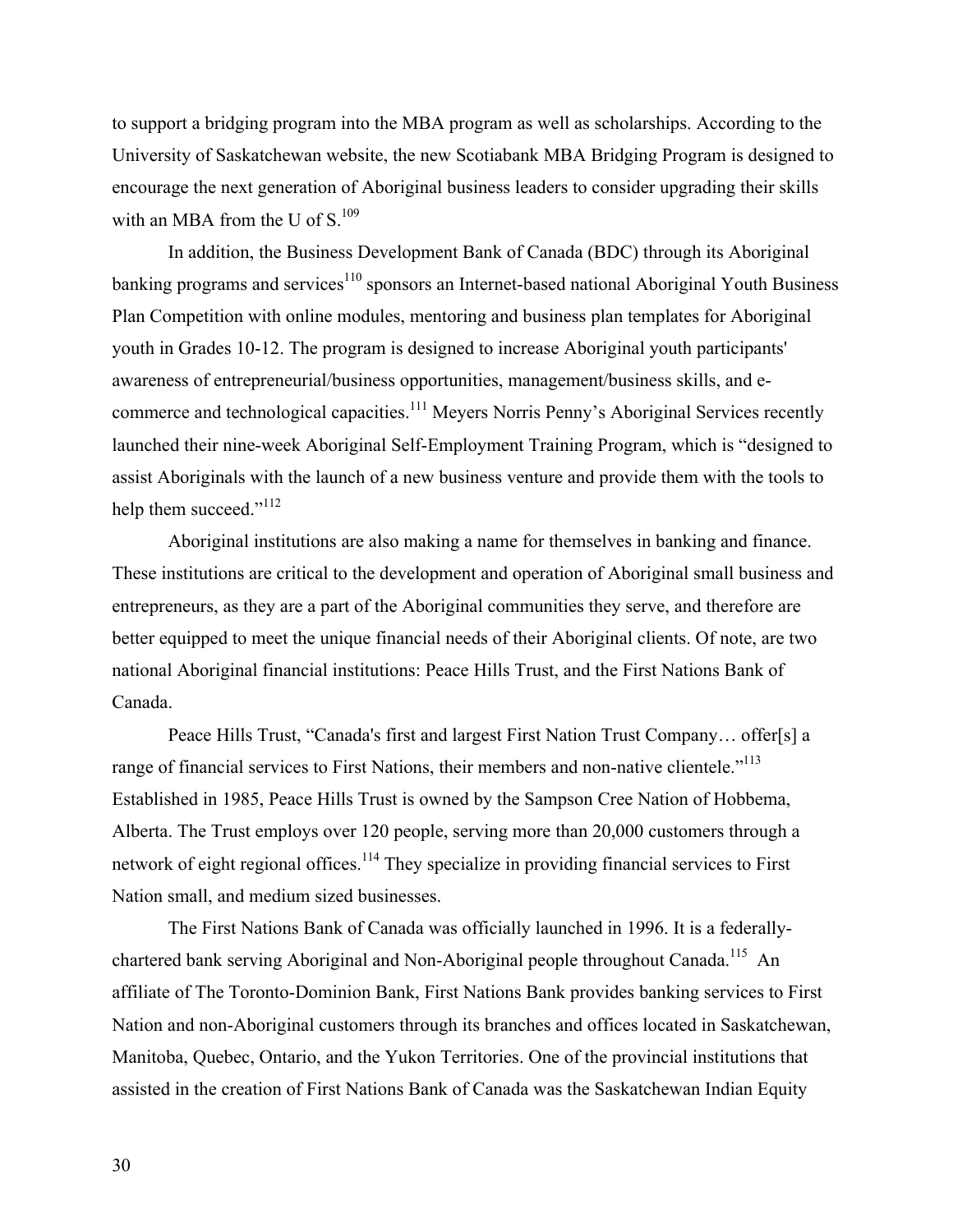Foundation (SIEF). SIEF is a regionally based non-profit corporation that was established in 1982 to assist First Nation individuals and communities located in Saskatchewan with start-up funding for Saskatchewan.<sup>116</sup>

Aside from the mainstream and Aboriginal chartered banks, trust funds, the BDC, and government sponsored financial programs, a variety of alternative sources of funding also exist for Aboriginal entrepreneurs.<sup>117</sup> However, Aboriginal Capital Corporations (ACCs), as a group, are the largest provider of Aboriginal financial services in Canada.<sup>118</sup> There are 32 active ACCs located across Canada, making up the largest portion of what are called Aboriginal Financial Institutions, or AFIs. There are 45 AFIs located in Canada in total – 32 active ACCS and 13 Aboriginal Community Futures Development Corporations. Aboriginal Capital Corporations (ACCs) concentrate on providing developmental loans, such as loans to enterprises, which are not yet ready to successfully secure business loans from banks. The National Aboriginal Capital Corporation Association (NACCA) has been established to provide products and services such as training, access to capital initiatives, advocacy and other institutional capacity-building to all of the Aboriginal Financial Institutions.<sup>119</sup>

## **4.4 Corporate Support**

Following the release of the Royal Commission on Aboriginal Peoples (RCAP), Robin Wortman (1997) prepared a paper on the Challenges and Opportunities for Corporate Canada given the findings and recommendations presented in the RCAP report. In it he clarified that: "It is in the best interest of corporate Canada that Aboriginal people of this country are given the opportunity to recapture their entrepreneurial spirit and apply their talents in business development and employment as business owners."<sup>120</sup>

Today, private and governmental corporations and businesses (including financial institutions, some of whom were covered in the previous section) have taken heed of this challenge, and are developing unique programs that are supporting and promoting Aboriginal small business and entrepreneurship across the country. Many are doing this for business reasons, for example to promote stable and profitable environments that enhance corporate business activities in or near Aboriginal communities. And corporate participation is being prompted by First Nation leaders, like AFN National Chief, Phil Fontaine. The AFN has just initiated a corporate challenge. Chief Fontaine explains: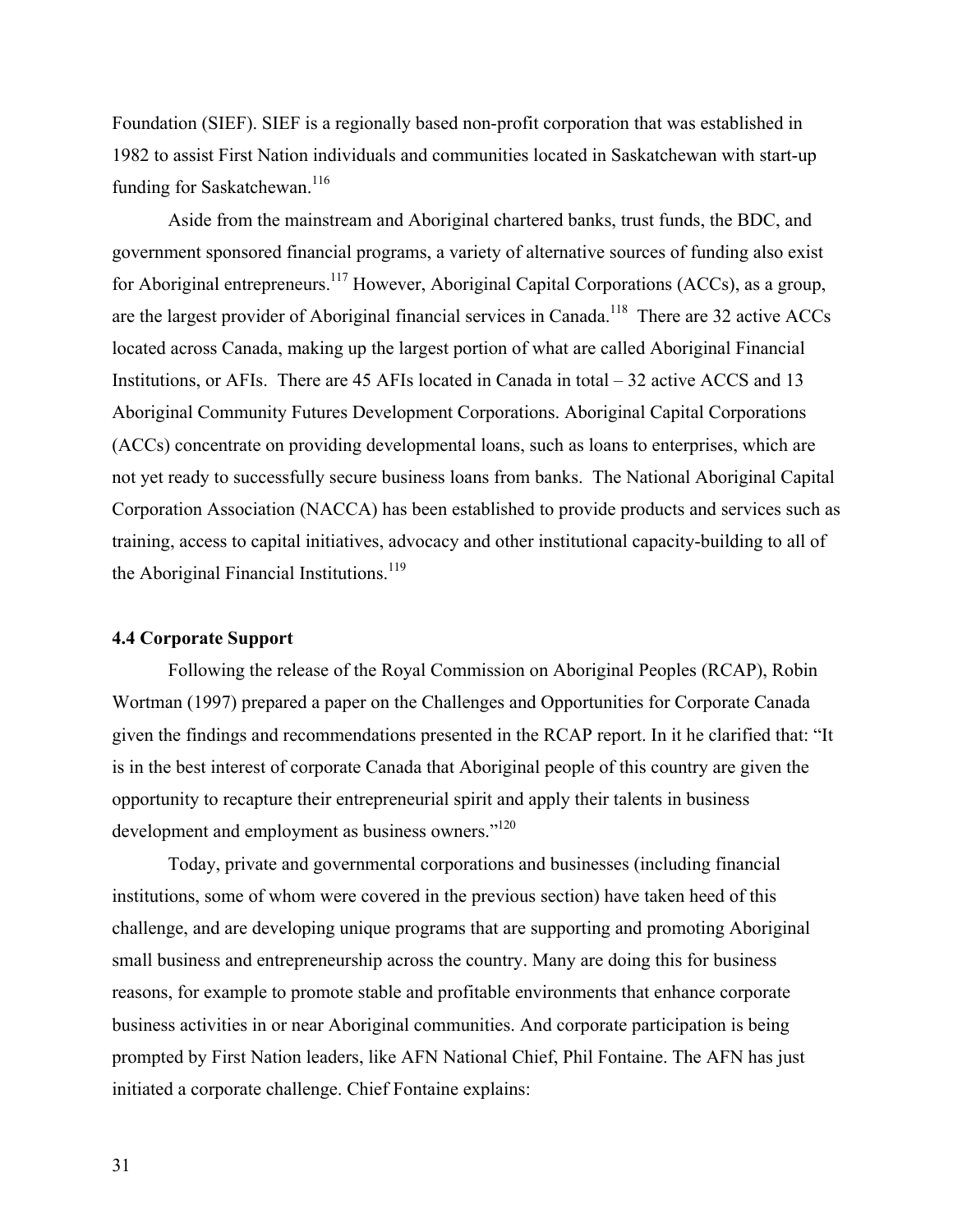We have a challenge, a wake-up call of sorts for corporate Canada, and indeed the rest of the world. Take notice of the growing tide of young, qualified and talented First Nations professionals and business people ready and willing to do business. Consider what this alone can do for your bottom-line. Then, consider how First Nations involvement can diversify your business activity…. Corporate Canada is about to be hit by a wave of opportunity never seen before. We are inviting corporations to accept the AFN Corporate Challenge, and sign up their support with the AFN. In doing so, you will have the opportunity to participate in the National Chief's Corporate Table – a catalyst for innovation. The table will also ensure that corporate Canada and First Nations partnerships respect the fundamentally important relationships. Together, we can more effectively focus on finding solutions and creating strategies that respect the environment and provide direct benefits to First Nations, and all other Canadians. We are ready to use our advantage, and realize that potential in Canada's  $21<sup>st</sup>$  century economy. After all, what's good for First Nations people is good for all Canadians.<sup>121</sup>

The idea of Canadian corporations supporting Aboriginal entrepreneurs is not new. There are dozens of corporations that work in and with Aboriginal communities and assist in the development of Aboriginal small businesses.<sup>122</sup> For example, Syncrude Canada Ltd., "the world's largest producer of crude oil from oil sands and the largest single source producer in Canada,"<sup>123</sup> is the largest industrial employer of Aboriginal people in Canada.<sup>124</sup> In a 2003 presentation on Corporate Social Responsibility, Jim Carter – then President and Chief Operating Officer of Syncrude – highlighted Syncrude's work in the Aboriginal community. He clarified Syncrude's belief in promoting and supporting Aboriginal business, employment, education, and training. And procurement is a key to the way in which corporations carry out their business with Aboriginal communities. In his presentation Carter also pointed out that his company is committed to assisting Aboriginal peoples to successfully bid on work contracts, noting that in 2002 "Syncrude did \$82 million dollars worth of business with Aboriginal firms alone, and well over \$500 million in the last decade."<sup>125</sup>

Other corporations are also making a difference in the lives of Aboriginal entrepreneurs. For example, Cameco Corporation, the world's largest, low-cost uranium producer providing almost 20 percent of the world's uranium demand, depends heavily on Aboriginal businesses to assist in and enhance their activities. According to a recent report on resource industries in Alberta and Northern Saskatchewan, "Cameco has a buy-Saskatchewan policy… [and] in 2004, the company purchased goods and services worth \$81 million from northern Saskatchewan businesses." Many of these businesses are Aboriginal-owned, operating in "aviation, trucking,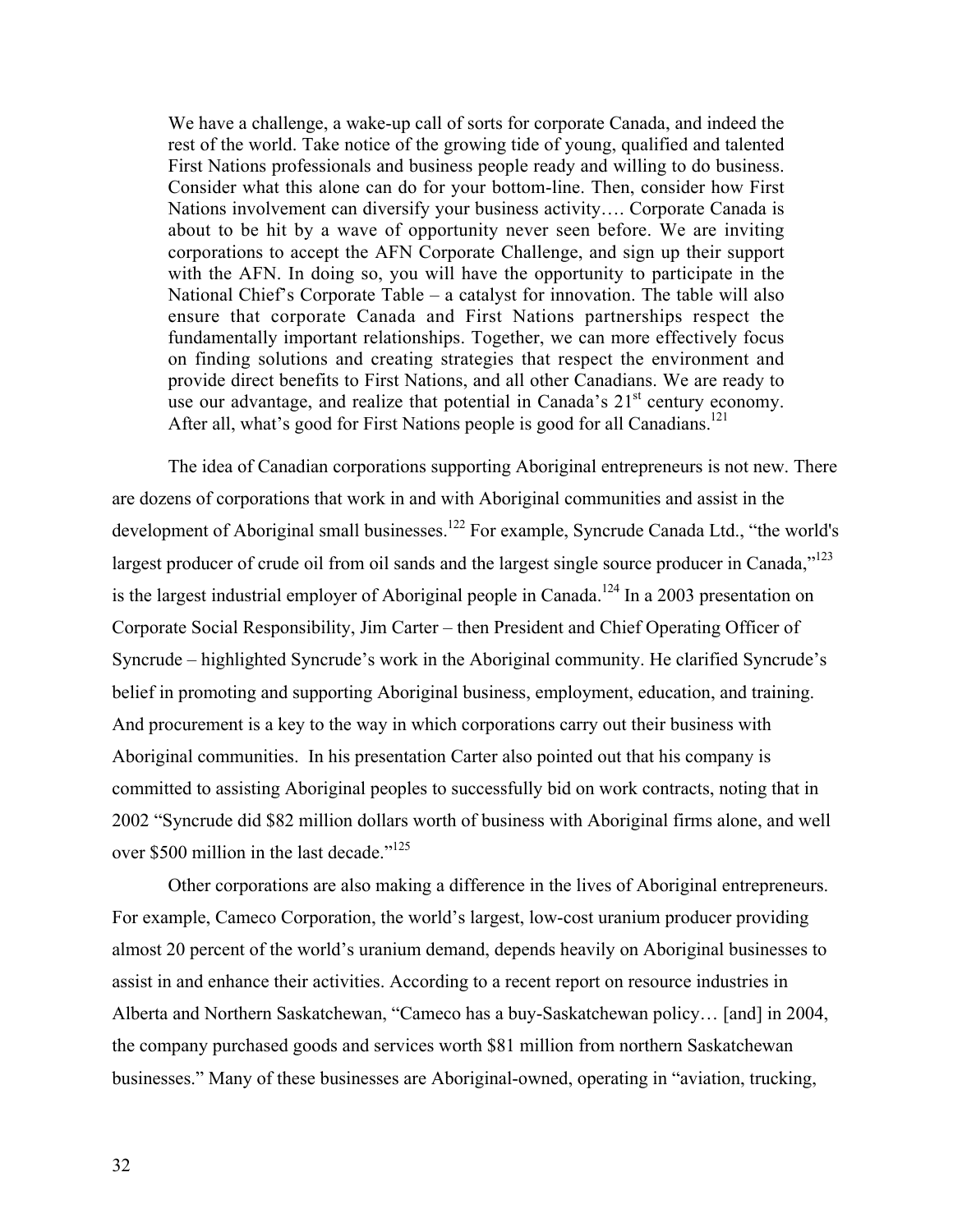environmental services, catering, mining, industrial maintenance, construction, road maintenance, janitorial, security, and fabrication."<sup>126</sup> Cameco also plays a proactive role in Aboriginal employment, education, and community relations.<sup>127</sup>

The Alberta Chamber of Resources (ACR) has identified a set of factors corporations should think about when attempting to contribute to the success of Aboriginal business development. The five factors are to:

- 1. Plan for Aboriginal business participation by matching business opportunities with Aboriginal business capabilities
- 2. Ensure that the Aboriginal or Aboriginal/corporate venture has adequate management capacity in place
- 3. Use procurement as a tool to provide opportunities for Aboriginal suppliers
- 4. Structure business arrangements with Aboriginal communities, by following clear principles that are defined at the outset by corporate governance
- 5. Invest in strengthening the business capacity of the Aboriginal community.<sup>128</sup>

These are excellent points that companies can follow if they are interested in developing or improving their Aboriginal-corporate relations programs.

## **4.5 Education Programs and Training Institutions**

In 1996 the National Aboriginal Financing Task Force highlighted "an overall need to increase the levels of education and training among Aboriginal people. In addition, there is a particular need at this time to have more Aboriginal people develop entrepreneurial and financial management skills."<sup>129</sup>

But entrepreneurial training and education – even in general terms – are still not always relevant or adequately financed. For example, K. K. Myrah and R. R. Currie tell us in 2006 that although "there has been tremendous growth in the demand for entrepreneurship education the last three decades, accompanied by a large surge in the offering of entrepreneurial programs and courses by educational institutions and agencies,"<sup>130</sup> more work has to be done to ensure that educators promote entrepreneurship in innovative ways backed by adequate resources.

This suggestion is especially true of entrepreneurship, management, and small business education programs specifically designed for Aboriginal learners wanting to operate businesses in the unique Aboriginal legal, constitutional, often cultural, context. This context presents an additional challenge for those Aboriginal individuals pursuing a career in small business. However, the situation in many mainstream educational institutions seems to be changing, and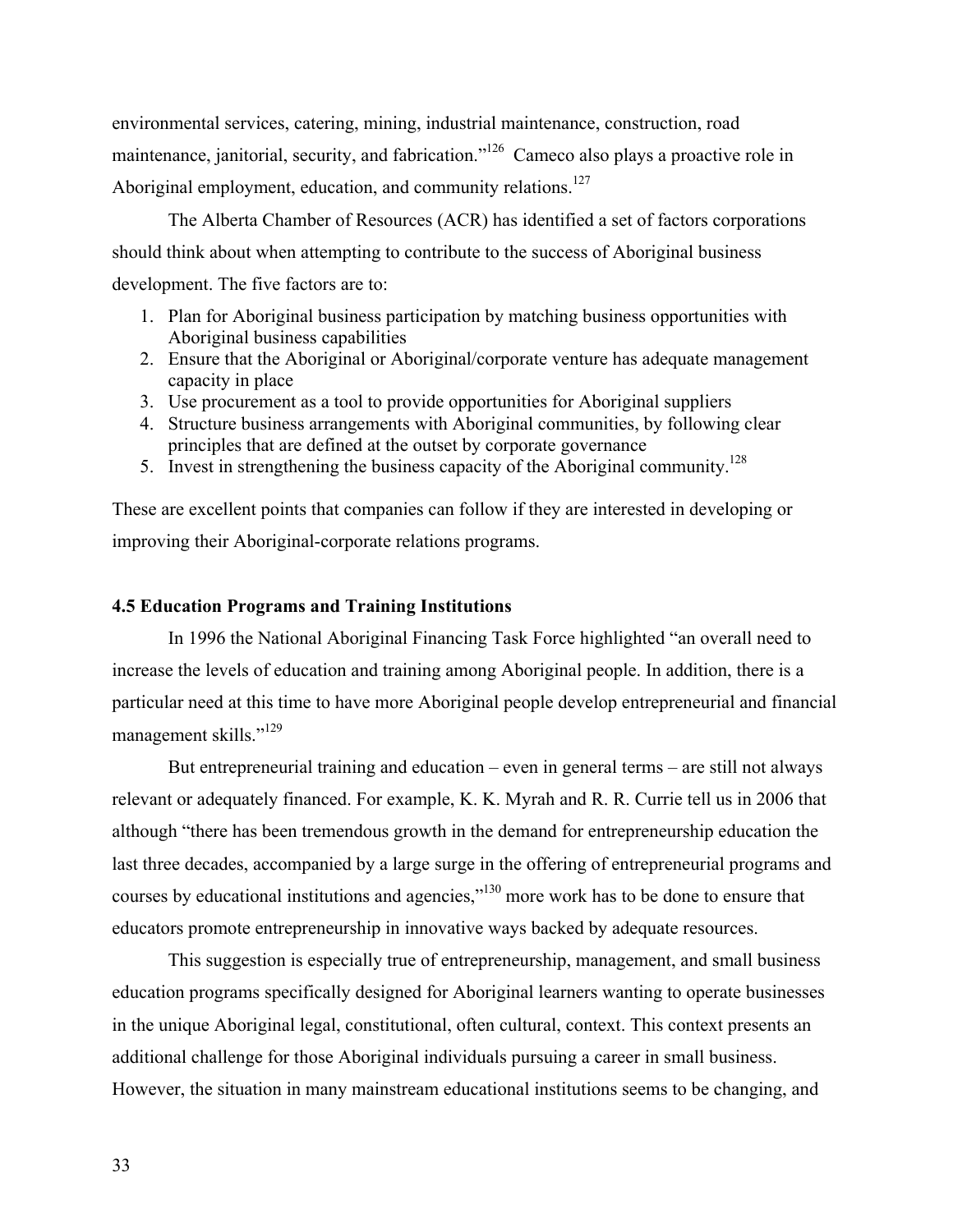new opportunities for specialized education are also developing in many Aboriginal educational institutions.<sup>131</sup>

Over the past two decades, Aboriginal institutes, colleges, and universities have developed unique programs that are serving the educational needs of individuals pursuing careers in Aboriginal entrepreneurial, business, and economic development. For example, the Nicola Valley Institute of Technology (NVIT), a leader in Aboriginal post-secondary education in Canada, offers a selection of 1-year certificates and 2-year diplomas, leading to further educational opportunities, through its Administrative Studies Department.<sup>132</sup> According to the NVIT website, the Department of Administration & Community Economic Development Studies provides programs designed to assist individuals and communities to meet the leadership and management challenges of business and Aboriginal self-sufficiency and self-government.<sup>133</sup>

Most students can take courses at NVIT, located in Merritt (south-central British Columbia). But, NVIT also sends facilitators trained in adult and Aboriginal education to communities located throughout B.C. NVIT also trains individuals interested in economic and business development outside the province, in Aboriginal communities located in Lutsel k'e (NWT), Truro (Nova Scotia, with the Confederacy of Mainland Micmacs), and Moose Factory (Ontario).

The First Nations University of Canada<sup>134</sup> – with headquarters in Regina, Saskatchewan – houses the School of Business and Public Administration (POBPA). The primary goal of the First Nations University of Canada's School of Business and Public Administration is to help students acquire the knowledge and skills they need to manage emerging Indian-controlled government and business organizations. And like NVIT, "each student is encouraged to develop his or her own management style and approach, consistent with both traditional and contemporary Indian values."<sup>135</sup> For the 2005-2006 academic year, the University has a full-time enrollment of approximately 1200 students.<sup>136</sup>

While there are dozens of other Aboriginal post-secondary institutes and colleges that offer training and education in Aboriginal small business, management, and entrepreneurship, students also now have a growing number of non-Aboriginal educational selections from which to choose. For example, the University of Saskatchewan (U of S), through its Edwards School of Business (ESB), offers undergraduate electives in Aboriginal business, and the only MBA Indigenous Specialization in North America.<sup>137</sup> This unique U of S Program prepares students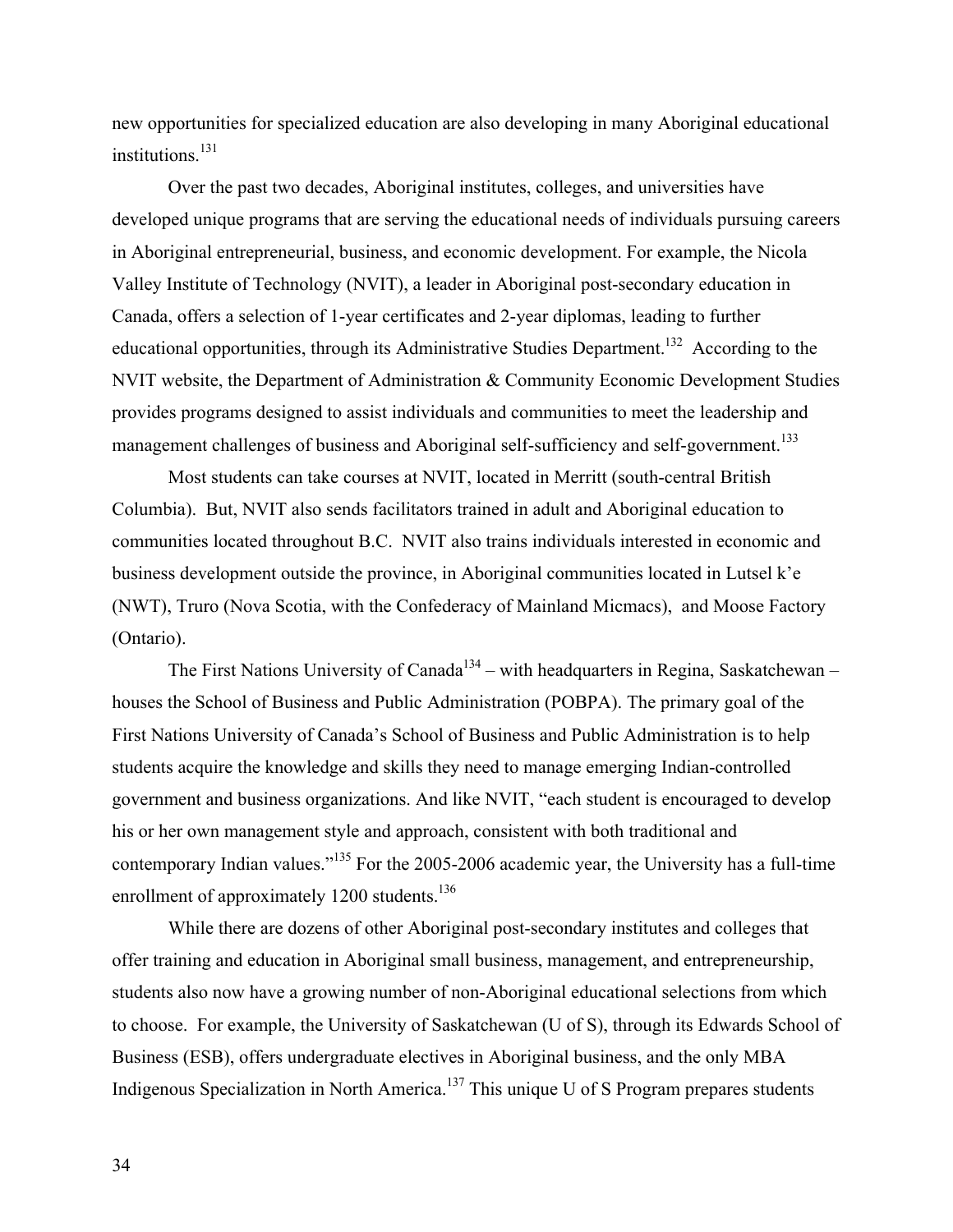with post-graduate education in managing Aboriginal organizations, and Indigenous economic development, and strategic planning for Aboriginal businesses and communities. The ESB also employs a Director of Aboriginal Business Education Programs<sup>138</sup>, and students have organized an Aboriginal business student's society, with a mandate "to support and enhance positive awareness of Aboriginal business issues within our institution and community… [and] foster and build a strong relationship between the Aboriginal business community and our members."<sup>139</sup>

Cape Breton University (CBU)<sup>140</sup> offers a First Nations option through its MBA (Community Economic Development) Program. In this unique option, graduate students take electives in land claims, self-government, and planning for CED in First Nations communities, as well as CED in Urban and Rural First Nations Communities.<sup>141</sup>

#### **4.6 Researcher Support**

Recently, a number of articles and books describing and analyzing Aboriginal small business and entrepreneurial development have been published. Many of these works are being used in courses and programs designed to train and develop Aboriginal managers, entrepreneurs, and business owners. The materials typically profile the general state of Aboriginal businesses, offer specific insight into entrepreneurial endeavours, and also provide ideas for those individuals thinking of starting a business. For instance, in 1992 Wanda Wuttunee profiled a number of case studies of what was occurring in Northern communities (including Aboriginal) entrepreneurs, <sup>142</sup> while in 1995 Peter Douglas Elias showcased Aboriginal businesses and Aboriginal economic development in the North.<sup>143</sup> As well, Katherine Chiste released her textbook in 1996 on Aboriginal Small Business and Entrepreneurship in Canada,<sup>144</sup> and in 1999 Robert Brent Anderson followed with an important text that profiled Aboriginal economic and small business development in Canada.<sup>145</sup> Anderson included in his analysis a chapter on entrepreneurship and new venture creation in the Aboriginal context.

Current research on Aboriginal entrepreneurs and small businesses in Canada focuses specifically on the success of Aboriginal enterprises, and the relation amongst Aboriginal selfgovernance, enterprise development, and wealth creation. Researchers have also started to define "Indigenous" entrepreneurship, and some are even beginning a critical evaluation of earlier studies on Aboriginal entrepreneurship and small business.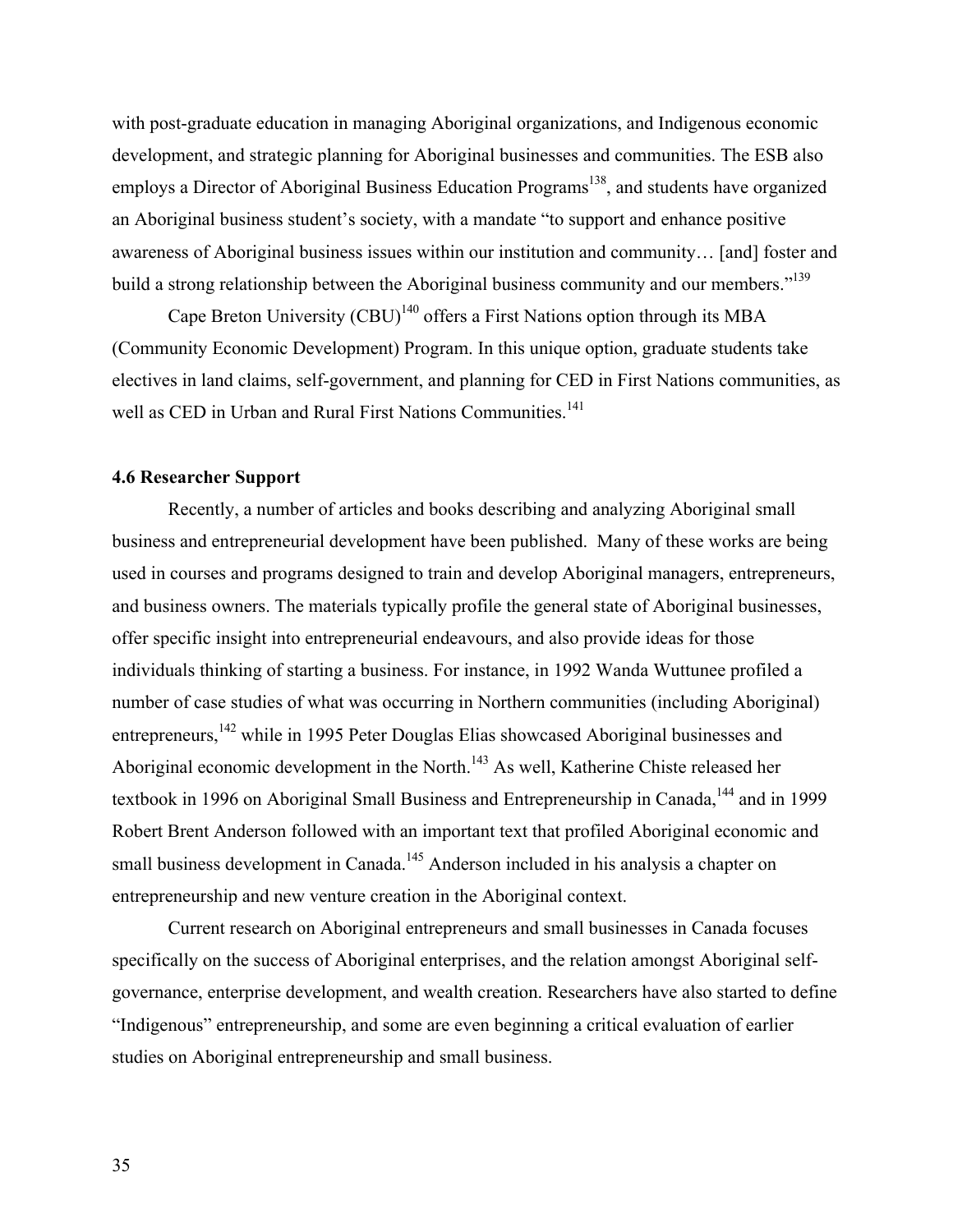In 2002, Anderson published an additional textbook on Aboriginal Entrepreneurship and Business Development<sup>146</sup>, which "considers how the process of entrepreneurship can be shaped and conducted to suit the characteristics, needs and circumstance of Aboriginal peoples."<sup>147</sup> In 2004, Wuttunee published a book that, in part, looked at Aboriginal business, arguing that Aboriginal communities and individuals realize success when they integrate traditional wisdom into sustainable economic strategies instead of focusing solely on profits.<sup>148</sup>

The Journal of Small Business and Entrepreneurship, <sup>149</sup> a journal of the Canadian Council for Small Business and Entrepreneurship, published a special issue on entrepreneurship among Indigenous peoples in 2005. The articles in this publication—the first of its kind—not only highlighted empirical and qualitatively-based case studies on Indigenous entrepreneurs located around the world, they also contemplated specific terms and concepts related to Indigenous entrepreneurship. A major concern addressed throughout the papers is the possible contradiction between private enterprise and the strengthening of Aboriginal culture and community.

At the regional and local levels, researchers have started to profile the Aboriginal business sector in specific regions. For example, there has been research on the emerging entrepreneurial presence in Saskatchewan<sup>150</sup>, and analysts are gathering information about the experience of First Nation business enterprises located in Saskatchewan and across Canada.<sup>151</sup> For example, a profile of Aboriginal small business and entrepreneurs in British Columbia was created based on the 2002 Aboriginal Entrepreneurs Survey.152

The indication is that there is a great deal more writing in the works on Aboriginal small business and entrepreneurs. For example, the upcoming International Handbook of Research on Indigenous Entrepreneurship—which will include 49 chapters highlighting Indigenous entrepreneurship research—profiles case studies of Indigenous entrepreneurial activities taking place in Africa, Asia, Europe, the Americas, and the South Pacific.

## **4.7 Related Support**

A growing and assorted number of Aboriginal and non-Aboriginal individuals and organizations are also helping Aboriginal small business owners and entrepreneurs in a number of unique, important, often indirect, ways. Aboriginal reporters and newspapers and magazines are profiling Aboriginal small business and entrepreneurial success stories. Aboriginal leaders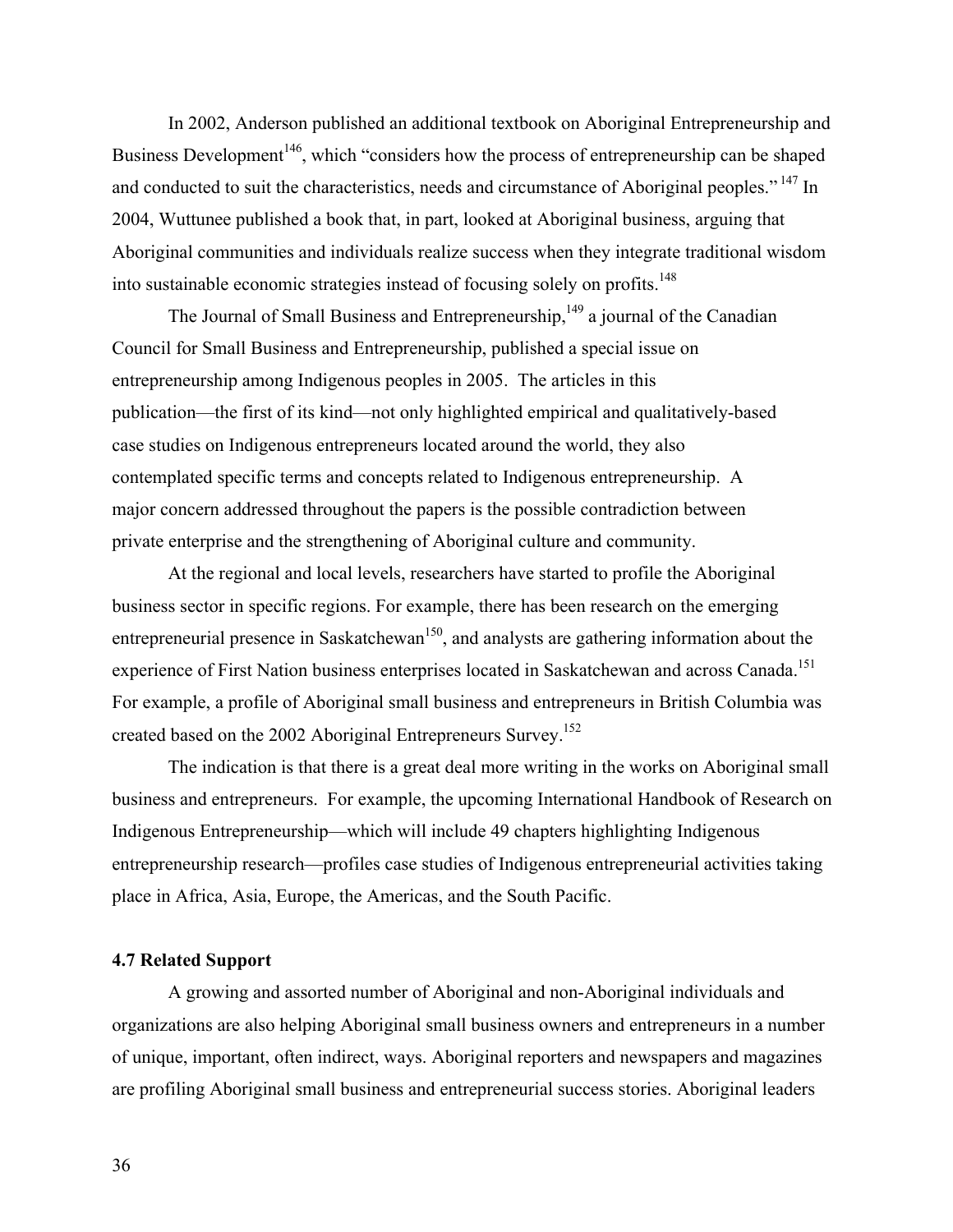are promoting and supporting Aboriginal entrepreneurship and small business initiatives in their own communities, which in turn leads the development of business mentors and advisors. And various Aboriginal organizations, like the Aboriginal Chamber of Commerce, are playing a growing and vital role as regional and national institutions that support and develop Indigenous entrepreneurs and business owners. For example, there is the Aboriginal Financial Officers of Canada (AFOA), an organization that is encouraging Aboriginal young adults to enter into the finance profession.<sup>153</sup> They are developing those individuals who will in turn assist new Aboriginal entrepreneurs.

Other Aboriginal organizations are also exploring and researching the value of entrepreneurship and small business development to their communities. For example, a Think Tank on First Nations Wealth Creation, initiated by the Skeena Native Development Society (located in Terrace, B.C.) highlighted three cornerstones essential to "create the institutions, make available workable property rights and enable the entrepreneurial thinking necessary to produce the prosperity and cultural well-being of the First nations people…" These cornerstones are:

- 1. The availability to First Nations people of governance powers and jurisdiction that will enable the market system to function;
- 2. The ability of First Nations people to control the use and development of their lands to enable capital formation;
- 3. The thorough understanding by First Nations people and relevant stakeholders of the economic model itself: the entrepreneurial thinking that needs to be enabled for effective entrepreneurship to flourish.<sup>154</sup>

The authors conclude that increased on-reserve property rights utilized by communities with leaders that "think" in market-oriented ways are essential elements to wealth creation in First Nations communities.

There are a number of institutions and initiatives that acknowledge and support the growth and development of Aboriginal entrepreneurs and small businesses. For example, the National Aboriginal Achievement Foundation recognizes the contributions of Aboriginal entrepreneurs through its National Aboriginal Achievement Awards.<sup>155</sup> Tribal Council Investment Group of Manitoba, Ltd. promotes business development and mentoring through its unique programs and investments.<sup>156</sup> The Aboriginal Workforce Participation Initiative,<sup>157</sup> through Indian and Northern Affairs Canada, shares information about Aboriginal entrepreneurs and businesses through its educational programs. Writers<sup>158</sup> and film makers<sup>159</sup> have shared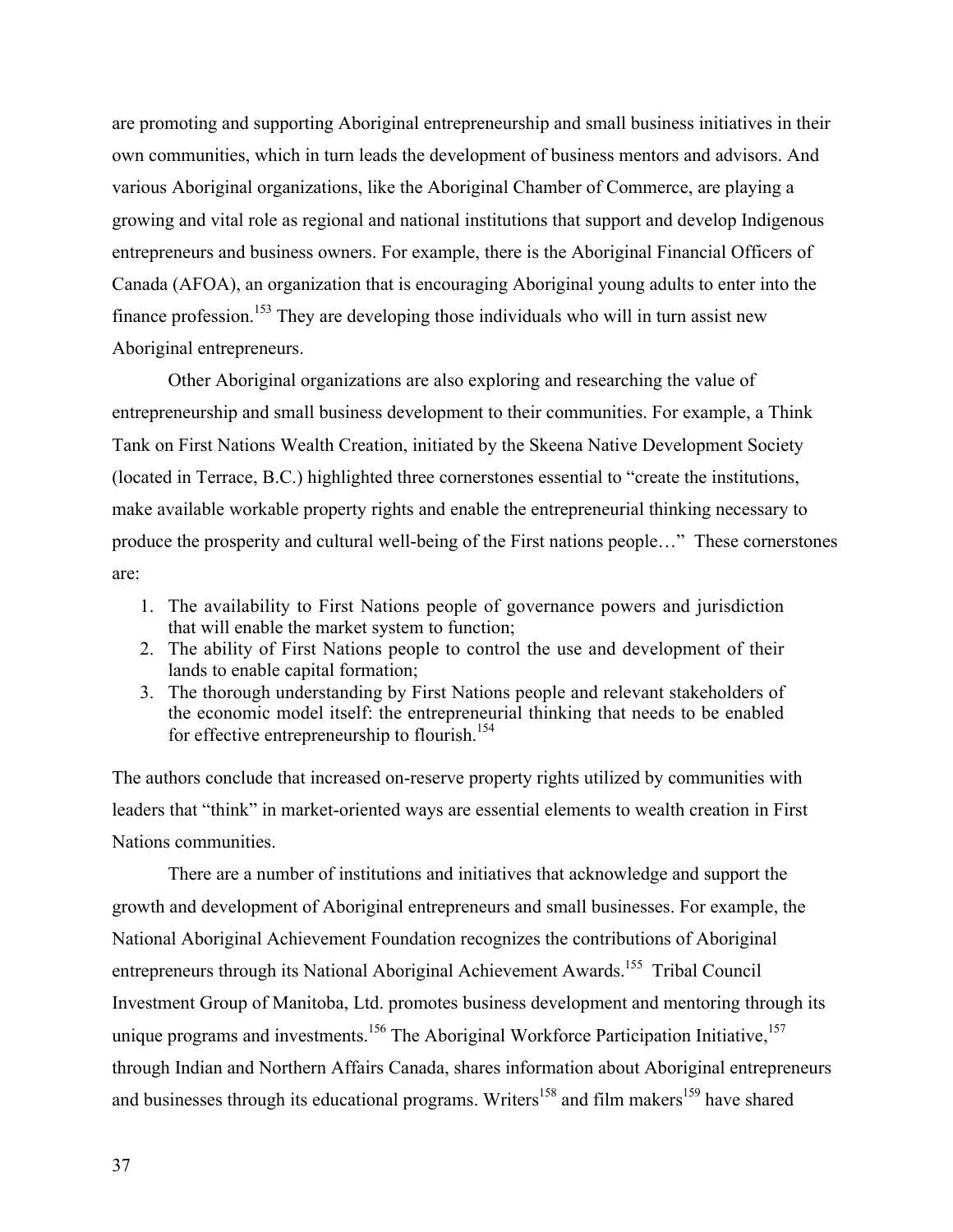stories and biographies of Aboriginal business peoples. There are a number of Aboriginal entrepreneurial success stories and specific case studies available on DVD and video, <sup>160</sup> and on the Internet.<sup>161</sup> And even CTV and CBC<sup>162</sup> have started to profile Aboriginal business success stories. Aboriginal newspapers, like aboriginaltimes, <sup>163</sup> Windspeaker, <sup>164</sup> Eagle Feather News, <sup>165</sup> and SAY<sup>166</sup> and Aboriginal television stations, like the Aboriginal Peoples Television Network  $(APTN)^{167}$  report on Aboriginal small business and entrepreneurship events and success stories on a monthly, weekly, and even daily, basis. And the list of supporting actors continues to grow.

This section of the paper highlighted and described a number of corporate, government, community, and other organizational programs designed to support and promote Aboriginal entrepreneurs and support Aboriginal small businesses. Aboriginal leaders need to build on these examples. But, as Fred Wien proposes, more must occur if Aboriginal businesses are to become even more successful, including:

improving access to capital through the establishment of banking facilities at the community level, making funds available to establish micro lending circles, strengthening the Aboriginal capital corporations, making greater use of revolving loan funds, surmounting problems to access to credit on reserve…, and establishing a national Aboriginal development bank

supporting entrepreneurship through improved business advisory services, including support for new entrepreneurs in the critical months after the business is established, [and]

improving and expanding access to markets through measures as the establishment of effective contract set aside programs,  $168$  support for a trade promotion capacity with Aboriginal economic development institutions, and the labeling, protection and promotion of uniquely Aboriginal products.<sup>169</sup>

It is worth noting that in the time since the RCAP report was published in 1996, many of the recommendations for the building of Aboriginal business have been realized. However, this has not necessarily occurred because the governments of Canada have responded to the RCAP recommendations. Indeed, it has occurred due to the imagination and creative initiatives of Aboriginal entrepreneurs and those that supported them.

Despite the success that Aboriginal small businesses in Canada has had serving local markets to date, and regardless of the support systems that are in place which assist established small businesses and budding entrepreneurs, there is room for the expansion of entrepreneurial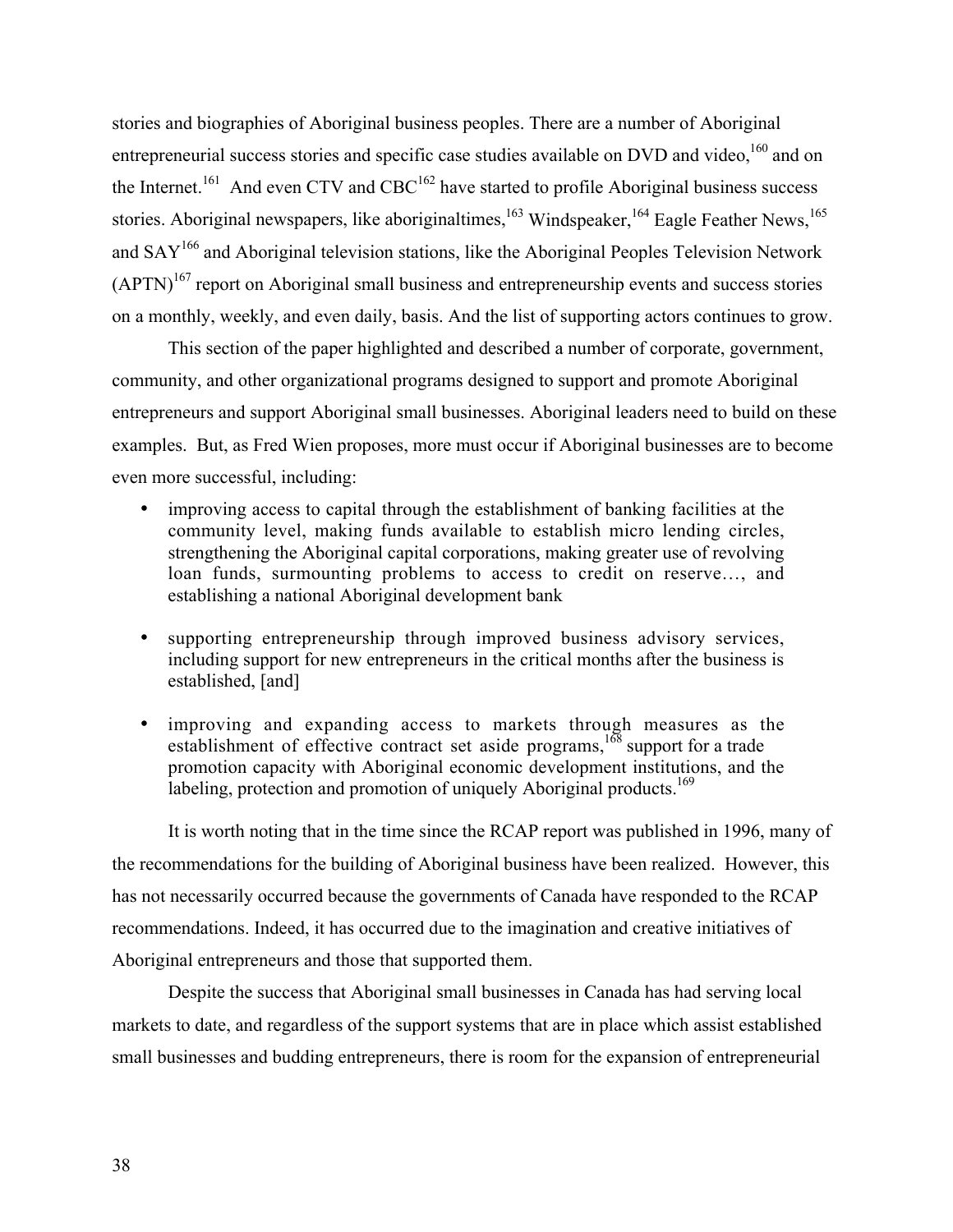activities and the promotion of small business development in other, often overlooked, sectors of the Aboriginal economy. The next section will look at some of these areas of growth.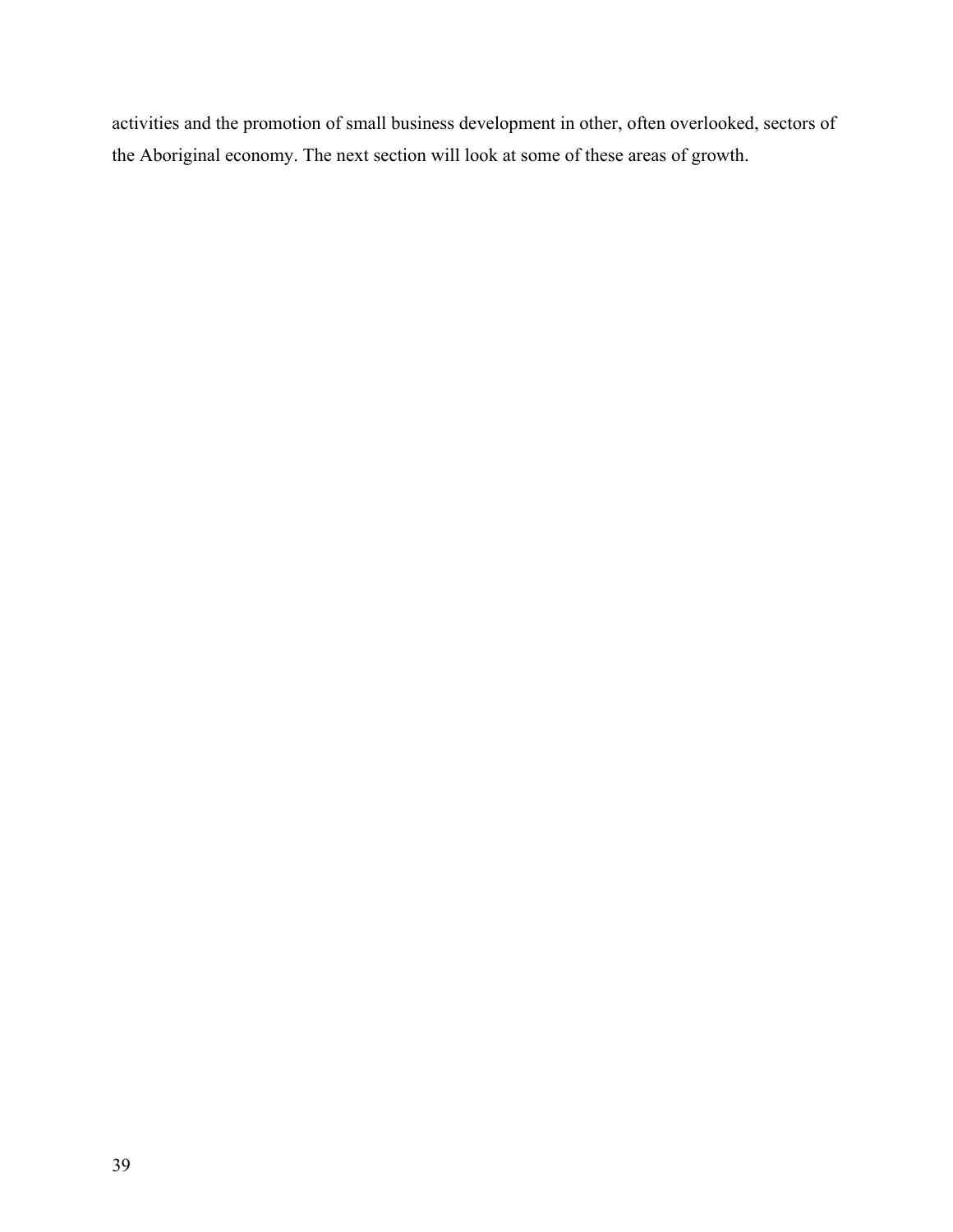#### **5. Growth of Small Businesses: Other Opportunities and Challenges**

As we have seen, it is clear from the research that the number of Aboriginal entrepreneurs is growing, and they are diversifying and building on their business experiences and success. This includes the movement of Aboriginal entrepreneurial activities out of the local market and into national and international markets, which is evident in the current statistics. In part, this involves the increasing participation of Aboriginal entrepreneurs in the emerging knowledge economy.<sup>170</sup> Seasoned entrepreneurs are also finding opportunities in diverse areas of business development due to emerging opportunities presented by new markets and partnerships.

All in all, many Aboriginal entrepreneurs that have taken advantage of the support described and touched upon in the previous section continue to grow and diversify. This section offers some insight on some of other emerging – albeit non-typical – opportunities and challenges available to Aboriginal entrepreneurs. The areas covered in this section include discussions on Aboriginal women entrepreneurs, young entrepreneurs, urban reserves, rural communities, and other initiatives, including inmate-owned and operated businesses. This section looks at those areas, and discusses the potential opportunities and growth associated with each area. It begins, however, with a look at how Aboriginal entrepreneurs are handling the new, global, and often knowledge-based, economy.

# **5.1 Continued Growth and Diversification**

There is plenty of room for growth and diversification of Aboriginal small business initiatives and activities. This is especially true for those entrepreneurs that have experienced success in their small business activities, and have developed connections to finance, capital, and government/corporate support and programs. Many Aboriginal entrepreneurs are beginning to look at new markets and opportunities that exist outside of their local communities. And these entrepreneurs are being further supported by corporations and government agencies.

For example, the promotion of Aboriginal participation in international trade has been led and promoted by the Department of Foreign Affairs and International Trade. In March, 2001, the Department in partnership with the Council for the Advancement of Native Development Officers (CANDO) piloted a workshop on international trade for Aboriginal entrepreneurs in Edmonton, Alberta. The workshop was intended to train economic development officers with little or no experience in trade activities to better assist entrepreneurs in their communities in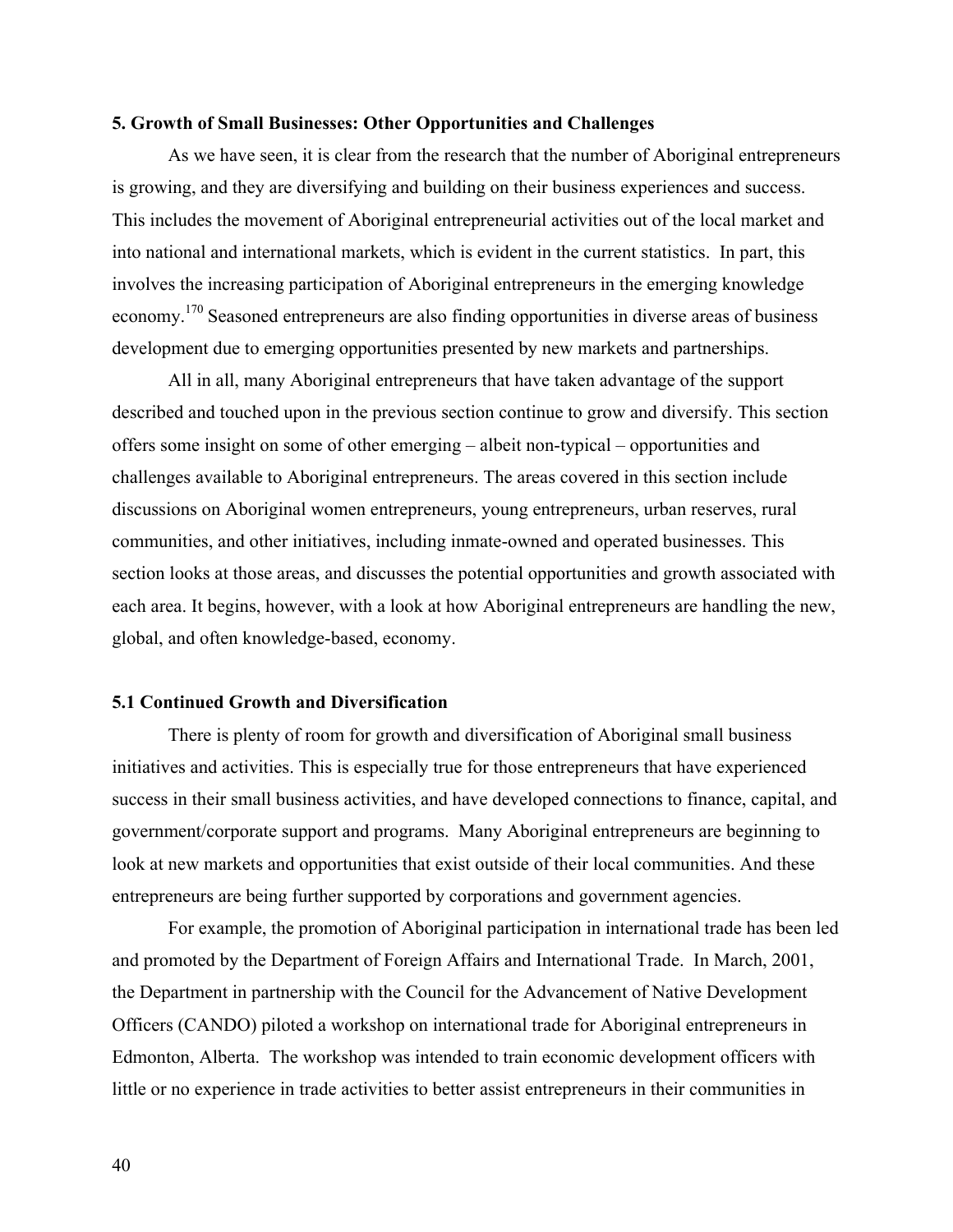order to seize and benefit from business opportunities overseas.<sup>171</sup> An interesting government interdepartmental initiative is Aboriginal International Business Development (AIBD), which "is an interdepartmental Committee made up of 29 federal government departments and agencies who are working collectively to promote the success of Aboriginal small- to medium-size enterprises (SMEs) in export markets."<sup>172</sup>

But there are still entrepreneurs in need of additional support and assistance, including Aboriginal women, youth, and entrepreneurs working in remote or urban settings. And there are needs for the development of Aboriginal businesses in places where few corporations or governments go, including our penitentiaries. The following highlights some of the challenges and opportunities in these areas.

### **5.2 Aboriginal Women Entrepreneurs**

Census data highlights that the number of self-employed Aboriginal women grew by 406% between 1981 and 1996<sup>173</sup> However, statistics can be misleading. According to a 1998 study:

Compared with Aboriginal business in general, Aboriginal female entrepreneurs were doing badly. The percentage of female entrepreneurs declined from 1991 to 1996, and the number of females whose businesses failed was proportionally higher than expected. Female-owned companies were smaller and considerably less profitable,… and it seemed that once females' businesses failed, females did not continue as entrepreneurs.

These findings seem somewhat contradictory, especially since "female entrepreneurs had better training than male entrepreneurs… were more skilled at business planning and often had extensive written business plans."<sup>174</sup> However, it was determined that female entrepreneurs "did not have as strong an ongoing commitment to developing innovations or core competencies, and this was probably the main factor that hurt their companies."<sup>175</sup>

Although the number of female Aboriginal entrepreneurs increased between 1996 and 2001 census surveys (from 7265 to 9930), and although they continued to lead Aboriginal men in business training and education, the challenges facing female entrepreneurs seem to have remained the same.<sup>176</sup> Statistics reveal that enhanced education and business planning do not mean and increased entrepreneurial competencies or increased business innovation for women. If Aboriginal women face the same barriers as all women do in Canada, then perhaps it is not only gender, discrimination, and family roles, but also factors such as "size, sector, and growth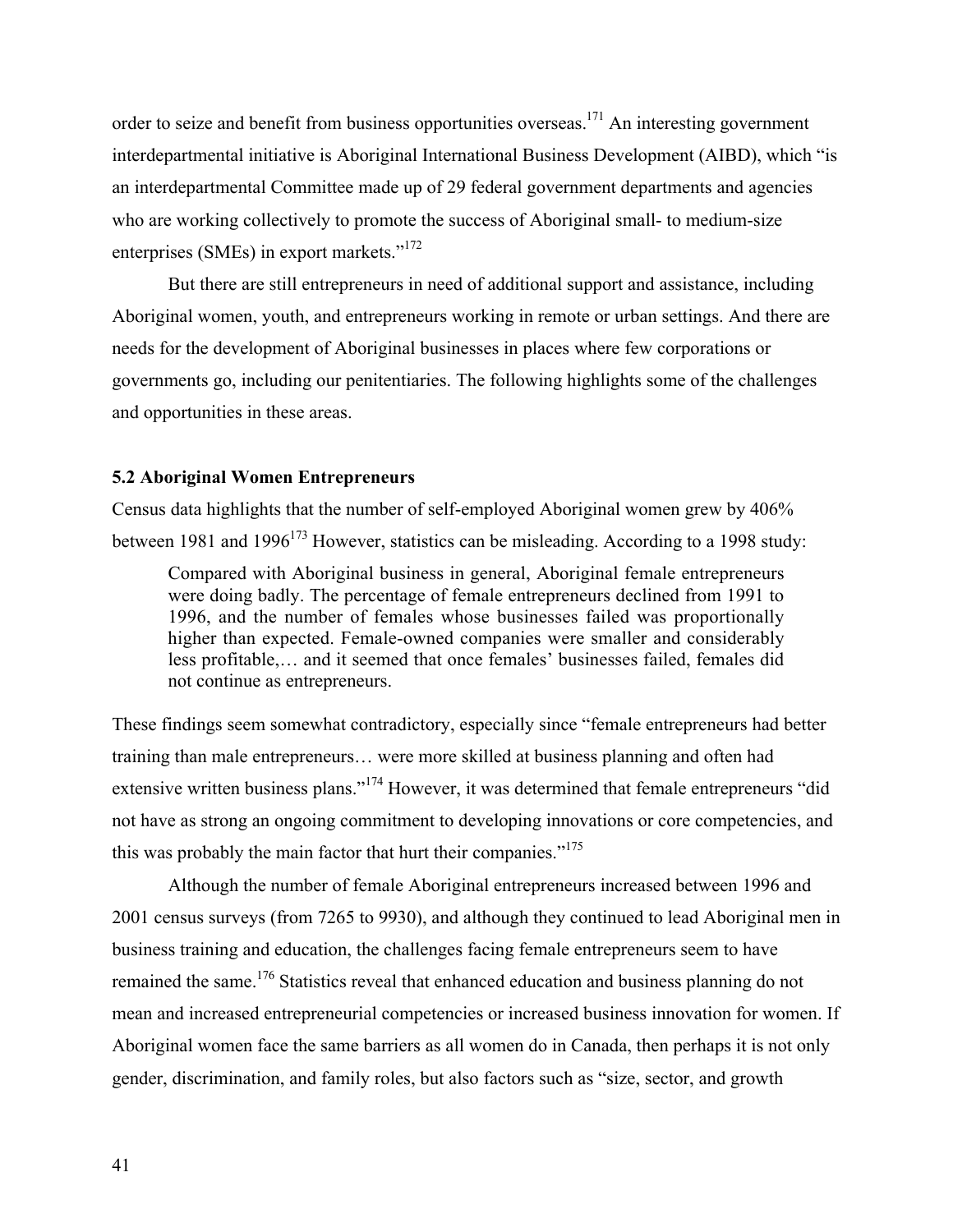potential of their business... (including) personal credit worthiness."<sup>177</sup> More research is required to get to the source of the problems Aboriginal women entrepreneurs face. This is also true for the deeper understanding of Native American women entrepreneurs.<sup>178</sup>

## **5.3 Young Aboriginal Entrepreneurs**

It is important to note that a number of Aboriginal youth involved in entrepreneurship and small business face many of the same barriers to success that Aboriginal women entrepreneurs do, and these barriers must be addressed given the growing potential of this sector of the Aboriginal population. However, it seems that the biggest challenge to young, new Aboriginal entrepreneurs is the successful start-up, which relies heavily on having an adequate base of business skills. After the skills have been learned, the sky is the limit. This was articulated in an earlier speech given by Yovhan Burega,  $179$  with the Canadian Bankers Association in 1998, when he said that "given the right educational tools, there is nothing to stop young aboriginal entrepreneurs from succeeding, from creating new jobs, and from contributing to the economic development of communities across Canada."<sup>180</sup> There is a great deal of resources available for young Aboriginal entrepreneurs. For example, the Provincial Government of Manitoba, through its Department of Education, Citizenship, and Youth, runs an Aboriginal youth entrepreneurship program that has as its objectives:

To provide inner city high school students of Aboriginal origin with the opportunity to explore careers in the financial and business sector To encourage students to stay in school To help students gain confidence and self-respect To provide business with a rewarding experience through their involvement in the internship program, and To encourage the business community to enhance diversity within their workplace.<sup>181</sup>

In addition, to keep pace with the educational training required of Aboriginal businesses doing business in and with resource companies, for example, Aboriginal youth interested in starting a business may also require training in the trades.<sup>182</sup>

Aboriginal youth and those leaders and parents that support their efforts should find ways to draw upon local services and programs available to them. A good place to start is the Government of Canada's Youth Entrepreneurs Info-Guide.<sup>183</sup>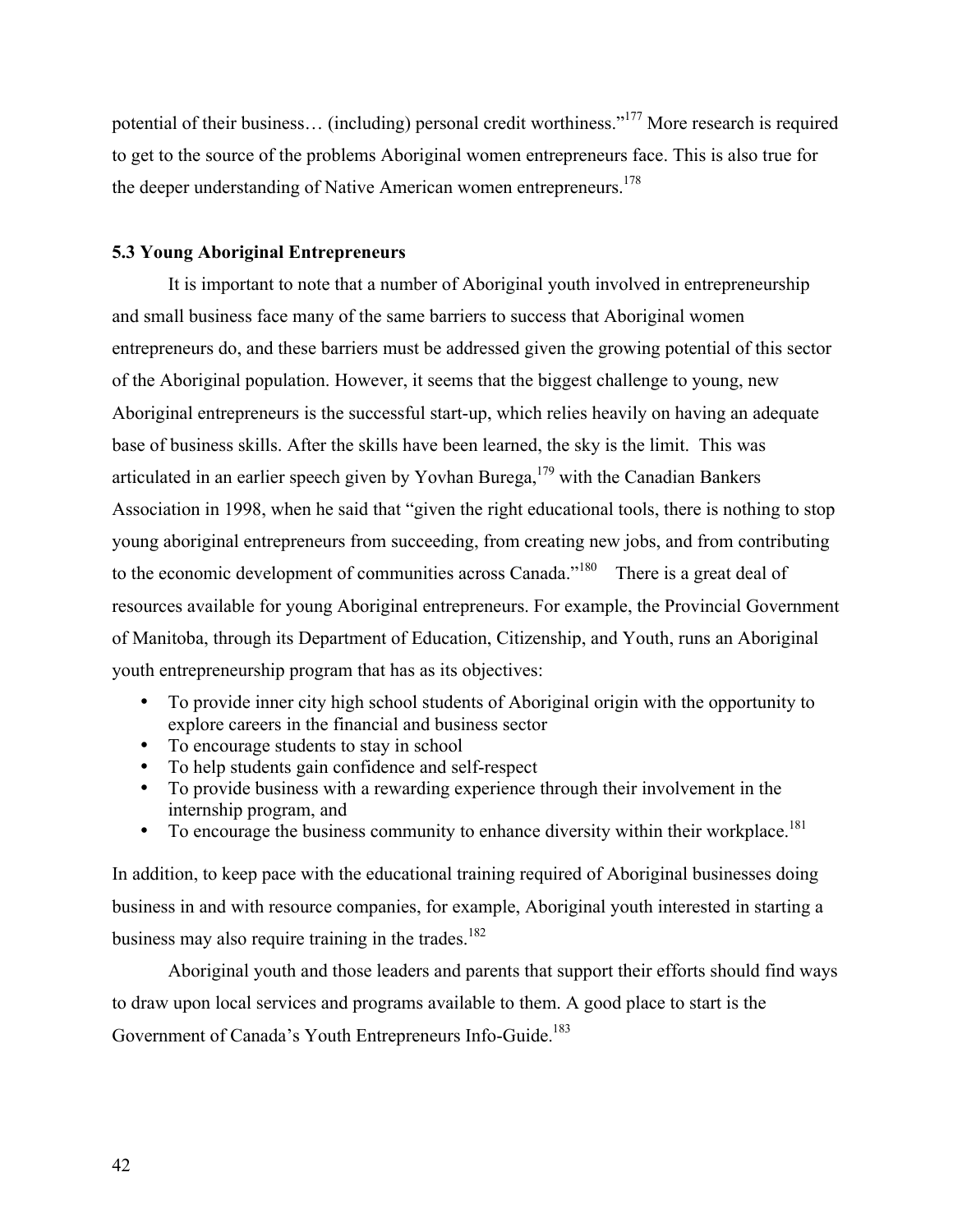#### **5.4 Inmate-Owned and Operated Businesses**

Aboriginal business and entrepreneurship is taking hold in new and unique areas of economic activity. For example, many Aboriginal inmates are beginning to see the value of starting and operating inmate-owned businesses while incarcerated in provincial and federal institutions and penitentiaries.<sup>184</sup> This is particularly true of a specific class of inmates called "Lifers". Lifers are those male and female individuals that are serving a life sentence. There are approximately 2,700 lifers in Canada. Interestingly, these individuals may be best served by business training, as they are also the most stable and consistent group in the federal correctional system. Luciani (2000) has noted, "While incarcerated, lifers tend to be the most well-adjusted, co-operative offenders who maintain and even strengthen their community resources while making the most of programming opportunities to address criminogenic needs, improve their educational and employment skills."<sup>185</sup>

Very few federal inmates own or operate their own businesses, although there are news ways to become a business person working inside federal penitentiaries, via CORCAN's Inmate Operated Business (IOB) Commissioner's Directive 737 (CRC, 1997) and Standing Order 737. This is unfortunate, as entrepreneurship and the development of small business skills by the lifers would assist with their successful re-integration into Canadian society once they become released from prison. If these individuals were able to develop independent skills that are useful on the "outside" they will not have to face rejection when they apply to work in other peoples businesses, and will be less apt to re-offend and return to prison.

But businesses are being created within the confines of Canadian prisons. For example, InsideArt is an inmate owned and registered arts marketing co-operative operating out of the Mountain Federal Institution, a medium security facility operated by the Correctional Service of Canada. It is located in Agassiz and currently houses 468 federally sentenced, male inmates. InsideArt Co-op was founded by three Lifers at the institution, each of whom are private business owners. These and additional members become sole proprietors through a new initiative, called Inmate Organized Business. A majority of the members of the co-op must be inmates, but non-inmate artists living in the community may become members as well. While sanctioned by Correctional Services Canada (CSC), the co-op is not a government program, but an incorporated co-operative established to market and sell the work of its member owners.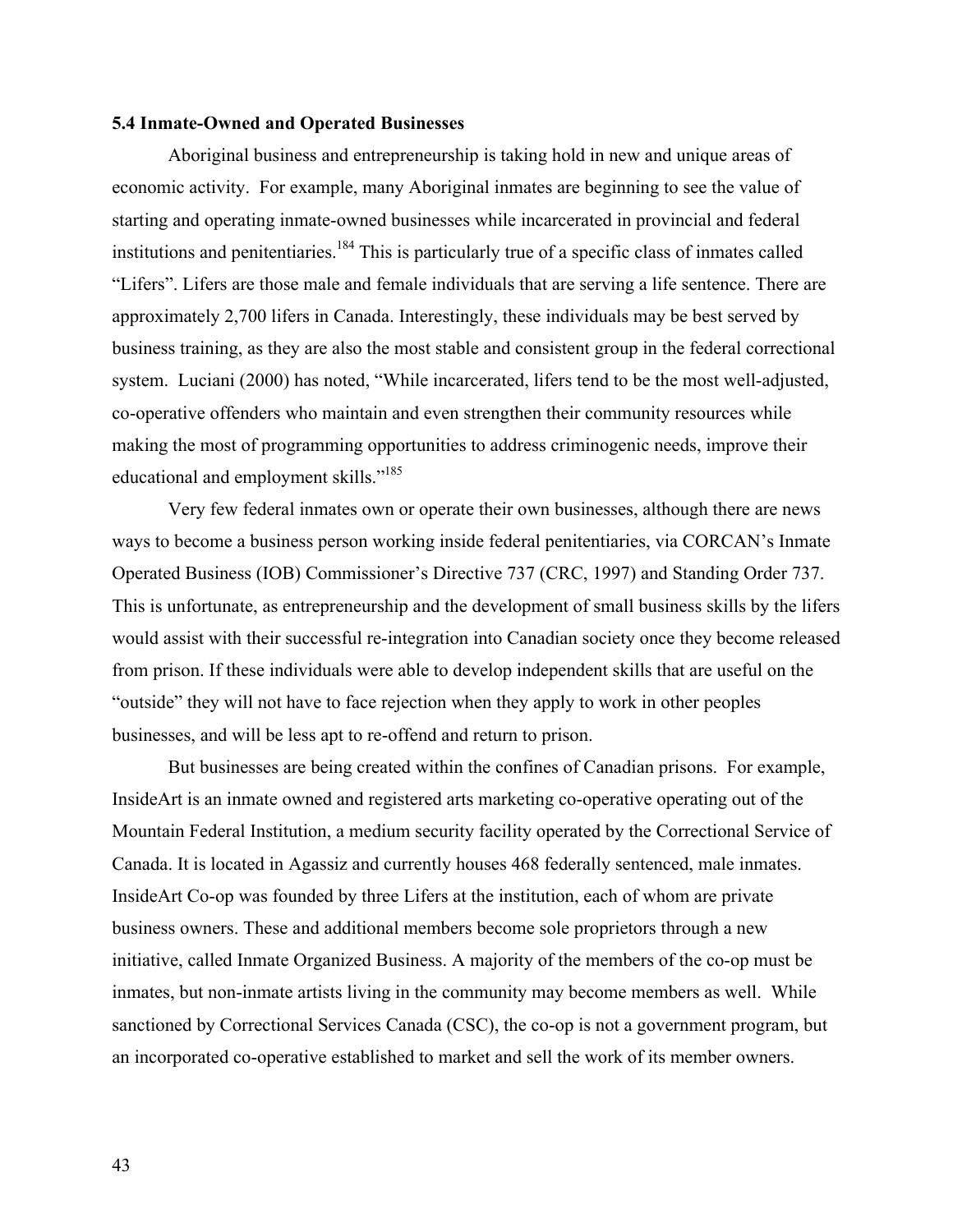Other non-co-op inmate artists may sell their art through the co-op, but at a commission that goes to the co-op.

The co-op continues to benefit from outside assistance. Most of the start-up and ongoing operational work was obtained through funding from the Canadian Ministry of Western Economic Diversification. This funding was used to provide entrepreneurial training and support to the inmates between 2002 and 2004. In 2005, InsideArt was formed with funding from the Cooperative Development Initiative.

The high-end artwork includes woodwork, glass, and photography that sell for \$12 to \$8000. The co-op manages a website – InsideArt.ca – which has the capability of handling sales on-line. Members of InsideArt also sell their wares at a number of popular outdoor festivals, including the Harrison Festival of the Arts, Langley's Arts Alive, and the Abbotsford Farm & Country Market. InsideArt has been showcased at events and conferences across Canada, and last November participated in the Circle Craft Annual Christmas Craft Market in Vancouver. This is the largest art retail show in Western Canada, a 5-day co-operative event that entertains over 35,000 visitors purchasing work from over 260 craftspeople.

The evidence and arguments presented in this paper point to the following assertions. First, Aboriginal small businesses and entrepreneurs are growing in number, and they are playing an increasingly important social and economic role in Aboriginal and non-Aboriginal communities located across Canada. Second, Aboriginal small business and entrepreneurial activity is not contrary or antithetical to the quest for self-government or the promotion of tradition or cultural heritage for Indigenous peoples or Indigenous communities. In fact, small business and entrepreneurial ventures can build on and at the same time strengthen traditional and cultural pursuits. Third, in order to succeed, Aboriginal entrepreneurs and small business owners can use a supportive hand from band administrators, leaders, and other institutional stakeholders that understand the unique opportunities and challenges facing entrepreneurs and small business owners. Fourth, Aboriginal entrepreneurs must continue to build on current initiatives, and move into new areas of growth and expansion, not only locally, but also regionally, nationally, and internationally.

For the rest of this section, I reflect on additional questions that emerge from a reading (and writing) of this paper. These include questions on the:

need for entrepreneurial education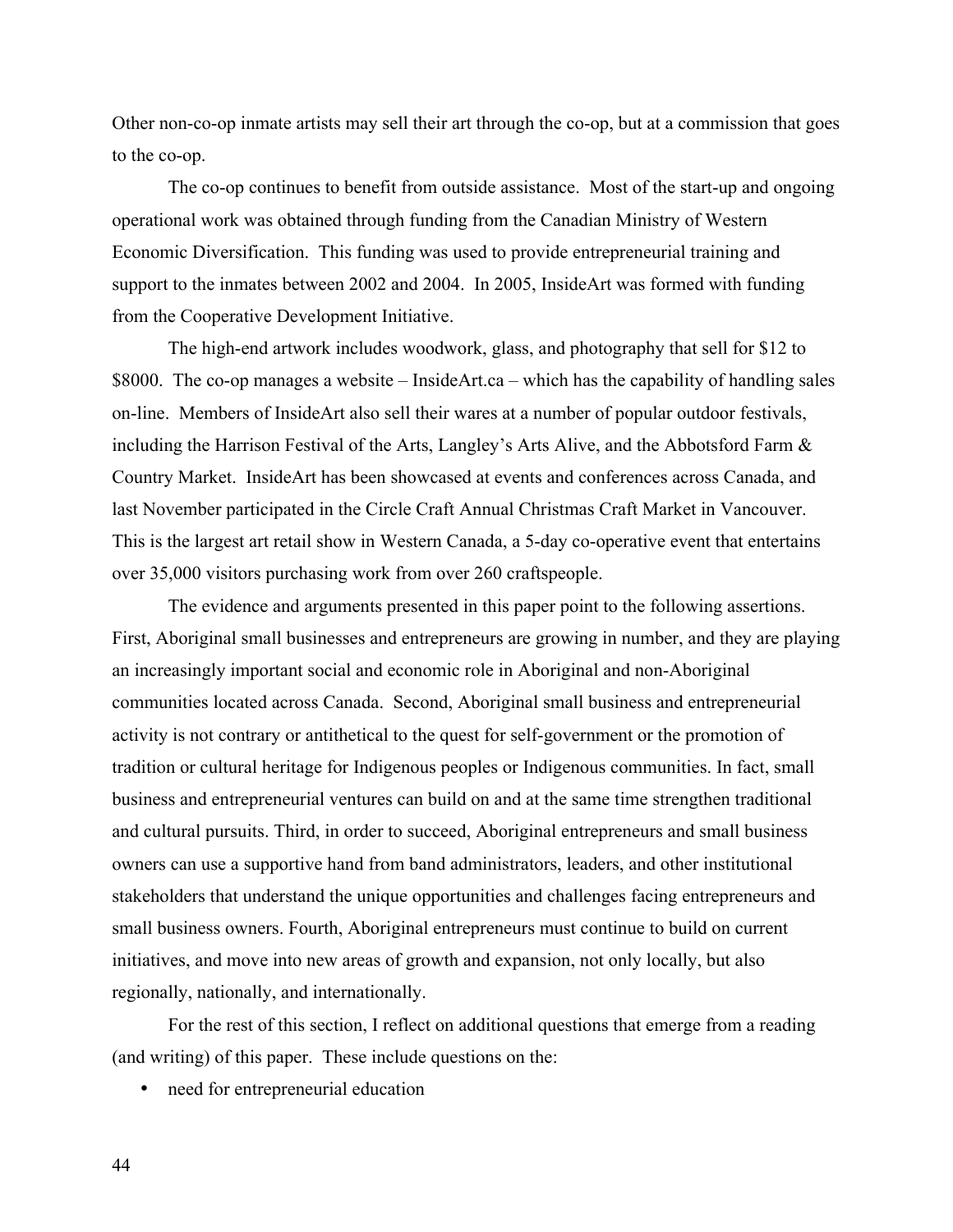evaluation, monitoring, and if required, policing of government initiatives and corporate partnerships stewardship of Aboriginal small business social, cultural, and environmental responsibility, and adequacy of current (generally available) information on Aboriginal and small businesses.

## **5.5 Entrepreneurial Education**

A number of analysts and leaders would argue that entrepreneurship is an alternative path to education, assuming that you can become a successful business owner without a formal education or training. For example, Eric Howe argues that: "Although education is a path out of poverty... another path out of poverty is entrepreneurship – starting your own business."<sup>186</sup> While Aboriginal business and entrepreneurship may be a practical option for those individuals not interested or suited for post-secondary education, it is important to reflect on whether an entrepreneur can make it these days without any training or education. For example, participation in knowledge-based and international businesses requires advanced levels of business education and training. And, young entrepreneurs interested in doing business with mining or resource companies should think twice about the educational requirements of the business before getting in too deep. The concerns over business training for Aboriginal entrepreneurs was strongly articulated in an early study of Aboriginal businesses across Canada, which found that while most Aboriginal entrepreneurs are profitable on a small scale, many are often short of business expertise and financing.<sup>187</sup>

However, there are others reasons why colleges and universities should provide courses on Aboriginal entrepreneurship and business management. A study in the U.S. found that:

There are two reasons why it is prudent to address the salient topic of American Indian business and management. First, in regions where there are relatively large proportions of American Indians, addressing these matters can encourage tribal members and managers to improve economic development activities and bring about efficiencies in organizational design and management. Second, such curricula can become a postcolonial bridge between American Indians and other communities to create greater awareness of tribal economies and organizations and their relationship with the dominant culture to facilitate cross-cultural dialogue and understanding, and to build public policies that enhance economic self-sufficiency and cultural integrity.<sup>188</sup>

Many would argue that the same stands for education on First Nations business and management in Canada.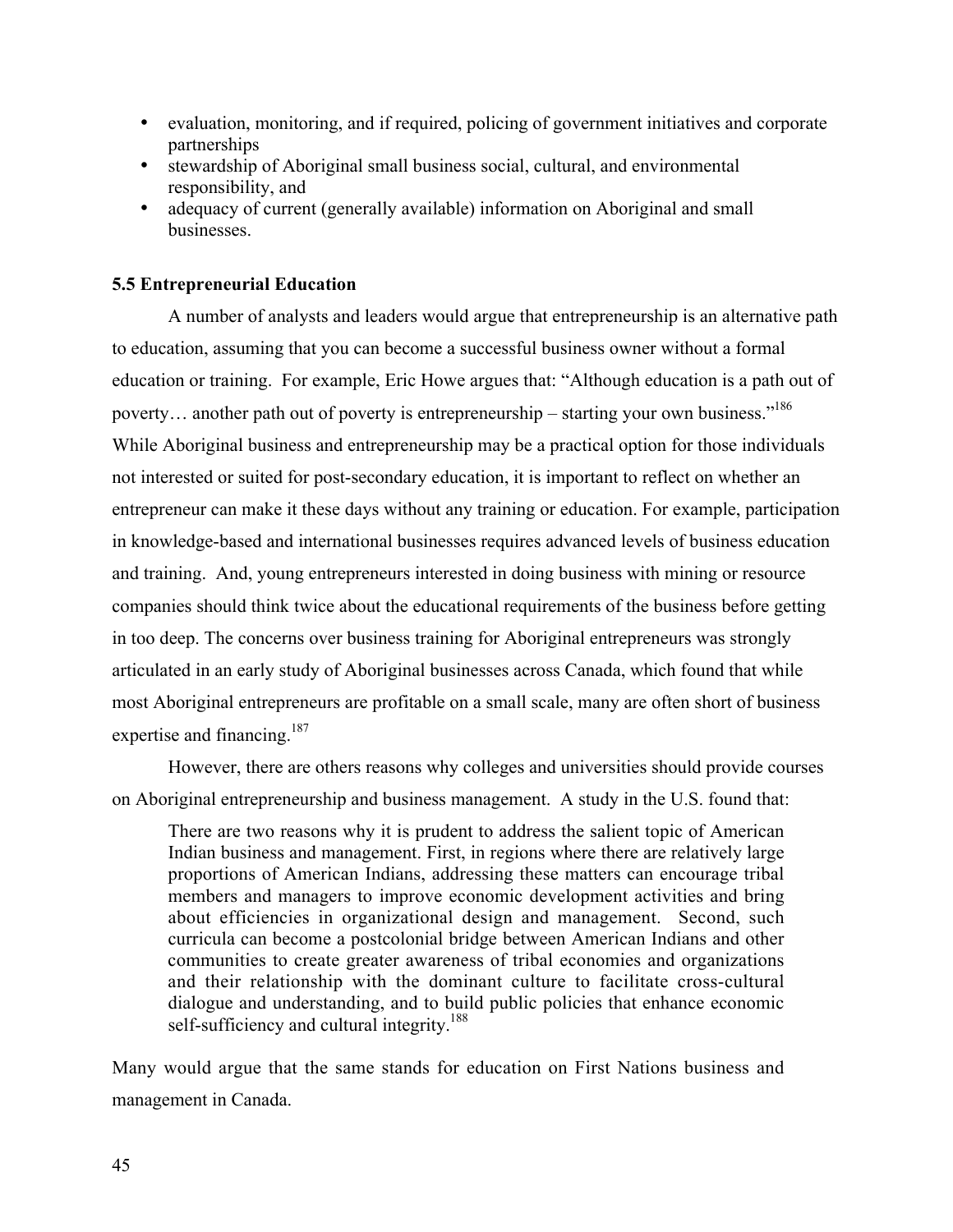# **5.6 Evaluating, Monitoring, and Policing Government Initiatives and Corporate Partnerships**

The number of First Nation small businesses and entrepreneurs in Canada is increasing. And, while most First Nation small business and entrepreneurial activity continues to occur locally—in remote locations, on-reserves, and within city limits—a small but growing number of First Nations small business owners and entrepreneurs are expanding their operations to regional, national, and international markets. More Aboriginal entrepreneurs are taking advantage of expanding opportunities in an evolving and competitive global economy. This growth has been increasingly supported by First Nation leaders, national Aboriginal organizations, and institutions and individuals operating in the larger business community.

However, First Nation communities and Aboriginal peoples must be cautious about the governmental, financial, and other corporative support of Aboriginal entrepreneurs. For example, in a 2002 review of the federal government's Procurement Strategy for Aboriginal Business (PSAB), analysts found that, while over the five years the strategy had been in operation, PSAB "has been successful in meeting its stated objectives, and that a sound rationale for the strategy continues to exist" that "the belief now…, is that PSAB is more focused on the simple dollar value of Aboriginal contracting with little regard for how the opportunities are distributed." Further, "perhaps the most important lesson to emerge from this research is that while the PSAB is a necessary tool for creating opportunity for Aboriginal firms, it is neither sufficient nor capable of significantly stimulating Aboriginal business development."189

An Aboriginal organization that was formed to assist more Aboriginal businesses access the benefits PSAB has to offer is the Public Sector Aboriginal Business Association (PSABA), a non-profit association of Aboriginal business owners incorporated in 2006 to serve the needs of Aboriginal companies and entrepreneurs who are doing or plan to do business with the public sector. The goals of PSABA are to support the growth and expansion of strong and vibrant Aboriginal companies doing business with the Public Sector by:

Networking with other business owners Developing promotional materials to encourage all Aboriginal businesses doing business with the Public Sector to join PSABA Providing a voice for Aboriginal business interests with all levels of government (Federal, Provincial & Municipal)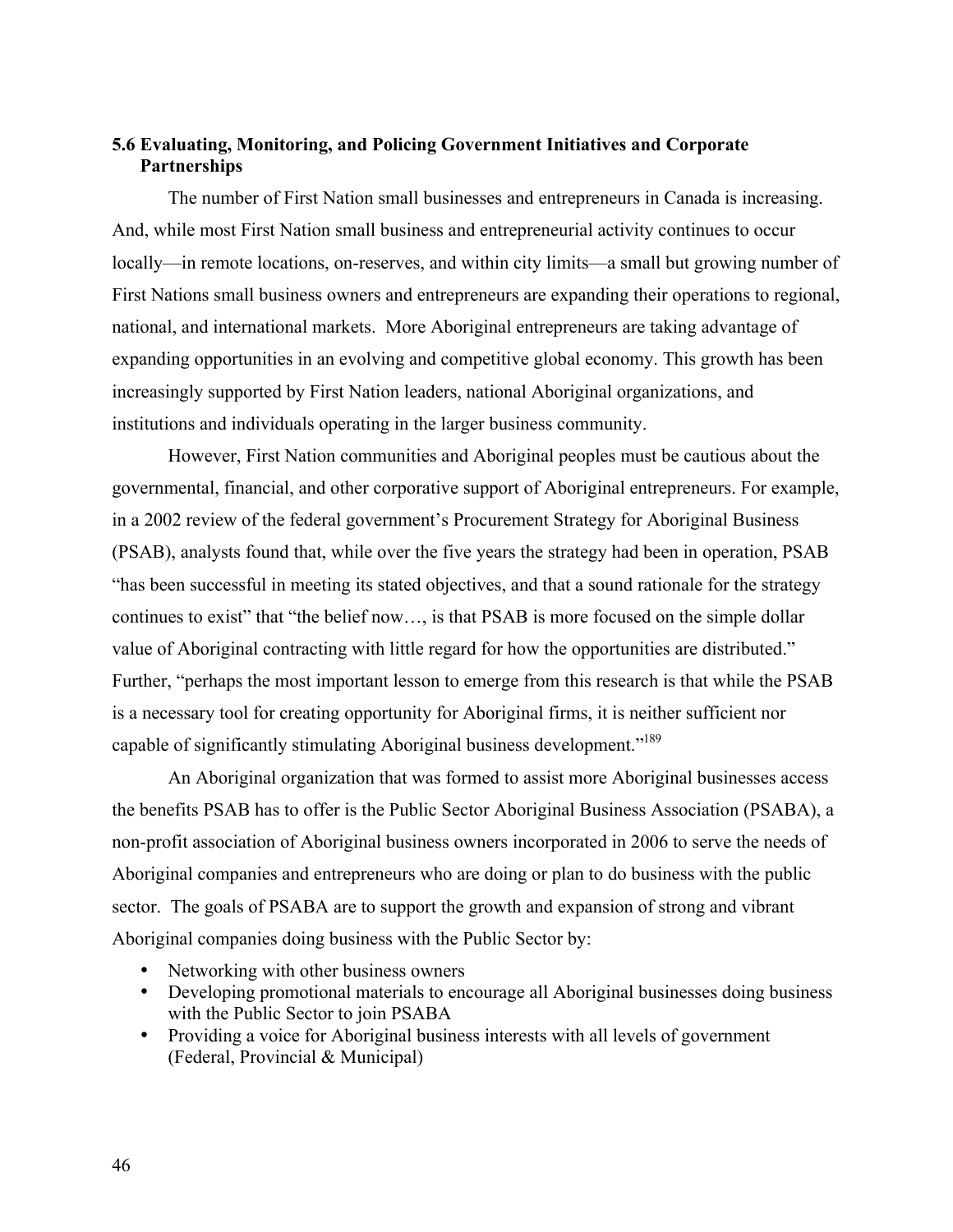Working with the government to refine the Procurement Strategy for Aboriginal Business (PSAB) and any future policy that directly impacts Aboriginal business in all levels of government, and Advocating on behalf of Aboriginal business to increase the number and accessibility of

government contracts.190

And, there is always a possible flip side to the good that can come from Aboriginalcorporate relations. Corporations want to develop relations with Aboriginal communities through business development because it means, in part, a secure, predictable, and stable working environment. Aboriginal communities are looking to corporate partners to create wealth, employ community members, and development business capacity. But, Aboriginal communities and businesses desiring to work with Canadian corporations, either to supply products and services or to join in partnerships, should know intimately those with whom they are doing business. To assist in this, the Canadian Council for Aboriginal Business<sup>191</sup> (CCAB), a not-for profit organization funded entirely by the private sector, has created a Progressive Aboriginal Relations (PAR) program that recognizes and rewards leaders in understanding and accessing the fastgrowing Aboriginal sector of the Canadian economy. The Progressive Aboriginal Relations program "sets out a framework for companies to enable them to establish performance benchmarks to assist in the development of mutually beneficial relations with Aboriginal people, businesses and communities and to assess their own progress over time."<sup>192</sup>

# **5.7 The Aboriginal Small Business and Social, Cultural, and Environmental Responsibility**

Today, many Aboriginal leaders and managers accept the essential role the entrepreneur and small business activities to the survival and growth of Aboriginal communities and culture. Few community leaders or researchers worry if private enterprise *should* be entertained; rather they question *when* entrepreneurial activities should be entertained, *how* these activities should be supported, and *what* form or form small business initiatives should take. However, it is not always clear who benefits, where the profits go, or if culture is an important aspect in all entrepreneurial pursuits. But one thing is clear, many Aboriginal entrepreneurs and small to medium owned businesses are attempting to creatively integrate culture and tradition into their strategic plans and daily activities. For example, Peace Hills Trust hosts a yearly Aboriginal art contest "to promote the work of Native artists throughout Canada… in support of native culture."<sup>193</sup>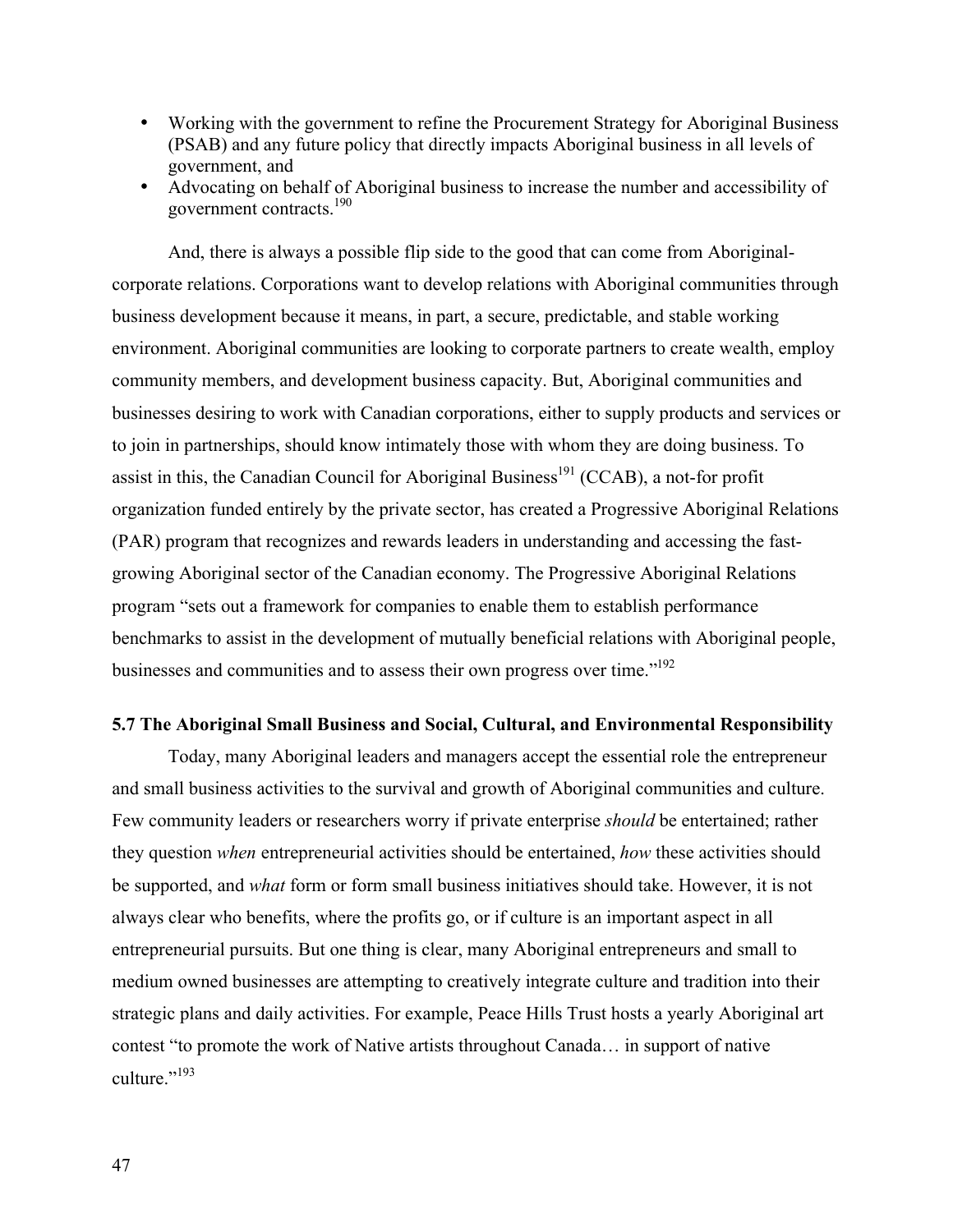It would be interesting to determine whether or not Aboriginal entrepreneurs are, in fact, building on, sustaining, and strengthening Aboriginal culture, tradition, and environmental and community values. And, it would also be interesting to determine whether all Aboriginal business owners socially responsible, and—if not—to better understand those that deviate from this ideal, promoting cultural, environmental, social, and community havoc and destruction rather than sustainable and equitable community development and self-governance.

Regardless of the formal research required to answer these and other questions, it seems certain that not all successful Indigenous businesses necessarily share community concerns for increasing Aboriginal employment or watching the environmental costs of their activities. But, in the end, it will be the socially, culturally, and environmentally responsible entrepreneurs that add to and strengthen sustainable Aboriginal governance and financial independence within and among Aboriginal and non-Aboriginal individuals, organizations, and communities in Canada through their business pursuits. This is happening, and is certainly an economic, political, cultural, and spiritual movement worth celebrating.

# **5.8 The Adequacy of Current Information on Aboriginal Entrepreneurs and Small Businesses**

More research on Aboriginal business is needed, especially research that can inform future entrepreneurial development in Aboriginal communities. Much of the research on Indigenous or Aboriginal entrepreneurs to date lacks depth, for at least two reasons. First, the last comprehensive study on Aboriginal entrepreneurs was published in 1998, and is based on 1996 census data. No such study has been undertaken since then, and an analysis of 2001 (and soon, 2006) needs to be conducted. This is a barrier to better understanding current trends and change, a concern that has been noted by researchers in their review of reports and documents, many of which utilize data contained in this core (1998) report, with no additional empirical research."194

Second, most of the research to date lumps Inuit, Métis, and First Nation entrepreneurs and business owners together as "Aboriginal" or "Indigenous." While this is helpful for national and international discussion, it hinders the specific determination of important aspects, challenges, and opportunities relevant to specific groups, like on- versus off-reserve First Nation entrepreneurs, for example. It is important to note that not all of the research is overly general in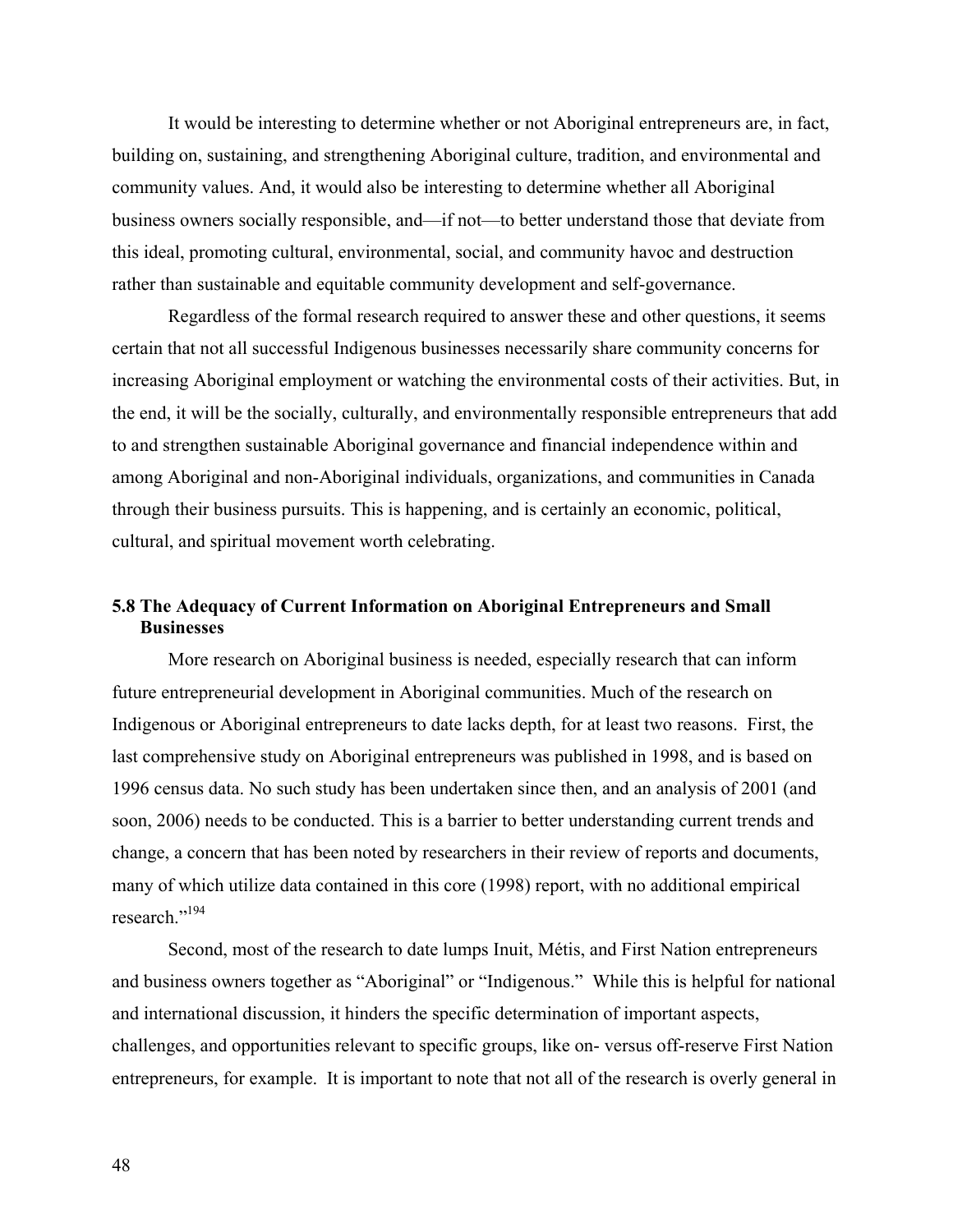nature. There are countless qualitative studies that provide snap-shot (and sometimes quite indepth) coverage of individual owners and businesses through written and video case studies. These are particularly useful for both information sharing as well as for training and educational purposes. Nevertheless, the middle ground needs to be covered better, so that we can have a general national picture, individual snap-shots, AND group and/or region specific data.

Further, a number of themes related to First Nation small business and entrepreneurship are in need of research. For example, it would be interesting to determine how small business and entrepreneurial activities look in communities that have successfully negotiated land claims and self-government agreements, for example with the James Bay Cree or members of the Nisga'a Nation. Also, it would be interesting to see if the growth of Aboriginal entrepreneurs over the past 15 years is due to new business creation, or to individuals feeling more confident in identifying their business as "Aboriginal".

It would also be worthwhile to compare the research on Aboriginal small business and entrepreneurship with research being conducted on women and young entrepreneurs, small business development in rural economies, 'ethnic' entrepreneurship, Native American entrepreneurship, and family-based businesses, as all three areas have close connections to small businesses being operated by Aboriginal entrepreneurs. As well, more research has to be done in order to understand better the unique challenges Aboriginal entrepreneurs face in remote and urban settings. When looking at remote communities, additional questions regarding market links and the importance of internet access come to the fore.<sup>195</sup>

Last, but not least, it is important to understand why Aboriginal small businesses fail. Not all Aboriginal businesses are successful. This is true for every entrepreneurial activity, regardless of who the owner is or where he/she lives. Sometimes a great idea, a high level of motivation, consistent drive and determined desire are not enough.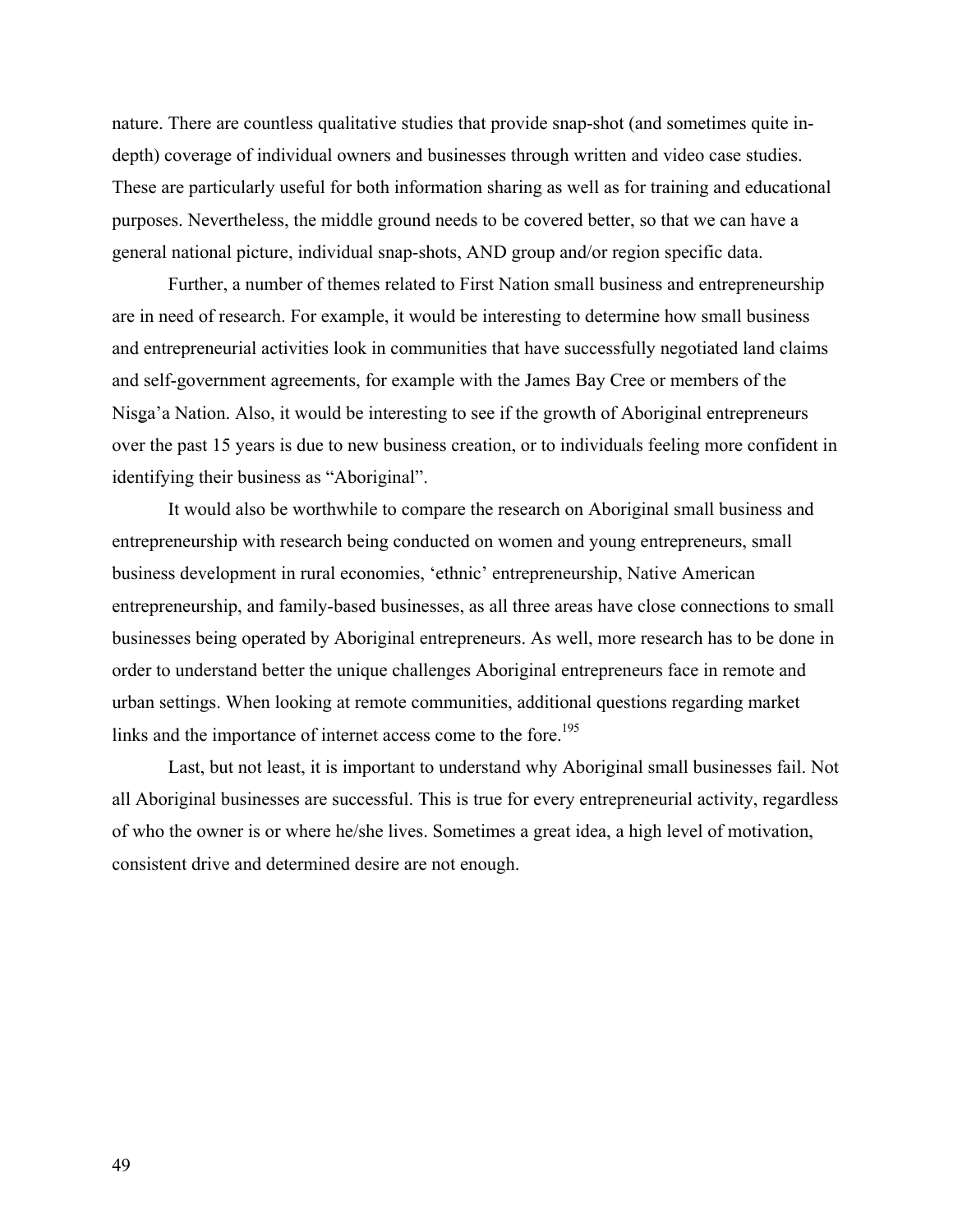## **6. Conclusion**

Aboriginal small business is an relatively new and interesting growth industry in Canada. And creative, independent, committed, culturally astute, and hard-working Aboriginal entrepreneurs are adding value to the Canadian economy, while making a difference to them individually, as well as contributing to their families and communities. As the number of Aboriginal businesses and entrepreneurs continues to increase, so does our understanding of this unique sector of the world of Aboriginal organizations in general. It's actually quite exciting. Most everywhere you go, progressive communities are talking about their new community enterprises, and the successes of their new entrepreneurs and small business initiatives. The exponential growth of Aboriginal entrepreneurship and small businesses is indeed cause for celebration.

It is clear that the time is right to enhance the creation, development, support, and promotion of Aboriginal entrepreneurs and small businesses in Canada. Re-consider the following:

"Self-government without a significant economic base would be an exercise in illusion and futility…. achieving a more self-reliant economic base for Aboriginal communities and nations will require significant, even radical departures from business as usual."<sup>196</sup>

"Entrepreneurship is the driving force in economic development throughout the world."<sup>197</sup>

"Every nation needs a strong, capable labour force and business community,"198 "The most effective way (and probably the only way) for Aboriginal communities to address their current socio-economic challenges is to create wealth through business activity."<sup>199</sup>

"That small business is the engine for employment growth has become accepted as reality."200

"First Nation communities are open for business."<sup>201</sup>

Indigenous entrepreneurship [is] the creation, management and development of new ventures by Indigenous people for the benefit of Indigenous people. 202

There need be no paradox, no contradiction, no values sacrifice, no false dichotomy between heritage and innovation…. Indigenous tradition echoes to the footsteps of brave spirits on new paths.<sup>203</sup>

This paper provides strong evidence that an entrepreneurial spirit is alive, well, and prospering in Aboriginal communities located across Canada. Of course, this should not be surprising, as there has been an entrepreneurial spirit in Indigenous communities since time immemorial, evidenced through accounts of inter-tribal trade that spans the Americas, linking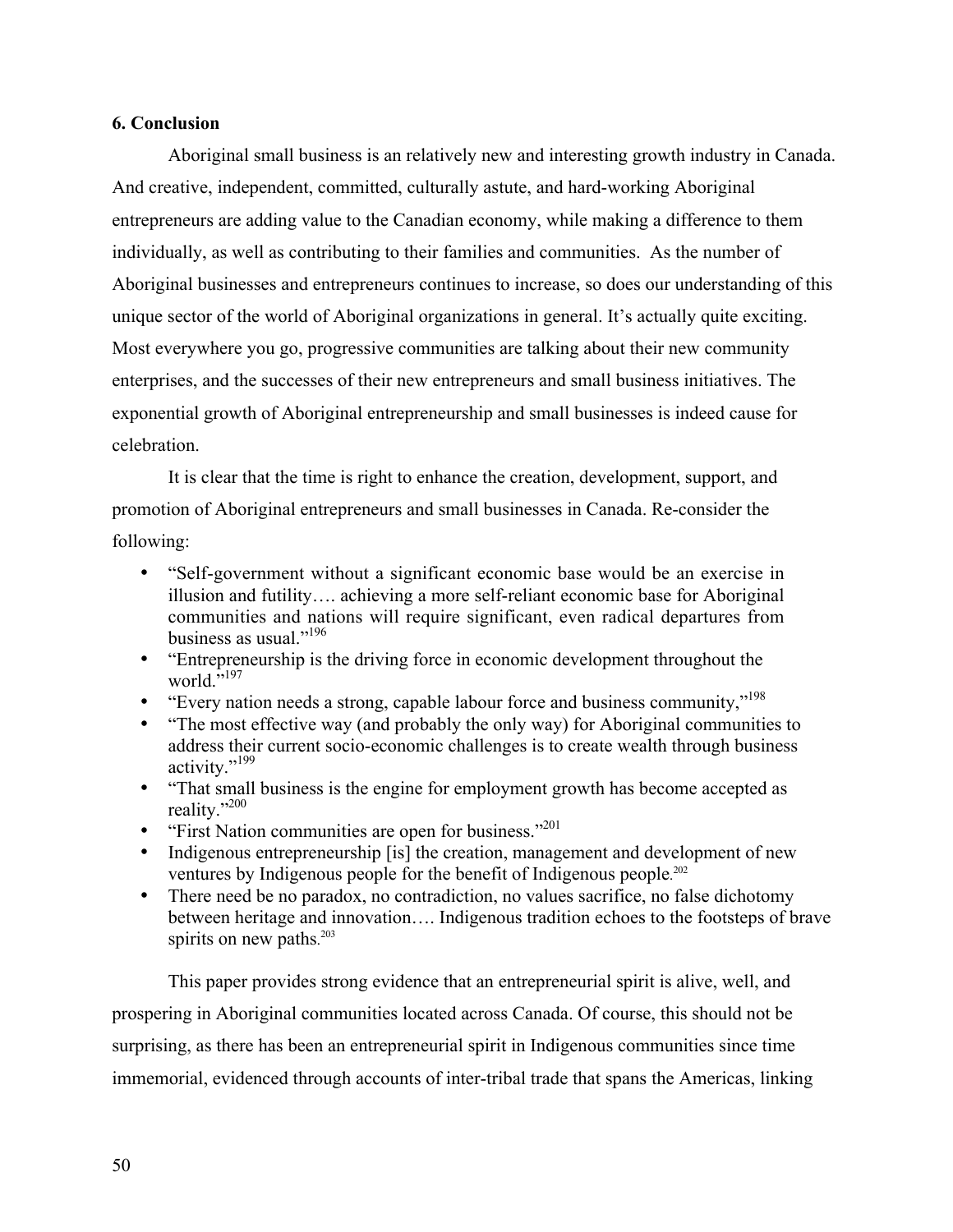Indigenous communities from Patagonia to the far northern reaches of the Circumpolar region.204 That spirit continues to flourish in Canada today and the acknowledgment and support of Aboriginal entrepreneurship in small businesses, organizations, and communities is more important than ever. Small business provides First Nation peoples and communities with the means to become self-determining and free from corporate and governmental control, manipulation, and exploitation.

Entrepreneurship spurs others to become self-employed and find ways to even better serve their communities needs creating stronger and viable economic systems and institutions of governance. Small business activities requires the development of skilled and experienced employees and managers, which further promotes relevant professional development and educational activities amongst community members. And all of this can be accomplished without giving up those things that are most important to many, if not all, Aboriginal peoples: culture, community, tradition, heritage, indigenous knowledge, spirituality. If anything, self-directed and independent businesses – supported by their communities – generate wealth, which in turns benefit communities through the creation of jobs and the financial support of social and cultural activities and initiatives. To assist with the further development and understanding of emerging Aboriginal small businesses and entrepreneurial activities, a number of critical issue questions must be addressed.Throughout this paper a number of outstanding issues were introduced and discussed.

Then there are the outstanding questions. For example, regarding the first issue, there are questions around the fit of entrepreneurship and small business development with current attempts by Aboriginal peoples to develop their economies and communities. The primary question being, are current attempts to develop Aboriginal small business and entrepreneurship overly individualistic, anti-community, and more of a European and government strategy than an Indigenous approach to economic and community development? Each issue, and there are more to discuss, requires the discussion of such questions.

In the end, Aboriginal entrepreneurship and the development and operation of small businesses by First Nation owners and managers is a strategic, if not necessary, choice: one that is based on location, knowledge, culture, and historical circumstance, etc. However, no matter what the circumstance, David Newhouse reminds us that: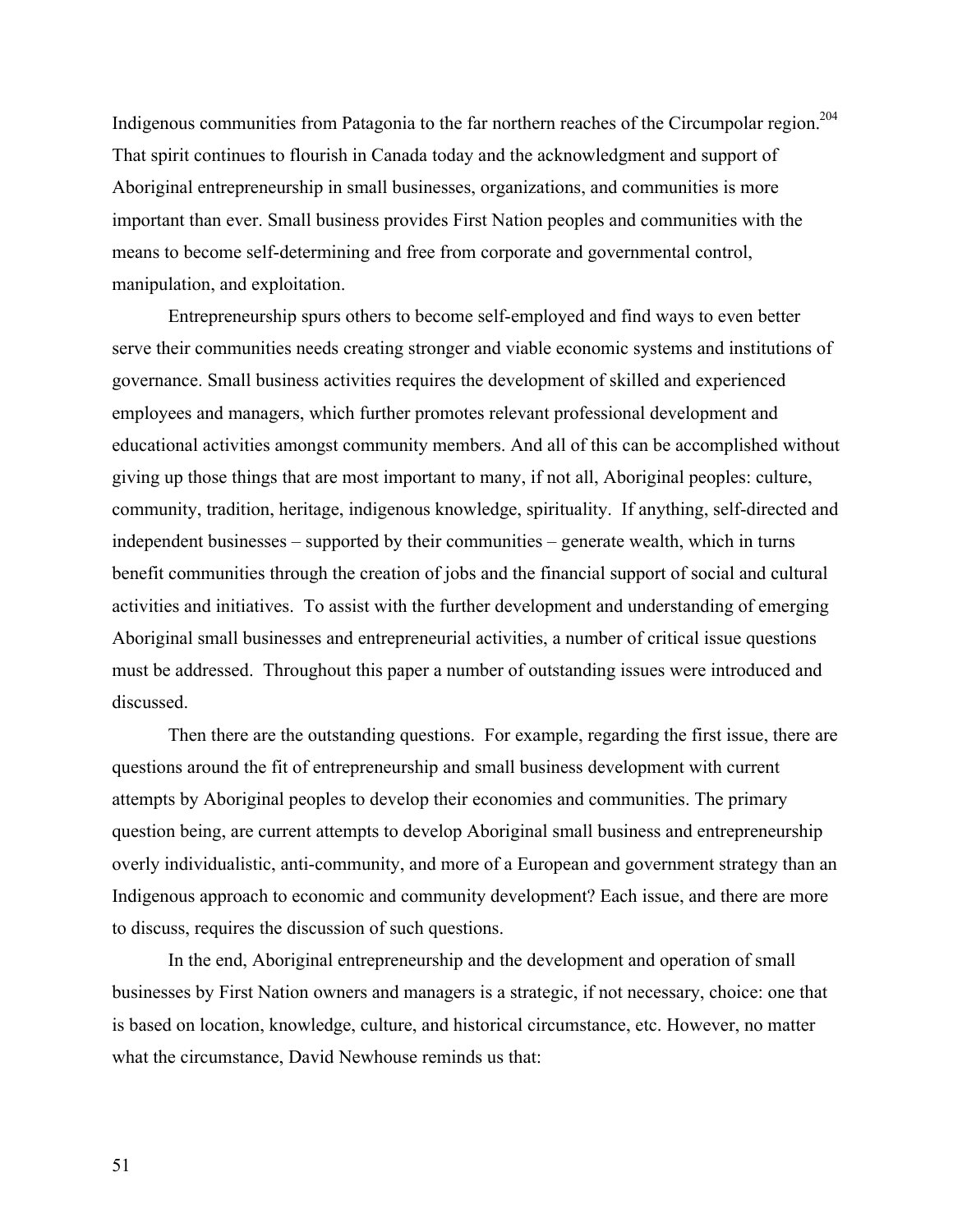Aboriginal economies have chosen different development paths… Some are choosing to develop using mostly publicly owned businesses, other are choosing to foster the development of a small business community which consists mainly of individually owned businesses. Some are working closely with natural resource companies…, to develop both opportunities for business and employment. Others are choosing to emphasi[ze] traditional forms of harvesting activities…. Some are encouraging individuals to pursue high-tech careers or careers in mainstream organizations. While the paths that Aboriginal economies are choosing are different, most are encouraging the development of a business community as one of the primary driving forces for economic development.<sup>205</sup>

The promotion and acknowledgement of entrepreneurship and business development by Aboriginal leaders and communities is really about choice and strategy. It is not an either-or choice, pitting the wholesale adoption of entrepreneurship, small business, and capitalism against community values, tradition, or Indigenous histories and knowledge. Small business development and entrepreneurship are in the end community and government tools that, if structured and managed properly, will undoubtedly assist in the promotion, development and ongoing support of healthy, self-governing, and selfsustaining communities.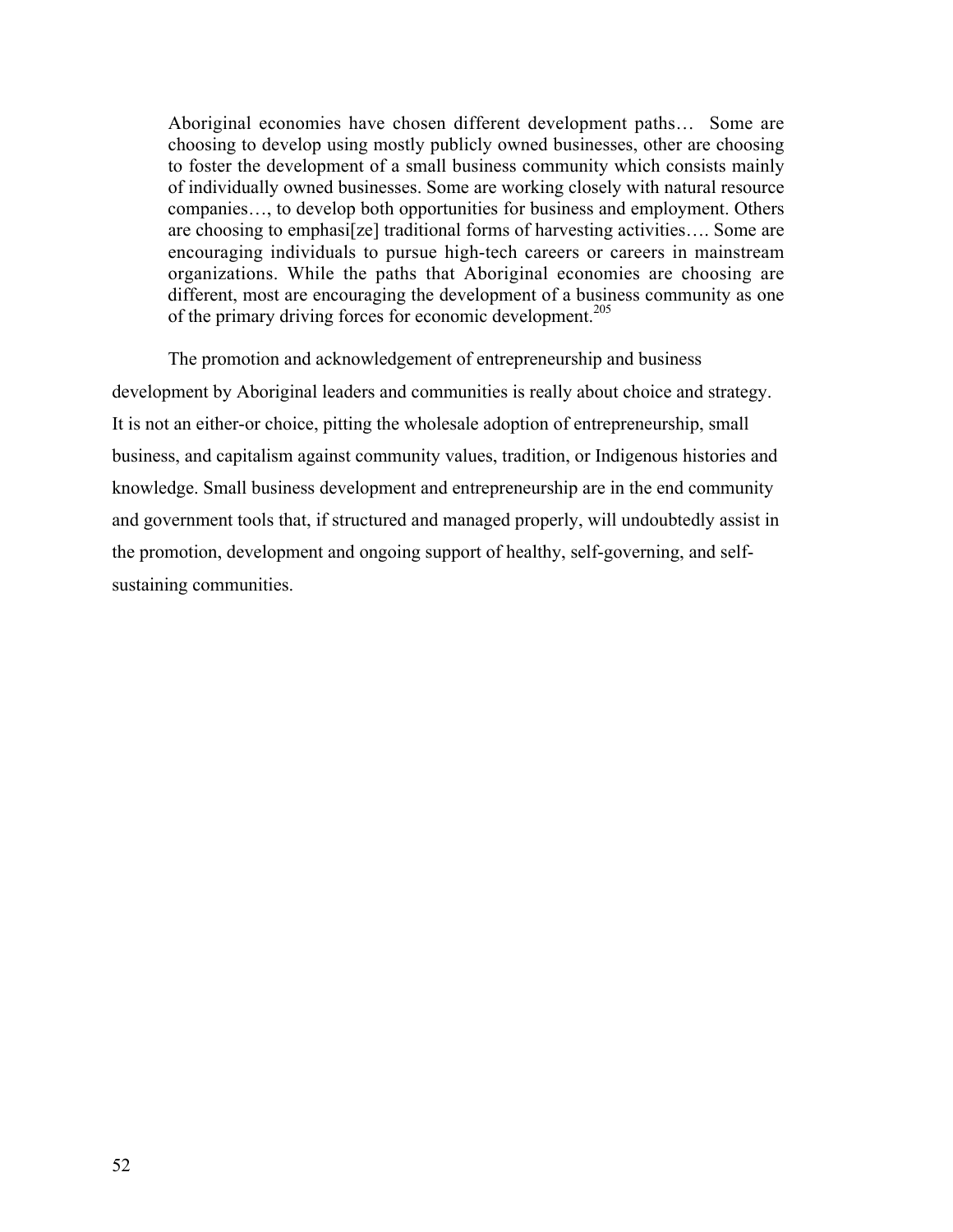### **Endnotes**

<sup>1</sup> Although this paper focuses on First Nation small business and entrepreneurship, it is important to note that most of the literature refers more generally to Indigenous (global), and Aboriginal (Canadian) organizations, businesses and entrepreneurs. The First Nation component is referred to, on occasion, in the literature, but authors often do not further distinguish between on- and off-reserve or status- and non-status First Nation individuals and organizations.  $2$  The real number of Aboriginal businesses in Canada has never been officially tabulated or recorded. More often than not, the numbers were estimated through organizational lists and assumptions about organizations existing in Aboriginal communities or operating in urban, regional, or national levels. For example, the figure of 6,000 organizations comes from an early listing of Aboriginal organizations in Canada called ArrowFax (see a 1991 interview "On Describing Aboriginal Organizations and Management, and Understanding the Role These Organizations Can Play in the Retraditionalization of Aboriginal Communities", conducted by Warren Weir with David Newhouse, an Aboriginal academic that has been studying Aboriginal organizations over the past 20 years at http://www.uleth.ca/man/programs/majors/first-nations/case/resources/warren\_weir\_newhouse.pdf. Newhouse then cites a 1997 Aboriginal Business Canada report, that found approximately 14,000 Aboriginal businesses in Canada, See *The Care and Support of Aboriginal Economies*, in the Journal of Aboriginal Economic Development (Volume 1, Number 2: Winter 2000), Captus Press and CANDO, p. 80., The current number of 30,000 plus organizations is based on an estimate made by the author of this paper which combines the 27,000 plus entrepreneurs and small businesses tabulated in the Aboriginal Entrepreneurs Survey, 2002 with an estimate of non-business Aboriginal governmental and non-profit organizations. The estimate of this smaller sector of Aboriginal organizations in Canada, which is more than likely conservative in nature, places the number of Aboriginal government, non-profit, and co-operative organizations at approximately 3,000 in total, combining First Nation Band Councils (one per First Nation in Canada), educational institutions operating on reserve, First Nation, Métis and Inuit regional and national organizations (including the AFN), and other institutions such as health boards, tribal councils, and national Aboriginal organizations like the Council for the Advancement of Native Development Officers (CANDO) and the Aboriginal Human Resource Development Council of Canada (AHRDCC). Obviously it is important that, over time, the actual number of Aboriginal organizations, by type, be tabulated and listed.

<sup>3</sup> J. S. Frideres and R. R. Gadacz, *Aboriginal Peoples in Canada*, 7<sup>th</sup> ed., (Toronto: Pearson Prentice Hall, 2005), p. 315.

<sup>4</sup> P. D. Elias, *Development of Aboriginal People's Communities* (Ontario: Captus Press Inc, 1991) p. 88.<br><sup>5</sup> Ibid

 $^5$  Ibid.

 $6$  Ibid., p. 89.

 $<sup>7</sup>$  Ibid.</sup>

<sup>8</sup> Brant and Brant, 1985, "Indian Band Economic Development Potential and its Implications for Indian Self-Government," in P. D. Elias, *Development of Aboriginal People's Communities*, p. 90.

<sup>9</sup> H. Cardinal, *The Rebirth of Canadian Indians*, (Edmonton: Hurtig Publishers, 1977), p. 47.

 $10$  Ibid, p. 46.

 $11$  Ibid, pp. 46-47.

<sup>12</sup> The Royal Commission on Aboriginal Peoples (RCAP) Final Report, Vol. 2, Chapter 5, (Ottawa:

minister of Supplies and Services Canada, 1996), p. 775.

<sup>13</sup> See F. Wien, Ibid, pp. 109-110.

<sup>14</sup> S. Cornell and J. P. Kalt, "Reloading the Dice: Improving the Chances for Economic Development on American Indian Reservations", in What Can Tribes Do? Strategies and Institutions in American Indian Economic Development, (Los Angeles: American Indian Studies Center, 1992), pp. 34 and 40-41

<sup>15</sup> S. Cornell and J. P. Kalt, p. 17

<sup>16</sup> J. Kafka, 1987, "A Study of Indian Controlled Economic Development Delivery Mechanisms: The B.C. Region," in P. D. Elias, *Development of Aboriginal People's Communities*, p. 91.

 $17$  K. Hindle and M. Lansdowne, p. 140.

<sup>18</sup> D. Newhouse, Modern Aboriginal Economies: Capitalism with a Red Face, in the *Journal of Aboriginal Economic Development*, 1, No. 2 (Winter 2000): p. 55.

<sup>19</sup> AFN National Chief Phil Fontaine made this remark, and other similar comments, during his speech at the AFN's Corporate Challenge dinner (January 22, 2007), reiterating them during his opening remarks to delegates attending the Excellence in Action National Conference, held in Saskatoon Saskatchewan, January 23-25, 2007. The

Excellence in Action conference was jointly hosted by the Federation of Saskatchewan Indian Nations (FSIN), the Clarence Campeau Development Fund (CCDF), and the Government of Saskatchewan. The focus of the symposium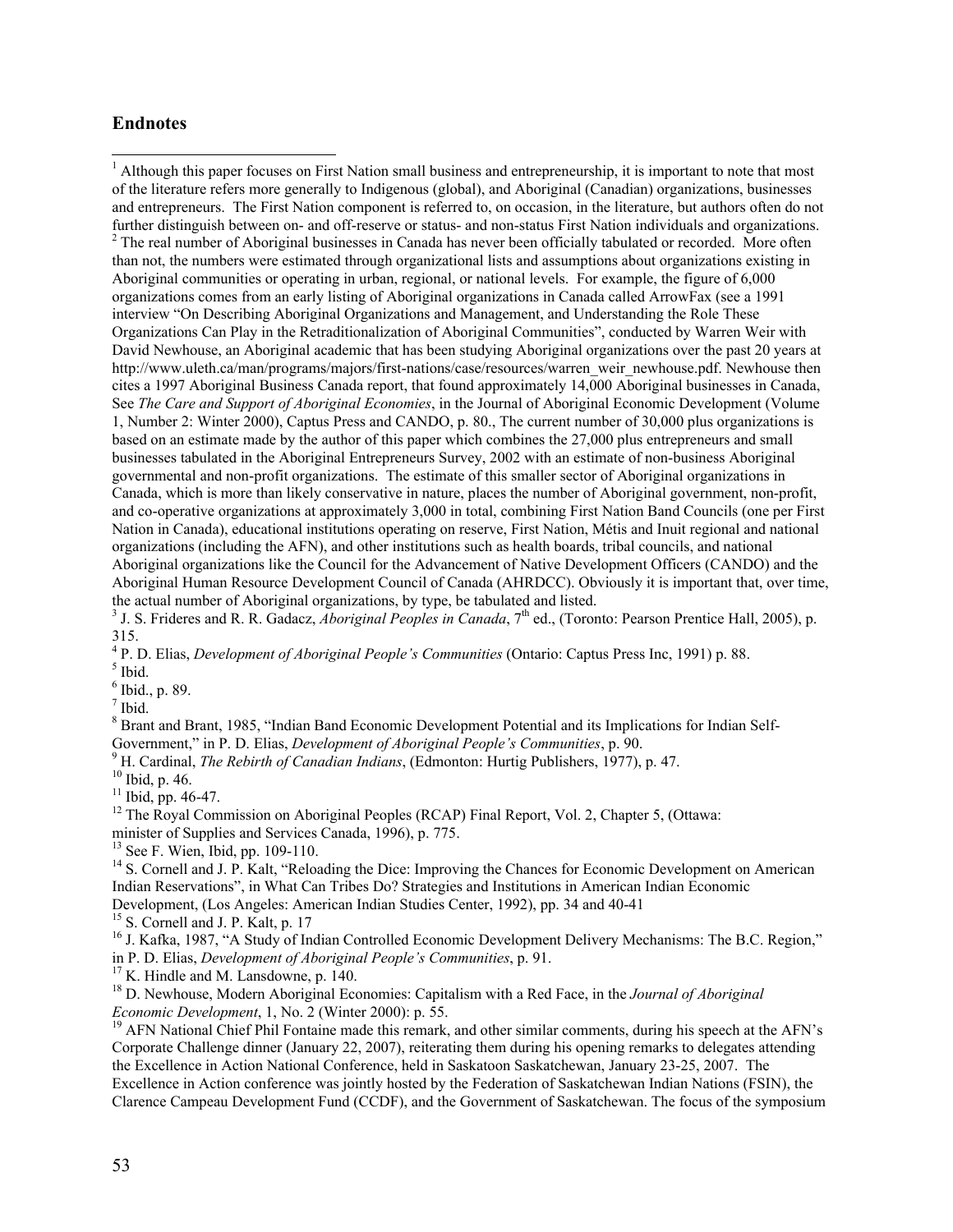was to stimulate greater Aboriginal economic activity and labour market participation in all areas of Canada and sectors of the economy. See http://www.excellenceinaction2007.com/.<br><sup>20</sup> For more on the AFN's Corporate Challenge, see http://www.afn.ca/article.asp?id=3264

W. G. Nickels, J. M. McHugh, S. M. McHugh, P.D. Berman, and R. Cossa, *Understanding Canadian Business*,

5<sup>th</sup> ed., (Toronto: McGraw-Hill Ryerson, 2005), p. 197.<br><sup>23</sup> *Key Small Business Statistics*, July 2006 (Ottawa: Industry Canada, p. 3.). Also available at:

http://strategis.ic.gc.ca/epic/internet/insbrp-rppe.nsf/en/rd02026e.html.

<sup>24</sup> Canadian Bankers Association. See The Online Glossary at:

http://www.cba.ca/en/ViewDocument.asp?fl=3&sl=68&tl=&docid=273

<sup>25</sup> See Microsoft at: http://www.microsoft.com/technet/itsolutions/smbiz/smbprgovw/default.mspx.

<sup>26</sup> *Key Small Business Statistics*, p. 3.

 $27$  Ibid., p.4.

 $\overline{a}$ 

<sup>28</sup> J.B. Vinturella, *The Entrepreneur's Fieldbook* (Toronto: Prentice-Hall Canada Inc., 1999), p. xix. 29 W. G. Nightals, J. M. MaHugh, S. M. MaHugh, B.D. Berman, and B. Gassa, *Understanding Cana* 

<sup>30</sup> For example, an *entrepreneurial team* is defined as "a group of experienced people from different areas of business who join together to form a managerial team with the skills needed to develop, make, and market and new product," and *micropreneurs* are "entrepreneurs willing to accept the risk of starting and managing the type of business that remains small, lets them do the kind of work they want to do, and offers them a balanced lifestyle. See, W. G. Nickels, J. M. McHugh, S. M. McHugh, P.D. Berman, and R. Cossa, *Understanding Canadian Business,* (Toronto: NcGraw-Hill Ryerson), p. 191. *Copreneurs "*are entrepreneurial couples who work together as co-owners of their businesses." See, N. M. Scarborough and T. W. Zimmerer, Effective Small Business Management: An Entrepreneurial Approach, (New Jersey: Pearson Prentice Hall), p. 23.

<sup>31</sup> See J. Quarter, Canada's Social Economy, (Toronto: James Lorimer & Company, 1992), p. 3.

<sup>32</sup> J. A. Timmons, *The Entrepreneurial Mind*, and Michael Warshaw, "The Entrepreuneurial Mind," in P. Lambing and C. R. Kuehl, *Entrepreneurship*, 2<sup>nd</sup> ed., (Toronto: Prentice-Hall Canada Inc., 2000), p. 14.<br><sup>33</sup> See B. Lambing and C. B. Kuehl, *Entrepreneurship*, 2<sup>nd</sup> ed. (Toronto: Prentice Hall Canada

<sup>33</sup> See P. Lambing and C. R. Kuehl, *Entrepreneurship*,  $2<sup>nd</sup>$  ed., (Toronto: Prentice-Hall Canada Inc., 2000), p. 18.  $3<sup>4</sup>$  P. Di Mesi, "Defining Entrepreneurship," (a.d.) peated at http://www.edge.org/iom/mior <sup>34</sup> P. Di-Masi, "Defining Entrepreneurship," (n.d.), posted at: http://www.gdrc.org/icm/micro/define-micro.html.

<sup>35</sup> K. Hindle and M. Lansdowne, "Brave Spirits on New Paths: Toward a Globally Relevant Paradigm of Indigenous Entrepreneurship Research," *Journal of Small Business and Entrepreneurship* 18, no.2 (Spring 2005): p. 132.

<sup>36</sup> See the Young Entrepreneurs Association at: http://www.yea.ca.

<sup>37</sup> See Government of Canada's Youth Employment Strategy at:

http://youth.gc.ca/yoaux.jsp?&lang=en&geo=323&flash=1&ta=1&auxpageid=708. Note that in their definition, youth between the ages of 15 and 30 years of age must also be 1) legally able to work in Canada, and 2) not receiving Employment Insurance (EI) benefits.

<sup>38</sup> See Aboriginal Business Canada for the 2001 Canada census definition of Aboriginal Youth at:

http://strategis.ic.gc.ca/epic/internet/inabc-eac.nsf/en/ab00453e.html.

<sup>39</sup> See Aboriginal Business Canada for the definition of Aboriginal Youth able to participate in ABC Young Entrepreneurs Projects at: http://strategis.ic.gc.ca/epic/internet/inabc-eac.nsf/en/h\_ab00326e.html.

<sup>40</sup> This statement on ABC eligibility requirements comes directly and unedited from the ABC link http://strategis.ic.gc.ca/epic/internet/inabc-eac.nsf/en/ab00124e.html via its website at

http://strategis.ic.gc.ca/epic/site/abc-eac.nsf/en/home. ABC, which is discussed in Section 4 of this paper, is a Federal program offered through Indian and Northern Affairs Canada (INAC), created to maximize Aboriginal people's participation in the economy through business development. The link to the eligibility requirements also outlines the evidence required to prove Aboriginal ancestry, with considerations. In addition, other requirements also include, but are not limited to; 10% to 15% cash equity, operational and/or management expertise in the proposed area of business, and demonstration of profitability.

<sup>41</sup> M. Morris, M. Schindehutte, and J. Lessier (2002), Ethnic Entrepreneurship: Do Values Matter?, in the New England Journal of Entrepreneurship (5.2), p. 35.

42 L.P. Dana, "Entrepreneurship in a Remote Sub-Arctic Community: Nome, Alaska," in *Entrepreneurship: Theory and Practice*, 20, no.1 (Fall 1995): p. 67.

<sup>43</sup> L.P. Dana, "Editorial," in *Journal of Small Business and Entrepreneurship* 18, no.2 (Spring 2005): p. v.

<sup>&</sup>lt;sup>21</sup> To see Chief Louie' biography, go to http://www.excellenceinaction2007.com/Default.aspx?DN=e9a8405b-7f45-4e0b-84cf-4665f1f87f5a&l=English. For more information on Chief Louie, and to visit the Osoyoos Indian Band Development Corporation, see http://www.oib.ca/

W. G. Nickels, J. M. McHugh, S. M. McHugh, P.D. Berman, and R. Cossa, *Understanding Canadian Business,* p. 186.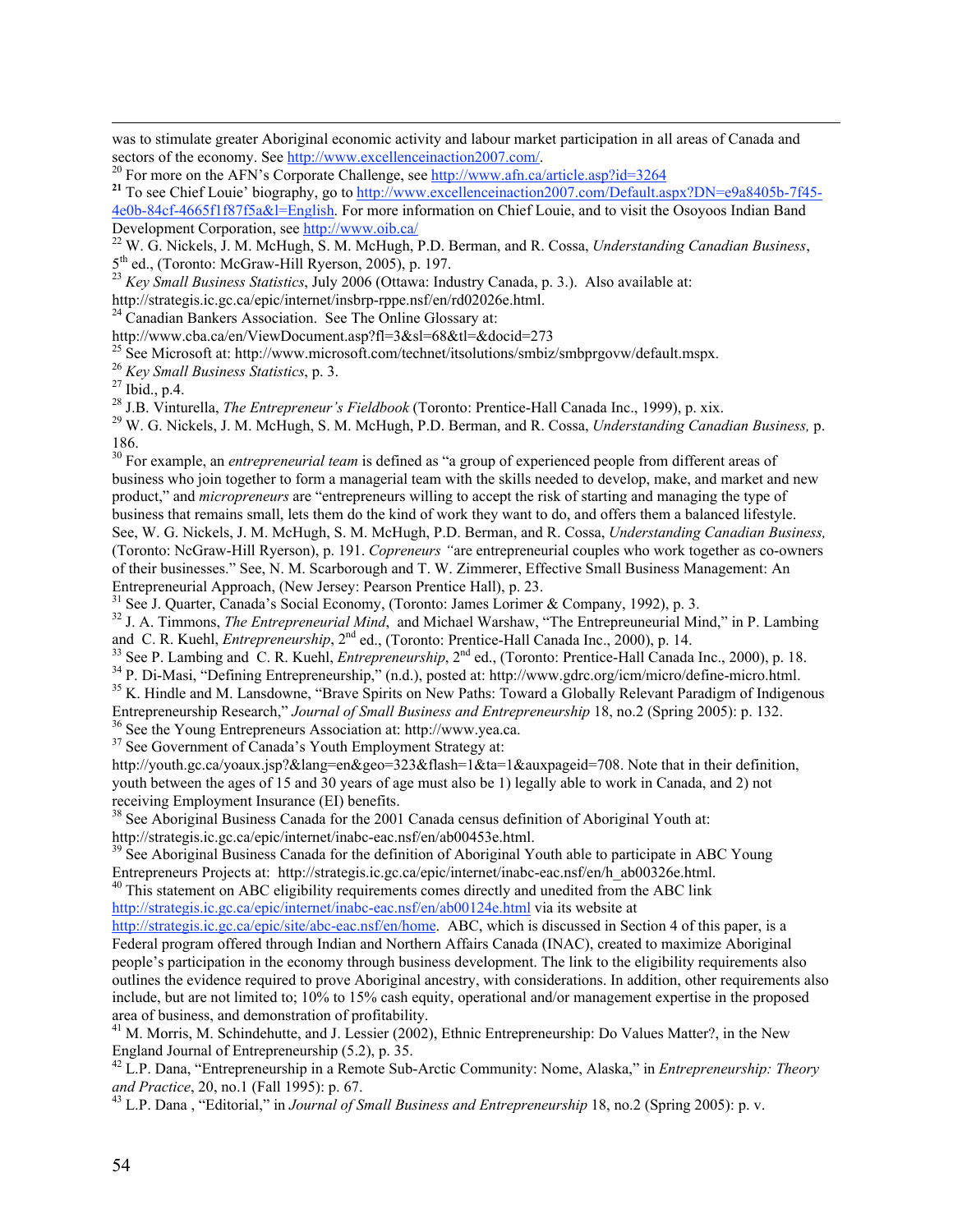$46$  Ibid., p. 5. For this data and additional information on numbers of employees by employer businesses, see Table 2. 47 For two guides to Partnerships and Limited Partnerships, see the CANDO publications: *Flying Together: A*

*Partnership Guidebook* (Flo Frank: 1999), and *The Unlimited Potential of Limited Partnerships* (Al Solheim: 1999). 48 Procurement is a business contractual concept defines and discussed in Sub-Section 4.1.

49 Council for the Advancement of Native Development Officers (CANDO), *Community Economic Development Practice*, (Guidebook 3: n.d.), pp. 45-46.<br><sup>50</sup> Ibid., pp. 43-45.

<sup>51</sup> See overview of findings from the Aboriginal Business Canada 2002 Aboriginal Entrepreneurs Survey, at the Statistics Canada site, through *The Daily*, at http://www.statcan.ca/Daily/English/040927/d040927d.htm <sup>52</sup> Aboriginal Business Canada, *Aboriginal Entrepreneurs in 2002* (Ottawa: Industry Canada, 2005.). Posted at

http:// strategis.ic.gc.ca/epic/internet/inabc-eac.nsf/en/ab00313e.html.<br><sup>53</sup> P. Lambing and C. R. Kuehl, *Entrepreneurship*, 2<sup>nd</sup> ed., (Toronto: Prentice-Hall Canada Inc., 2000), pp. 2-3. See also pp. 6-8 for a discussion of the increasing wave of interest in entrepreneurship that occurred globally in the 1980's and 1990's.

<sup>54</sup> See the ABC site at http://strategis.ic.gc.ca/epic/internet/inabc-eac.nsf/en/ab00426e.html for all of the Aboriginal Entrepreneurs Survey, 2002 information, including an overview of the survey and methodology, articles, news releases, and the 12 regional and thematic Fact Sheets referenced in endnotes 30 through 48, below.

55 For example, see *The Road Less Traveled: Aboriginal Entrepreneurs Building Economic Independence in the 1990s*, Aboriginal Business Canada, 1998; *Aboriginal Businesses: Characteristics and Strategies for Growth*, Industry Canada, 1998; and *Aboriginal Entrepreneurs in Canada—Progress and Prospects*, Aboriginal Business

Canada, 1998.<br><sup>56</sup> Aboriginal Business Canada, *Aboriginal Entrepreneurs Survey, 2002: British Columbia* (Ottawa: Industry

Canada, 2002.). Posted at http://strategis.ic.gc.ca/epic/internet/inabc-eac.nsf/en/ab00428e.html 57 Aboriginal Business Canada, *Aboriginal Entrepreneurs Survey, 2002: Alberta* (Ottawa: Industry Canada, 2002.). Posted at http://strategis.ic.gc.ca/epic/internet/inabc-eac.nsf/en/ab00425e.html

58 Aboriginal Business Canada, *Aboriginal Entrepreneurs Survey, 2002: Saskatchewan* (Ottawa: Industry Canada,

2002.). Posted at http://strategis.ic.gc.ca/epic/internet/inabc-eac.nsf/en/ab00433e.html 59 Aboriginal Business Canada, *Aboriginal Entrepreneurs Survey, 2002: Manitoba* (Ottawa: Industry Canada, 2002.). Posted at http://strategis.ic.gc.ca/epic/internet/inabc-eac.nsf/en/ab00429e.html

60 Aboriginal Business Canada, *Aboriginal Entrepreneurs Survey, 2002: Ontario* (Ottawa: Industry Canada, 2002.). Posted at http://strategis.ic.gc.ca/epic/internet/inabc-eac.nsf/en/ab00431e.html

61 Aboriginal Business Canada, *Aboriginal Entrepreneurs Survey, 2002: Quebec* (Ottawa: Industry Canada, 2002.). Posted at http://strategis.ic.gc.ca/epic/internet/inabc-eac.nsf/en/ab00432e.html

62 Aboriginal Business Canada, *Aboriginal Entrepreneurs Survey, 2002: Atlantic Region* (Ottawa: Industry Canada, 2002.). Posted at http://strategis.ic.gc.ca/epic/internet/inabc-eac.nsf/en/ab00427e.html

63 Aboriginal Business Canada, *Aboriginal Entrepreneurs Survey, 2002: Northwest Territories, Nunavut And Yukon* (Ottawa: Industry Canada, 2002.). http://strategis.ic.gc.ca/epic/internet/inabc-eac.nsf/en/ab00430e.html

<sup>64</sup> Aboriginal Business Canada, *Aboriginal Entrepreneurs Survey, 2002: On Reserve/Off Reserve* (Ottawa: Industry Canada, 2002.). Posted at http://strategis.ic.gc.ca/epic/internet/inabc-eac.nsf/en/ab00435e.html

65 Aboriginal Business Canada, *Aboriginal Entrepreneurs Survey, 2002: Gender* (Ottawa: Industry Canada, 2002.). Posted at http://strategis.ic.gc.ca/epic/internet/inabc-eac.nsf/en/ab00434e.html

66 Aboriginal Business Canada, *Aboriginal Entrepreneurs Survey, 2002: Youth* (Ottawa: Industry Canada, 2002.). Posted at http://strategis.ic.gc.ca/epic/internet/inabc-eac.nsf/en/ab00453e.html

 $67$  Ibid.

<sup>68</sup> Aboriginal Business Canada, *Aboriginal Entrepreneurs Survey, 2002: On Reserve/Off Reserve*.<br><sup>69</sup> Aboriginal Business Canada, Aboriginal Entrepreneurs Survey, 2002: Urban/Burgl (Ottown: In

 Aboriginal Business Canada, *Aboriginal Entrepreneurs Survey, 2002: Urban/Rural* (Ottawa: Industry Canada, 2002.). Posted at http://strategis.ic.gc.ca/epic/internet/inabc-eac.nsf/en/ab00436e.html<br><sup>70</sup> Ibid.

<sup>71</sup> Aboriginal Business Canada, *Aboriginal Entrepreneurs Survey, 2002: Youth.* 72<br><sup>72</sup> Aboriginal Dusiness Canada, Aboriginal Entrepreneurs Survey, 2002: Urban

Aboriginal Business Canada, *Aboriginal Entrepreneurs Survey, 2002: Urban/Rural*. <sup>73</sup>

<sup>73</sup> Aboriginal Business Canada, *Aboriginal Entrepreneurs Survey, 2002: Gender*.

 Aboriginal Business Canada, *Aboriginal Entrepreneurs in 2002* (Ottawa: Industry Canada, 2005.). Posted at http:// strategis.ic.gc.ca/epic/internet/inabc-eac.nsf/en/ab00313e.html, p.2.

<sup>&</sup>lt;sup>44</sup> *Key Small Business Statistics*, July 2006, p. 5.

 $45$  Ibid., p. 5.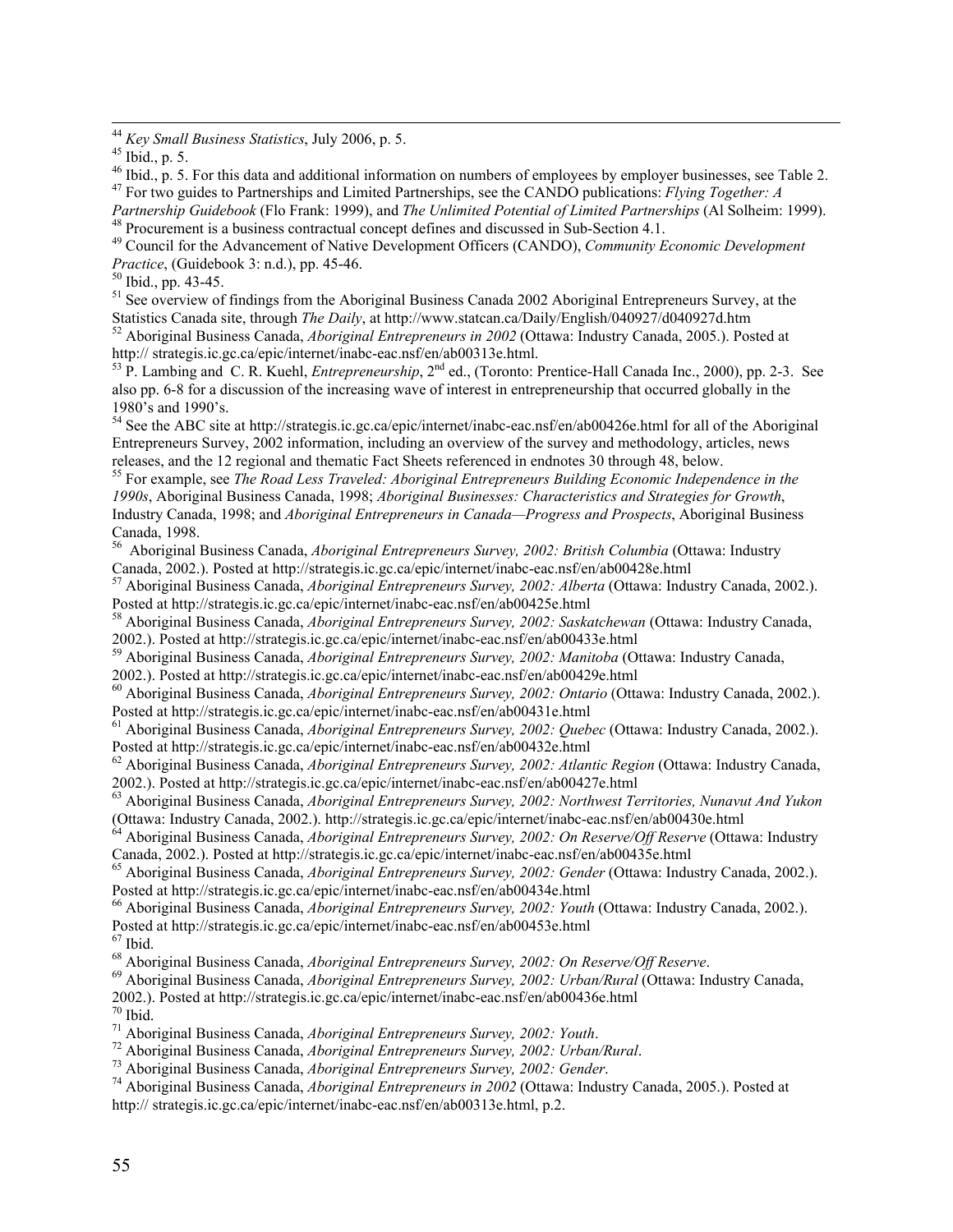75 For further information on women entrepreneurs in Canada, see the Special Issue on *Sustaining the Momentum: Gender, Entrepreneurship and Public Policy*, Journal of Small Business and Entrepreneurship, Vol. 19, No. 2. C. Carrington, *Small Business Financing Profiles: Women Entrepreneurs* (Ottawa: Industry Canada, Nov 2004). Posted at http://strategis.ic.gc.ca/epic/internet/insbrp-

rppe.nsf/vwapj/WomenEntrepreneursProfile\_Eng.pdf/\$file/WomenEntrepreneursProfile\_Eng.pdf, p. 1.<br><sup>77</sup> In 2001 there were 715,500 SMEs (or 47%) in Canada with at least and famela owner. The number o In 2001 there were 715,500 SMEs (or 47%) in Canada with at least one female owner. The number of SMEs that were owned by a majority of women in 2001 was 18% up from 15% the previous year. See C. Carrington, p. 1.  $78$  Ibid, p. 2.

<sup>79</sup> Aboriginal Business Canada, *Aboriginal Entrepreneurs in Canada—Progress and Prospects*, L-4.<br><sup>80</sup> Aboriginal Business Canada, Aboriginal Entrepreneurs in Canada. Busquess and Busanests (Otto

 Aboriginal Business Canada, *Aboriginal Entrepreneurs in Canada—Progress and Prospects* (Ottawa: Industry Canada, 1998.). Posted at http://strategis.ic.gc.ca/pics/ab/440\_ref\_rep001\_e.pdf.

<sup>81</sup> Aboriginal Business Canada, *Aboriginal Entrepreneurs in*  $\overline{2002}$ .

<sup>82</sup> In fact, it may be boiled down to two key limitations, or challenges, including a lack of business education and capital available in the form of loans. See, for example, the reflections offered by Bruce Burton, financial consultant and former Assistant Vice President of Credit for the Business Development Bank of Canada. See his article on Exploring Aboriginal Entrepreneurship, in Aboriginal Banking, a magazine published by the Business Development Bank of Canada (Autumn, 2006).

<sup>83</sup> To access the ABC website, go to http://strategis.gc.ca/epic/site/abc-eac.nsf/en/h\_ab00070e.html

<sup>84</sup> ABC provides support to Aboriginal entrepreneurs for a range of activities including business planning, start-up, expansion and marketing. They provide eligible majority-owned Aboriginal enterprises with: financial assistance; business information and resource materials; and referrals to other possible sources of financing or business support. ABC works with clients: of all Aboriginal heritage groups; on-reserve and off-reserve; and in urban, rural and remote areas.

<sup>85</sup> ABC works with a network of 54 Aboriginal Financial Institutions, including Aboriginal Capital Corporations, Aboriginal Community Futures Development Corporations and other Aboriginally-owned or controlled lending institutions. These organizations act as developmental lenders (providing loans to enterprises that are not yet ready to secure business loans successfully from banks) and offer business advisory services. Some of these organizations have diversified their operations and act as third-party delivery agents for the Aboriginal Business Canada program, primarily in rural and remote communities.<br><sup>86</sup> ABC conducts Aboriginal economic reso

 $\beta$  ABC conducts Aboriginal economic research and policy analysis in order to ensure their suite of program priorities continue to meet the needs of our clientele. An example of this work is the Aboriginal Entrepreneurs Survey, which was conducted in partnership with Statistics Canada and other federal partners.

<sup>87</sup> ABC works closely with the National Aboriginal Economic Development Board (NAEDB), a private-sector body that provides advice to the Government of Canada on matters related to Aboriginal economic and business development. The NAEDB also reviews and provides recommendations on proposals to ABC involving large investments, and guides the program in setting funding priorities. For more information on the NAEDB, a body that "continue[s] engaging Cabinet, government departments, Aboriginal and non-Aboriginal business leaders and other stakeholders, to ensure opportunities for Aboriginal entrepreneurship and economic development are generated, maximized and seized to their full potential," go to http://www.naedb-cndea.ca/epic/site/naedb-cndea.nsf/en/home

<sup>88</sup> On an ongoing basis, ABC collaborates with federal partners in its approach to Aboriginal business development, including Industry Canada, Western Economic Diversification Canada, the Business Development Bank of Canada, and Statistics Canada. ABC also works with a range of non-government partners on various initiatives. For example, it are currently conducting a two-year pilot project with Canadian Executive Services Organization (CESO) to deliver personalized mentoring services to our youth entrepreneur clients.

<sup>89</sup> For information about ABSN, including links to the services and information it provides, go to

http://www.cbsc.org/servlet/ContentServer?cid=1091626045548&pagename=ABSN\_FE%2FCBSC\_WebPage%2F

CBSC\_WebPage\_Temp&lang=en&c=CBSC\_WebPage<br><sup>90</sup> See http://canadabusiness.gc.ca/gol/cbec/site.nsf/en/index.html<br><sup>91</sup> Fer more on the Progurement Strategy for Abericinal Duciness

<sup>91</sup> For more on the Procurement Strategy for Aboriginal Business, including a link to their progress reports to 2004, see http://www.ainc-inac.gc.ca/saea-psab/index\_e.html. To view eleigible Aboriginal business contractors, or to be registered on the list, go to http://strategis.ic.gc.ca/cgi-

bin/sc\_coinf/ccc/index\_gen/company.pl?lang=e&profileId=629\_t

<sup>92</sup> To see the 2004 PASB Progress Report, see http://www.ainc-inac.gc.ca/saea-psab/pub/pr/2004/per2004\_e.pdf <sup>93</sup> For more on CESO, including its Aboriginal Programs, refer to http://www.ceso-

saco.com/english/national/aboriginal/index.php and its associated home links.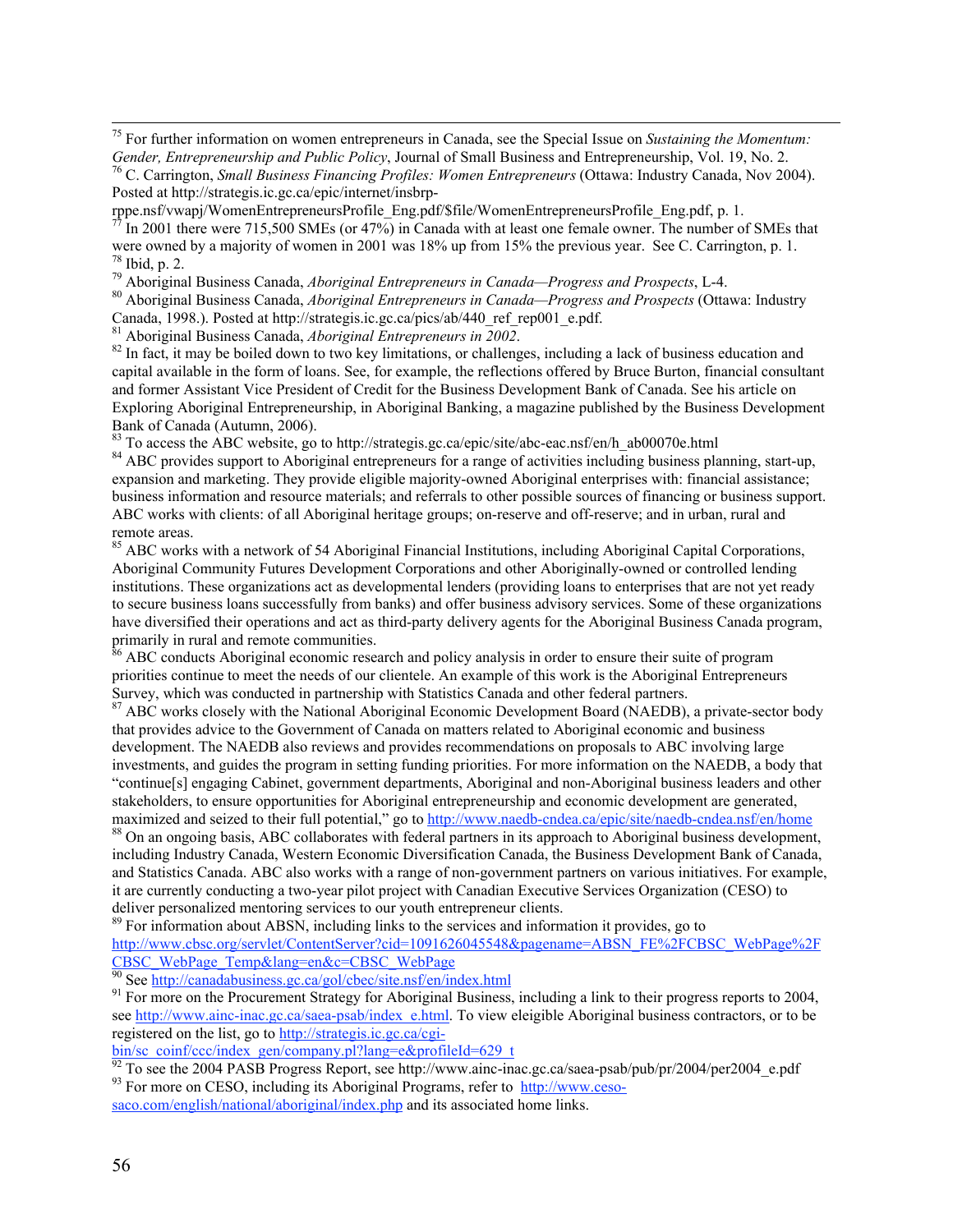<sup>94</sup> For more information on CANDO and its support or Aboriginal business, community, and economic development, see http://www.edo.ca/home

<sup>95</sup> See http://www.fnmr.gov.sk.ca/ for more on the Saskatchewan government's Department of First nations and Métis Relations – a Department that was created to provide the Government of Saskatchewan with a more focused

approach to its work involving First Nations and Métis people.<br><sup>96</sup> See <u>http://www.fnmr.gov.sk.ca/html/ecdev,/ecdp\_program.htm</u> for more on the Saskatchewan First Nations and Métis Economic Development Program.

<sup>97</sup> To read about the Government of Saskatchewan's First Nation and Metis Fund (FNMF), including a summary of the eligibility requirements, types of investments, preferred economic growth sectors for investment, and types of available financing, access the FNMF brochure, through http://www.cicorp.sk.ca/fnm-fund/FNMF-brochure.html <sup>98</sup> See http://www.cicorp.sk.ca/fnm-fund/about-finnfund.htm for more information regarding the Saskatchewan Government's First nation and Métis Fund.<br><sup>99</sup> For more information on the Sto:lo CFDC (SCF), see <u>http://www.stolocf.com/</u>. The Sto:lo CFDC—like other

Aboriginal CFDC's—offers a range of services to existing and new Aboriginal small businesses, including:

Business Services to Aboriginal Entrepreneurs

Full Business Resource Center

Access to SCF Loan Capital to qualified Aboriginal Businesses

Business Counseling

Community Economic Development Initiatives

Implementation of Economic Sector Strategies throughout Sto:lo

SCF is a member of the British Columbia Community Futures Development Association (BC CFDA) and is funded by Western Economic Diversification. For more information on Community Futures - a national rural economic renewal initiative - and to access the network of the 268 Community Futures economic development offices across Canada, go to http://www.communityfutures.ca/home/index-eng.html

<sup>100</sup> See http://www.docfdc.mb.ca/index1.html

 E. Jordan, The Challenge of Financing First Nations Small Businesses, in *Aboriginal Issues Today: A Legal and Business Guide*, edited by S. B. Smart and M. Coyle (1997), International Self-Counsel Press Ltd., North Vancouver, British Columbia, p. 215.

 $^{102}$  Ibid, p. 219.

<sup>103</sup> Larry Sault was, among other things, former chief of the New Credit First Nation, Deputy Grand Chief of the Association of Iroquois and Allied Indians, and more recently vice-president f CESO Aboriginal Services. For an interview with Sault, see "Grassroots Volunteerism Builds a Foundation for the Future" in *aboriginaltimes*, volume 3, issues 7, April 1999 (pp. 20-23).

<sup>104</sup> Report of the National Aboriginal Financing Task Force, Pre-Final Report, *The Promise of the Future: Achieving Economic Self-Sufficiency Through Access to Capital*, March 22, 1996 (p. 9). Other recommendations include support and restructuring of Aboriginal Capital Corporations (ACCs), the expansion of the Aboriginal financial network, set-aside government contracts, taxation incentives, human resource development in financial management, the creation of a national Aboriginal database and business directory, and remote access to internet. They also recommend that Aboriginal communities put more effort in letting the private sector know they are open for business and partnering with non-Aboriginal businesses.

<sup>105</sup> For more information about the BMA Bank of Montreal's Aboriginal banking programs, and the BMO Bank of Montreal's Aboriginal Banking Unit – created in 1992 – see

http://www4.bmo.com/aboriginalbanking/0,4442,35649\_975748,00.html?pChannelId=244704

<sup>106</sup> For more information about Aboriginal banking at the Royal Bank of Canada, or to contact one of RBC's Aboriginal banking manager, see

http://www.rbcroyalbank.com/RBC:RcdDfo71A8YAAoB8W3E/aboriginal/index.html

<sup>107</sup> For more on Scotiabank's Aboriginal banking services, including links to their 22 Aboriginal banking centres located across Canada, see http://www.scotiabank.com/cda/content/0,1608,CID338\_LIDen,00.html

<sup>108</sup> For more information on the RBC Aboriginal Student Awards program, or to start an application process, see http://www.rbc.com/uniquecareers/campus/aboriginal-student-awards.html<br><sup>109</sup> For more on this Scotiabank initiative, or the University of Saskatchewan's MBA Indigenous Specialization, see

http://www.commerce.usask.ca/programs/mba/background.aspx?sm=p80

 $110$  For more on BDC and their Aboriginal banking services and initiatives, see http://www.bdc.ca/en/i\_am/aboriginal\_entrepreneur/default.htm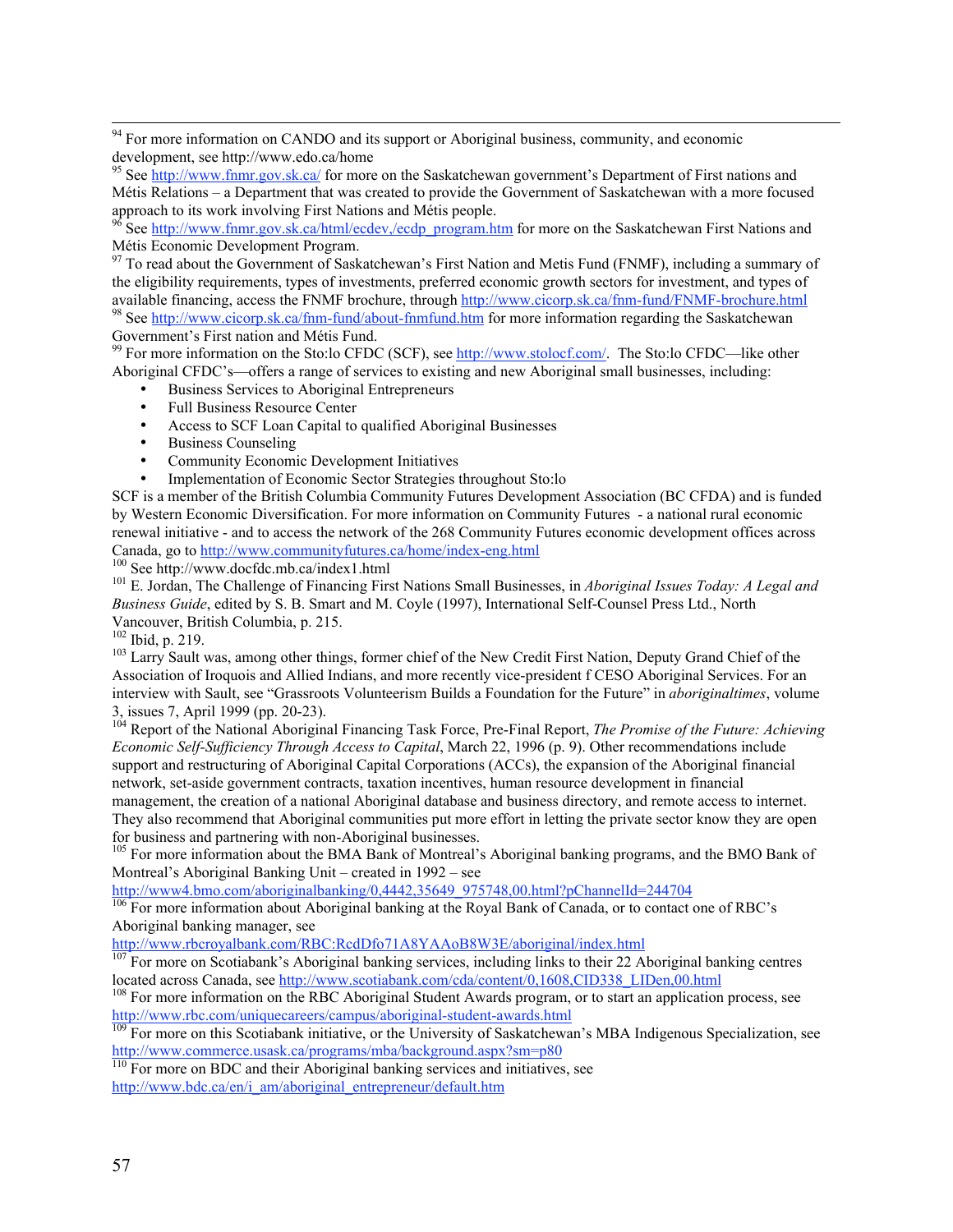management training, business plan assistance, networking support, and five hours of individual business coaching with MNP's experienced consultants. For more on Meyers Norris Penny's Aboriginal Services, see http://www.mnp.ca/03clients/AboriginalSEProgram.php. And for an overview of the Meyers Norris Penny business, see http://www.mnp.ca/00home/

<sup>114</sup> Peace Hills Trust offices are located in British Columbia, Alberta, Saskatchewan, Manitoba, and Atlantic Canada.<br><sup>115</sup> For more information shout the First Mations Bonk of Canada, including an historical avenuious an <sup>115</sup> For more information about the First Nations Bank of Canada, including an historical overview and links to their

annual reports, see http://www.firstnationsbank.com/history.jsp<br><sup>116</sup> For more on the Sasaktchewan Indian Equity Foundation, or SEIF, and the programs and services SEIF provides

Aboriginal entrepreneurs, see http://www.sief.sk.ca/<br><sup>117</sup> Alternative sources of funding typically include private sources (personal savings from family of friends), credit unions, loan circles (where a group of borrowers pool resources and lend money to one another), credit cards, and First Nation community-based loans or guarantee of loans). See E. Jordan, The Challenge of Financing First Nations Small Businesses (pp. 216-219).

118 Report of the National Aboriginal Financing Task Force, Pre-Final Report, *The Promise of the Future: Achieving Economic Self-Sufficiency Through Access to Capital*, March 22, 1996 (p.13).

<sup>119</sup> See http://strategis.gc.ca/epic/site/abc-eac.nsf/en/h\_ab00155e.html. For more on the National Aboriginal Capital Corporation Association, see http://www.nacca.net/

<sup>120</sup> R. Wortman, *The Royal Commission Report on Aboriginal Peoples: Challenges and Opportunities for Corporate Canada*, a paper prepared for the Royal Bank of Canada's presentation on the Royal Commission on Aboriginal Peoples, called *The Cost of Doing Nothing: A Call to Action* (1997), p. 23. The papers in the report can also be accessed through the Royal Bank web site at

http://www.rbcroyalbank.com/RBC:RcdLwo71A8YAAx468QY/aboriginal/r\_comm.html

<sup>121</sup> This invitation, from AFN National Chief Phil Fontaine, is highlighted on the inside cover of the program that was handed to participants at a gala dinner announcing the AFN Corporate Challenge, January 23, 2007, Saskatoon, Saskatchewan.

<sup>122</sup> For some of the examples, see the section on business development in *Corporate Aboriginal Relations: Best Practice Case Studies*, by P. Sloan and R. Hill (Toronto: Hill Sloan Associates Inc., 1995). For a review of resource industry corporations working with Aboriginal businesses in Alberta and Northern Saskatchewan, see the section on business development in *Learning from Experience: Aboriginal Programs in the Resources Industries* (Alberta Chamber of Resources, January 2006).

<sup>123</sup> Syncrude Canada Limited. (2005). See http://www.syncrude.com/who we are/index.html <sup>123</sup> Syncrude Canada Limited. (2005). See http://www.syncrude.com/who\_we\_are/index.html  $^{124}$  See http://www.gyncrude.com/popmynity/imagga/ob\_rayiayy2002.ndf\_for Syncrude?s (200

<sup>124</sup> See <u>http://www.syncrude.com/community/images/ab\_review2002.pdf</u> for Syncrude's (2002) *aboriginal review*. 125 See Syncrude's The hygings ages for compute goals removed in the structure of the hygings ages for comp <sup>125</sup> See Syncrude's *The business case for corporate social responsibility*, at http://www.syncrude.com/investors/speeches18.html (2003)

<sup>126</sup> Learning from Experience: Aboriginal Programs in the Resources Industries (Alberta Chamber of Resources, January 2006), p. 47.<br><sup>127</sup> Ear information of

<sup>128</sup> Learning from Experience: Aboriginal Programs in the Resources Industries (Alberta Chamber of Resources, January 2006), p. 55. 129 Report of the National Aboriginal Financing Task Force, Pre-Final Report, *The Promise of the Future: Achieving*

*Economic Self-Sufficiency Through Access to Capital, March 22, 1996 (p.10).* 

<sup>130</sup> K. K. Myrah and R. R. Currie, Examining Undergraduate Entrepreneurship Education, in the Journal of Small Business and Entrepreneurship, Vol. 19, No. 3 (July 2006), pp. 233-253.

<sup>131</sup> List some of the programs at places like Trent, UofL, UofS, UVic, NVIT, SIIT, and FNUC  $^{132}$  Ear mars on the Nigola Valley Institute of Taphnalogy (NVIT), see http://www.pyit.co/

<sup>132</sup> For more on the Nicola Valley Institute of Technology (NVIT), see http://www.nvit.ca/

 $133$  See http://www.nvit.ca/dept.asp?deptID=2

<sup>134</sup> For more on the First Nations University of Canada, see http://www.firstnationsuniversity.ca/

<sup>135</sup>For more information on the First Nations University of Canada School of Business and Public Administration, see http://www.firstnationsuniversity.ca/default.aspx?page=20

<sup>&</sup>lt;sup>111</sup> For more information on the BDC competition, including links to past award winners and an application form, see <u>http://www.bdc.ca/espirit/en/default.htm</u><br><sup>112</sup> In partnership with Alberta Economic Development, the Meyers Norris Penny's nine-week program offers

<sup>&</sup>lt;sup>113</sup> For more information on Peace Hills Trust, including an overview of their corporate profile and governance structure, see http://www.peacehills.com/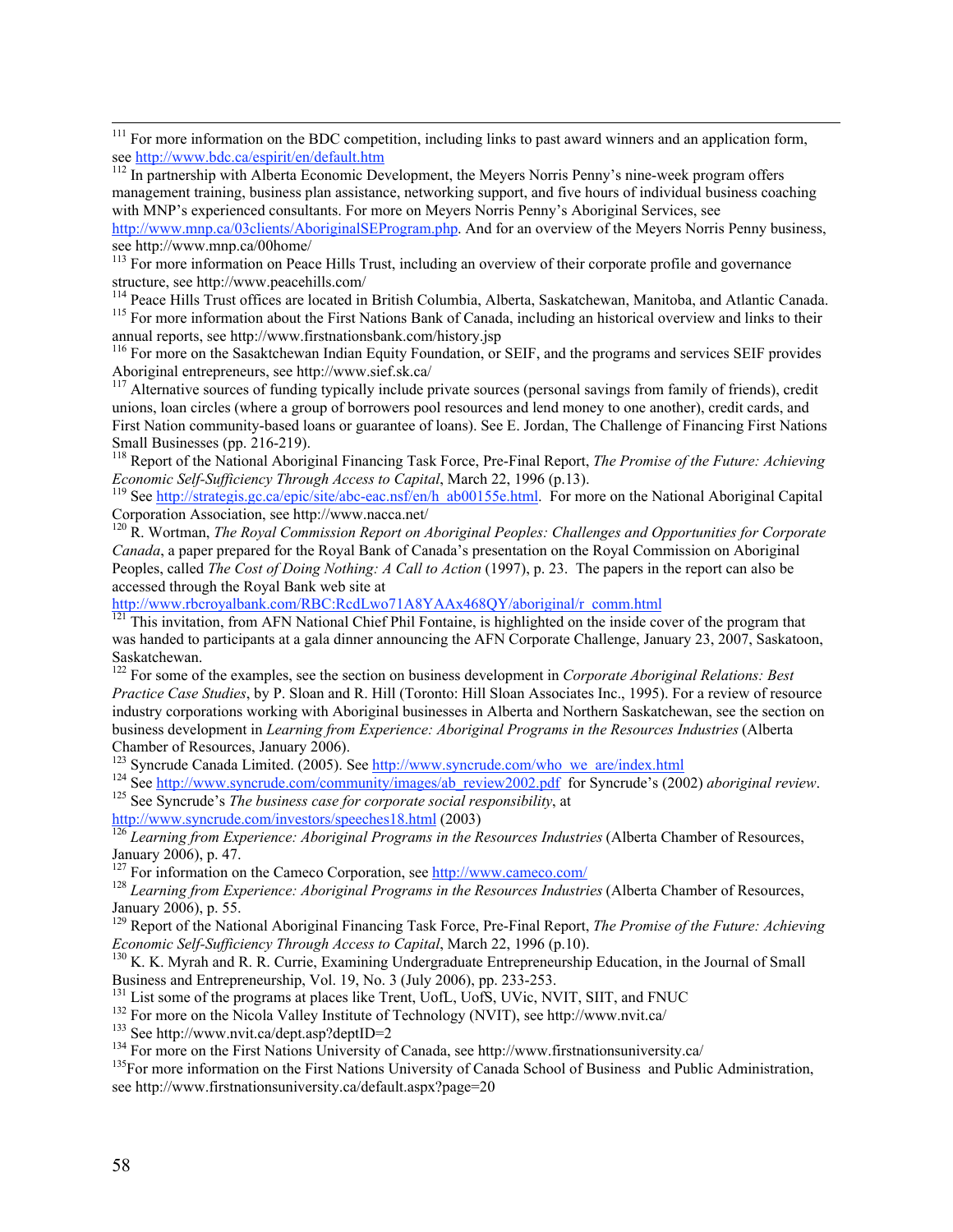<sup>136</sup> See http://www.firstnationsuniversity.ca/images/Info\_July\_2006.pdf for the First Nations University of Canada

*Information Sheet*: February 2005 to June 2006.<br><sup>137</sup> For more information on the University of Saskatchewan's MBA: Indigenous Management Specialization, go to http://www.commerce.usask.ca/programs/mba/specializations\_indigenous.aspx?sm=c27<br>
<sup>138</sup> See http://www.commerce.usask.ca/programs/aboriginal/message.asp<br>
<sup>139</sup> See http://www.commerce.usask.ca/programs/aboriginal/message.a

<sup>139</sup> See http://www.commerce.usask.ca/studentclubs/abss/index.htm

 $F$ <sup>140</sup> For more on Cape Breton University, see http://www.cbu.ca/cbu/\_main/home.asp

 $141$  See the following for an overview of Cape Breton University's MBA(CED) Programs:

http://www.cbu.ca/cbu/\_main/default\_main.asp?topic=programs&id=mba\_ced&menu=School%20of%20Business

<sup>142</sup> W. A. Wuttunee, *In Business For Ourselves: Northern Entrepreneurs*, (Montreal: McGill-Queen's University Press, 1992).

<sup>143</sup> P. D. Elias, *Northern Aboriginal Communities: Economies and Development*, (North York: Captus Press Inc., 1995).

<sup>144</sup> K. B. Chiste, *Aboriginal Small Business and Entrepreneurship in Canada*, (North York: Captus Press Inc., 1996).<br><sup>145</sup> B. B. Anderson, *Economic Davelopment among the Aboriginal Booples in Canada: The Hope for the Eu* 

<sup>145</sup> R. B. Anderson, *Economic Development among the Aboriginal Peoples in Canada: The Hope for the Future*,

(North York: Captus Press Inc., 1999).<br><sup>146</sup> R. B. Anderson, *Aboriginal Entrepreneurship and Business Development*, (North York: Captus Press Inc., 2002).<br><sup>147</sup> See an overview of B. B. Anderson's book. Aboriginal Entrepr <sup>147</sup> See an overview of R. B. Anderson's book, *Aboriginal Entrepreneurship and Business Development* at the Captus Press website, posted at http://www.captus.com/.

148 W. Wuttunee, *Living Rhythms: Lessons in Aboriginal Economic Resilience and Vision,* (Montreal: McGill-

Queen's University Press, 2004).<br><sup>149</sup> The Journal of Small Business and Entrepreneurship, Vol. 18, No. 2 (Spring 2005).<br><sup>150</sup> Secletabrium and Abericinal Peaples in the 21<sup>st</sup> Century Secial Economic and Pa

<sup>150</sup> Saskatchewan and Aboriginal Peoples in the  $21<sup>st</sup>$  Century: Social, Economic and Political Changes and

Challenges (also referred to as the "Red Book), Regina: PrintWest Publishing Services, 1997. 151 R. B. Anderson, A. M. Peredo, B. Honig, L. P. Dana, and W. Weir, *The Saskatchewan Experience*, in L.P. Dana and R. B. Anderson (eds.), International Handbook of Research on Indigenous Entrepreneurship, (Cheltenham, UK: Edward Elgar, 2007): pp. 352-365.

152 Aboriginal Business Service Network – B.C., *BC Aboriginal Entrepreneurs: A Growing Force* (BC Aboriginal Small Business Profile, n.d.), posted at http://www.firstbusiness.ca/guides/bc\_aes\_profile.pdf.

<sup>153</sup> For more information on AFOA, see http://www.afoa.ca/index.asp. An individual may become a memer of AFAO through this site, which includes access to tools and management information tailored, in part, for small business owners. It also includes a subscription to the AFAO Journal of Aboriginal Management (or JAM).

<sup>154</sup> Skeena Native Development Society, Masters in our Own House: Report of the Think Tank on First Nations *Wealth Creation*, (Vancouver: West Coast Reproduction Centre, 2003), p. 3.

 $155$  See http://www.naaf.ca/html/awards\_e.html

 $156$  See http://www.tcig.biz/

<sup>157</sup> For more on the Aboriginal Workforce Participation Initiative, which was launched in 1991, see http://www.aincinac.gc.ca/ai/awpi/index\_e.html

<sup>158</sup> See, for example, *Chief: The Fearless Vision of Billy Diamond*, by Roy MacGregor (Ontario: Viking - Penguin Books Canada Ltd.) 1989.

<sup>159</sup> See, for example, Venturing Forth, a series of documentaries filmed by Brenda Chambers, that has been shown on the Aboriginal Peoples Television Network (APTN) starting in 1999 (Chambers, herself an Aboriginal entrepreneur, was named one of Canada's "Top-40 Under-40" entrepreneurs in 2003, also receiving a National Aboriginal Achievement Award in 2005, the Global Indigenous Entrepreneur Award from the World Summit of Indigenous Entrepreneurs in 2003 and an Aboriginal Media Arts Award for Venturing Forth.). She own Brenco Media Inc., located in Kelowna, B.C. See http://www.venturingforth.com/ and

http://www.naaf.ca/html/b\_chambers\_e.html

 $^{160}$  For example, see Open For Business (Carleton Productions, 2004: at carletonproductions.com/ab\_biz) and The Stoyteller: Aboriginal Business Leaders (Alberta Economic Development, 2006: produced by the idea factory! At ideafactory.ca).

<sup>161</sup> See, for example, the cases profiled by the Department of Indian and Northern Affairs Canada, at http://www.ainc-inac.gc.ca/nr/ecd/aen\_e.html

<sup>162</sup> For example, the CBC National News presented a full-length feature on Chief Clarence Louie and business development supported and created at the Osoyoos Indian Band, February  $7<sup>th</sup>$ , 2007.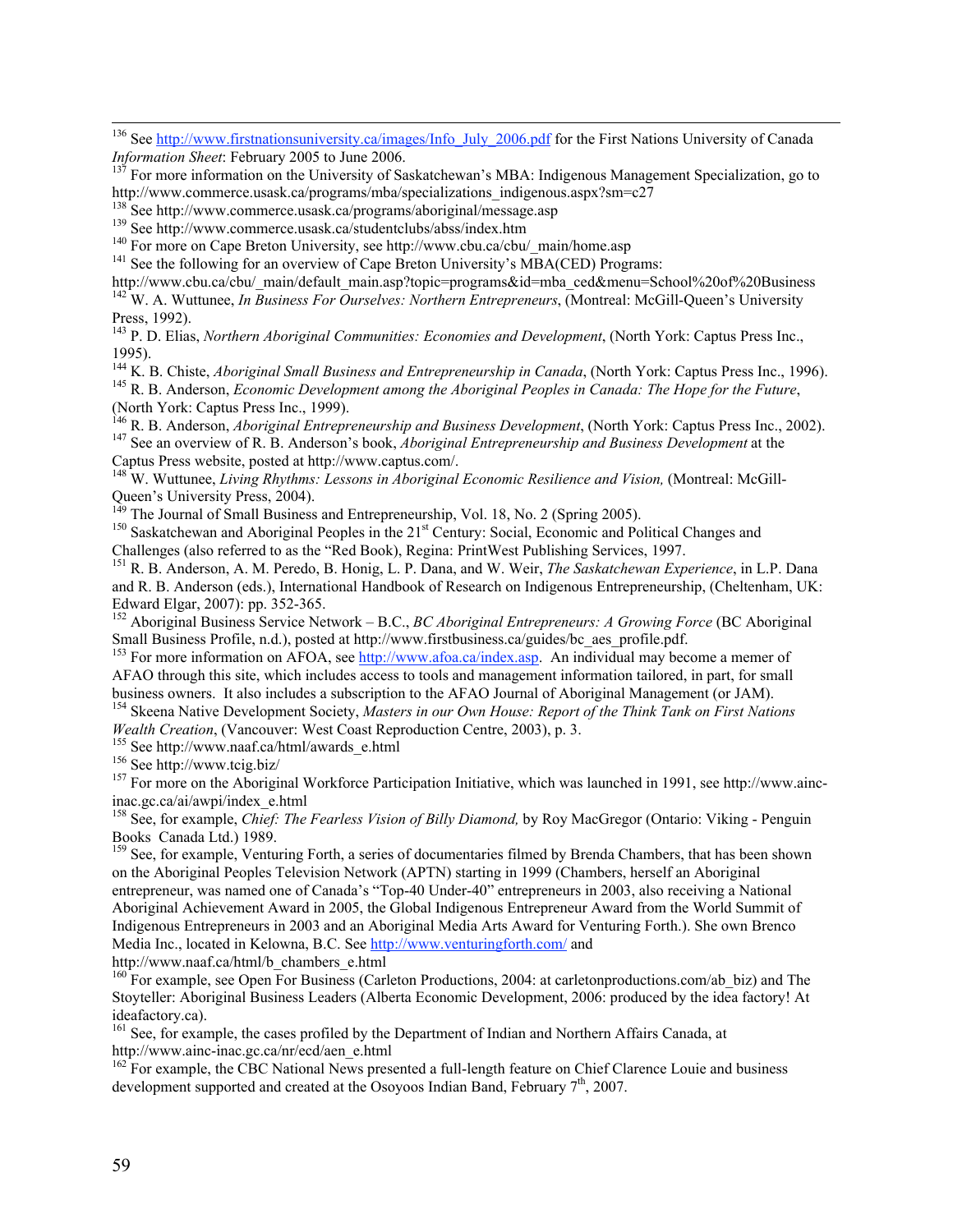<sup>163</sup> For more on aboriginaltimes, a non-political forum (magazine) initially published for the exchange of information to enhance the growing relationship between Corporate Canada and the economic union of Aboriginal communities, see http://www.aboriginaltimes.com/

<sup>164</sup> For more on Windspeaker, and the Aboriginal Multi-Media Society, see http://www.ammsa.com/dsp\_login.asp 165 Eer more on Eacle Feather News, a division of Aboriginal Consulting Services, see <sup>165</sup> For more on Eagle Feather News, a division of Aboriginal Consulting Services, see

http://www.eaglefeathernews.com/

<sup>166</sup> For more on SAY, a magazine for Native/Aboriginal Youth, see http://www.saymag.com/<br><sup>167</sup> See http://www.enth.co/

 $167$  See http://www.aptn.ca/

<sup>168</sup> Set-aside contracts for Aboriginal businesses participating in the Federal Governments Aboriginal procurement Strategy are mandated in cases where the end-users or client group are 80% Aboriginal. Aboriginal businesses must still bid for these "set aside" contracts on a competitive basis.

<sup>169</sup> F. Wien, The Royal Commission Report: Nine Steps to Rebuild Aboriginal Economies, Journal of Aboriginal

Economic Development, Vol. 1, No. 1 (1999), p. 115.<br><sup>170</sup> Aboriginal Business Canada, *Aboriginal Entrepreneurs in Canada—Progress and Prospects*.<br><sup>171</sup> While Lattended the Edmonton workshop, no materials were published fo

<sup>171</sup> While I attended the Edmonton workshop, no materials were published for the public regarding the event. However, for further information regarding Aboriginal trade through the Department of Foreign Affairs and International Trade (DFAIT), please refer to their newsletter, Aboriginal Planet, posted at http://www.dfaitmaeci.gc.ca/aboriginalplanet/archives/august2005/cover-en.asp. As well, for an overview of

<sup>172</sup> See the AIBD information sheet (n.d.), posted at

http://www.aboriginalcanada.gc.ca/abdt/apps/vats2.nsf/pAIBD\_en.html. On the sheet you will find the objectives of the AIBD plan, including the ability:

To maximize the accessibility and use of available government programs and services within the Aboriginal business community.

To help identify the needs of Aboriginal SMEs at all stages of export development (potential exporters, export-ready firms and active exporters).

To increase the level of participation by Aboriginal firms in mainstream trade activities and to develop special initiatives appropriate to unique opportunities and challenges.

To address the strong need for capacity building and skills development in order to increase the number of export-ready and export active firms.

To integrate and coordinate the participation of Team Canada Inc. partners so that the impact of existing and new federal government programs and services is maximized for Aboriginal companies.

<sup>173</sup> Aboriginal Entrepreneurs in Canada—Progress and Prospects, Aboriginal Business Canada, 1998, L4.

<sup>174</sup> P. 19 *The Road Less Travelled: Aboriginal Entrepreneurs Building Economic Independence in the 1990s,* Aboriginal Business Canada, 1998.

<sup>175</sup> Ibid

 $176$  2002 survey gender

 $177$  SME FDI p. 12

<sup>178</sup> See, for example, Helen Ruth Aspaas' 2004 article Minority Women's Microenterprises in Rural Areas of the United States of America: African American, Hispanic American and Native American Case Studies (GeoJournal: 61), pp. 281-289.

<sup>179</sup> For more on Yovhan Burega, a former member of the *CBA/DIAND Working Group on Access to Capital* and former Vice President of the First Nations Bank of Canada, see

http://www.cba.ca/en/viewDocument.asp?fl=5&sl=13&tl=70&docid=139&pg=1

<sup>180</sup>See http://www.cba.ca/en/viewDocument.asp?fl=5&sl=69&tl=84&docid=215&pg=1<br><sup>181</sup>See http://www.cdu.gov.mb.go/youth/Employers/AbericingUnterpeakin.html

<sup>181</sup> See http://www.edu.gov.mb.ca/youth/Employers/AboriginalInternship.html

 $^{182}$  For example, see the Alberta Government's ThinkTrades: Alberta Aboriginal Apprenticeship Project, through which Aboriginal youth can learn the trades required of their business plans. See www.thinktrades.com<br><sup>183</sup> See

http://www.cbsc.org/servlet/ContentServer?cid=1101731549626&pagename=CBSC\_FE%2Fdisplay&lang=en&c= GuideInfoGuide

<sup>184</sup> The following is based on work I have done with a group of First Nation and Métis 'lifers' living the federal penitentiary located in Prince Albert (PA), Saskatchewan. I became involved as a volunteer with the Lifers and the Joint Connections Co-operative starting the summer of 2003. I have traveled to Prince Albert to visit and work with the members approximately 10 times, between August 2003 and August 2004.

<sup>185</sup> Luciani, F. P. (2000). Classifying Offenders Serving Life Sentences. Correctional Services